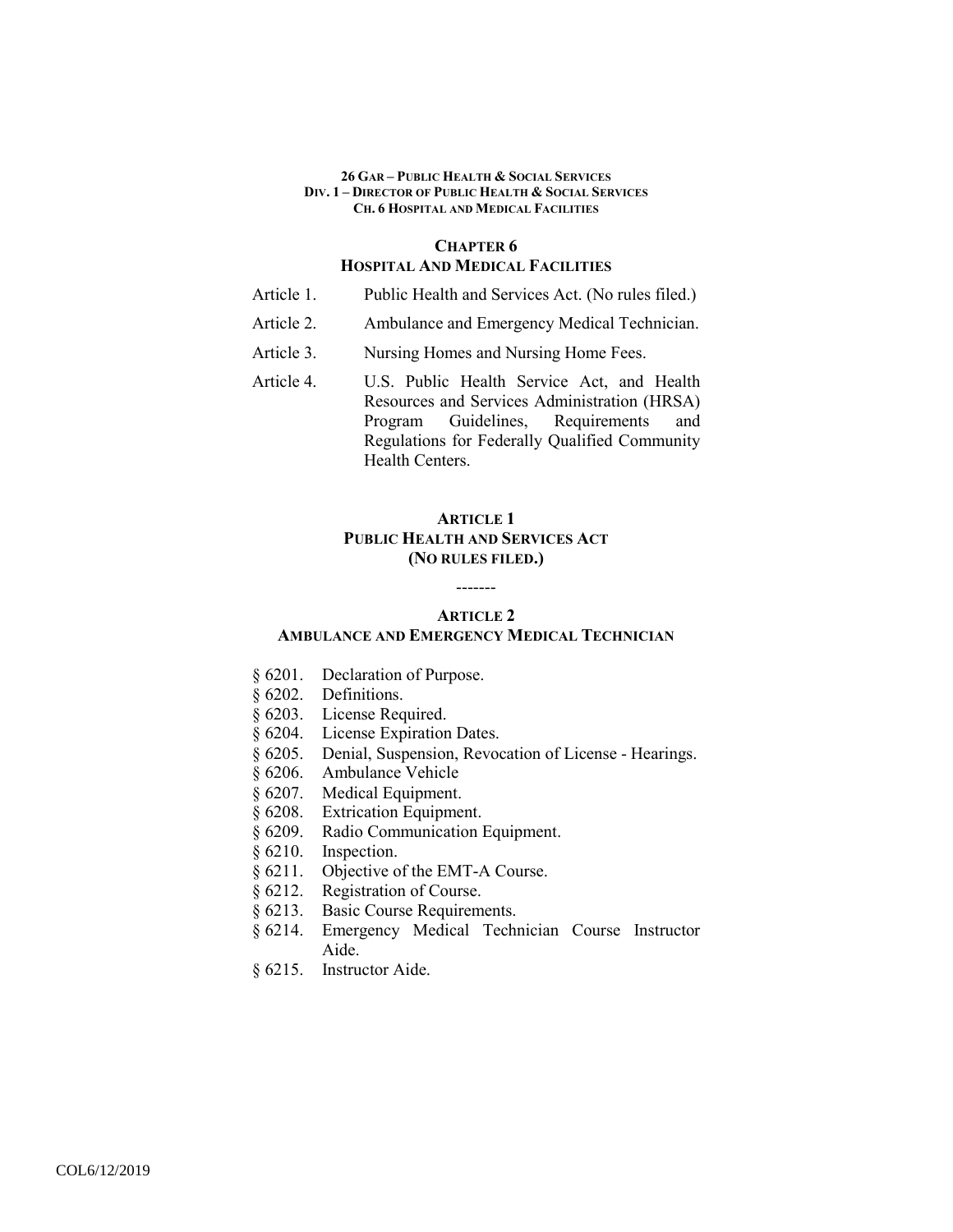- § 6216. Minimum Requirements for Enrollment in The Basic EMT-A Course.
- § 6217. Waivers.
- § 6218. Examinations.
- § 6219. Certification.
- § 6220. Failures.
- § 6221. Reciprocity.
- § 6222. Certification Requirements.
- § 6223. Recertification.
- § 6224. Failure of Recertification.
- § 6225. Extension.
- § 6226. Revocation of Certification.
- § 6227. Procedures for Revocation.

**NOTE:** Rule-making authority cited for formulation and regulations for the Ambulance and Emergency Medical Technician Section of the Department of Public Health and Social Services, 10 GCA, § 84107, added by P. L. 14-11.

## **§ 6201. Declaration of Purpose.**

Pursuant to the requirements of Public Law 14-11, it is the purpose of these regulations to promote safe and adequate prehospital care for victims of motor vehicle accidents, suspected coronary illnesses and other acute illnesses or trauma through the development of rules and regulations for licensing and inspection of facilities and personnel providing emergency medical care. To accomplish these purposes, these regulations set out standards governing, among other matters, the following: the licensing of ambulances and the certification of ambulance attendances  $(EMT-A's)$ .

### **§ 6202. Definitions.**

For the purpose of these and subsequent regulations, the following words and phrases shall have the following means unless the context clearly indicates otherwise:

(a) *Ambulance* means an emergency vehicle designed and used to transport the ill and injured and to provide facilities and equipment to treat patients before and during transportation.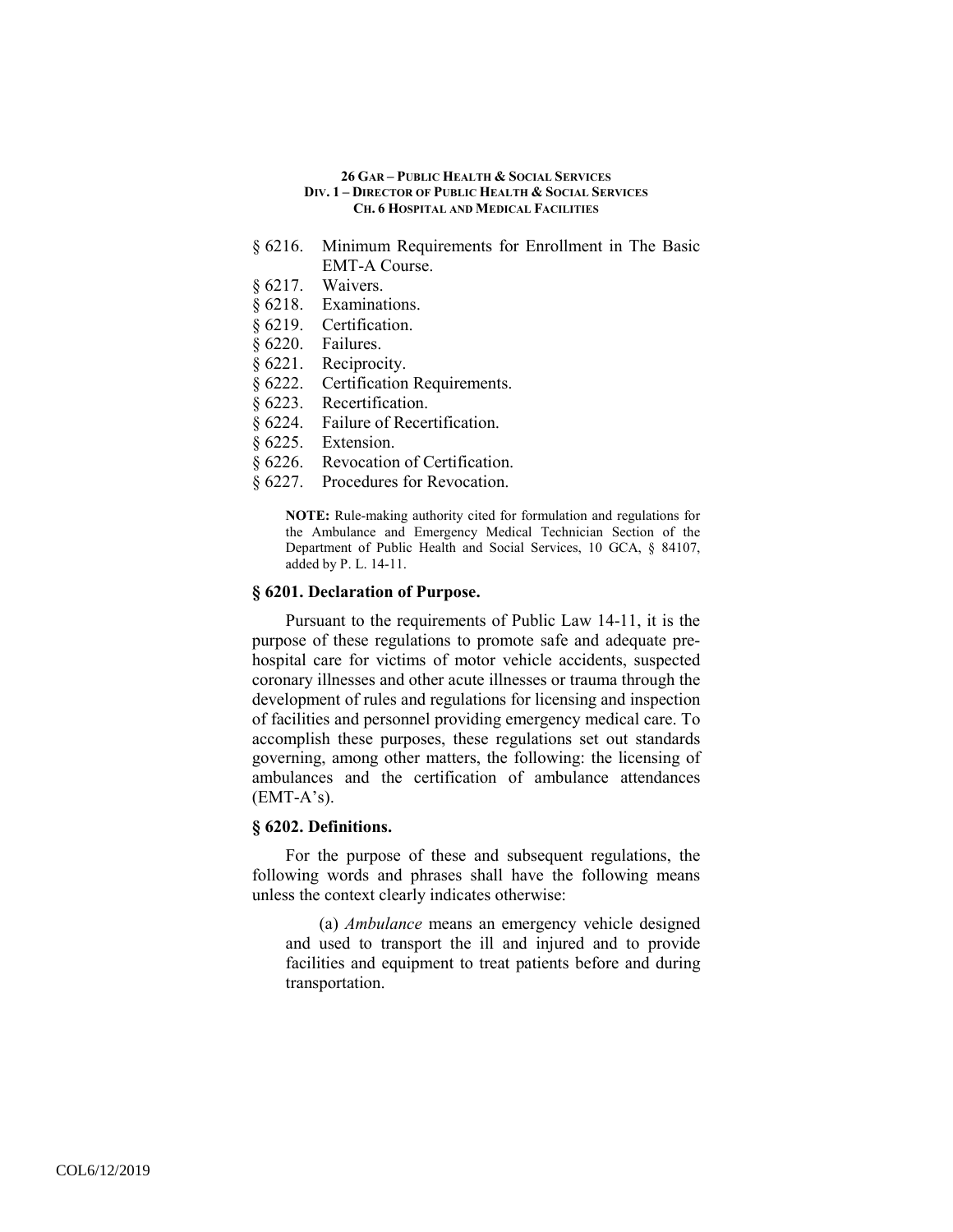(b) *Emergency Medical Technician - Ambulance (EMT-A)* means a person who has successfully completed a prescribed course of instruction and who has achieved a demonstrable level of performance and competence to treat victims of severe injury or other emergent conditions. (3) *Advanced First Aid* means such a prescribed course of instruction recognized by the American Red Cross, U.S. Department of Labor of the U.S. Bureau of Mines.

(c) *Standard First Aid* means such a prescribed course of instruction recognized by the American Red Cross, Department of Labor or the U.S. Bureau of Mines.

(d) *Ambulance Driver* means the person who drives an ambulance, and possesses a current valid chauffeur's license.

(e) *Ambulance Attendant* means a person who has responsibility for the care of patients both at the scene and during transportation.

(f) *Office of Emergency Medical Services* means the Administrative Office of Emergency Medical Services within the Department of Public Health and Social Services.

(g) *Shall* means compliance is mandatory.

(h) *Should* means a suggestion or recommendation but not a requirement.

(i) *Commission* means the Guam Emergency Medical Services Commission.

**2019 NOTE:** Subsection designations renumbered pursuant to the authority of 1 GCA § 1606.

### **§ 6204. License Expiration Dates.**

The Office of Emergency medical Services shall issue initial ambulance licenses as necessary to stagger expiration dates throughout a one-year period so as to cause no more than two ambulance licenses to expire in any given month.

**§ 6205. Denial, Suspension, Revocation of License - Hearings.**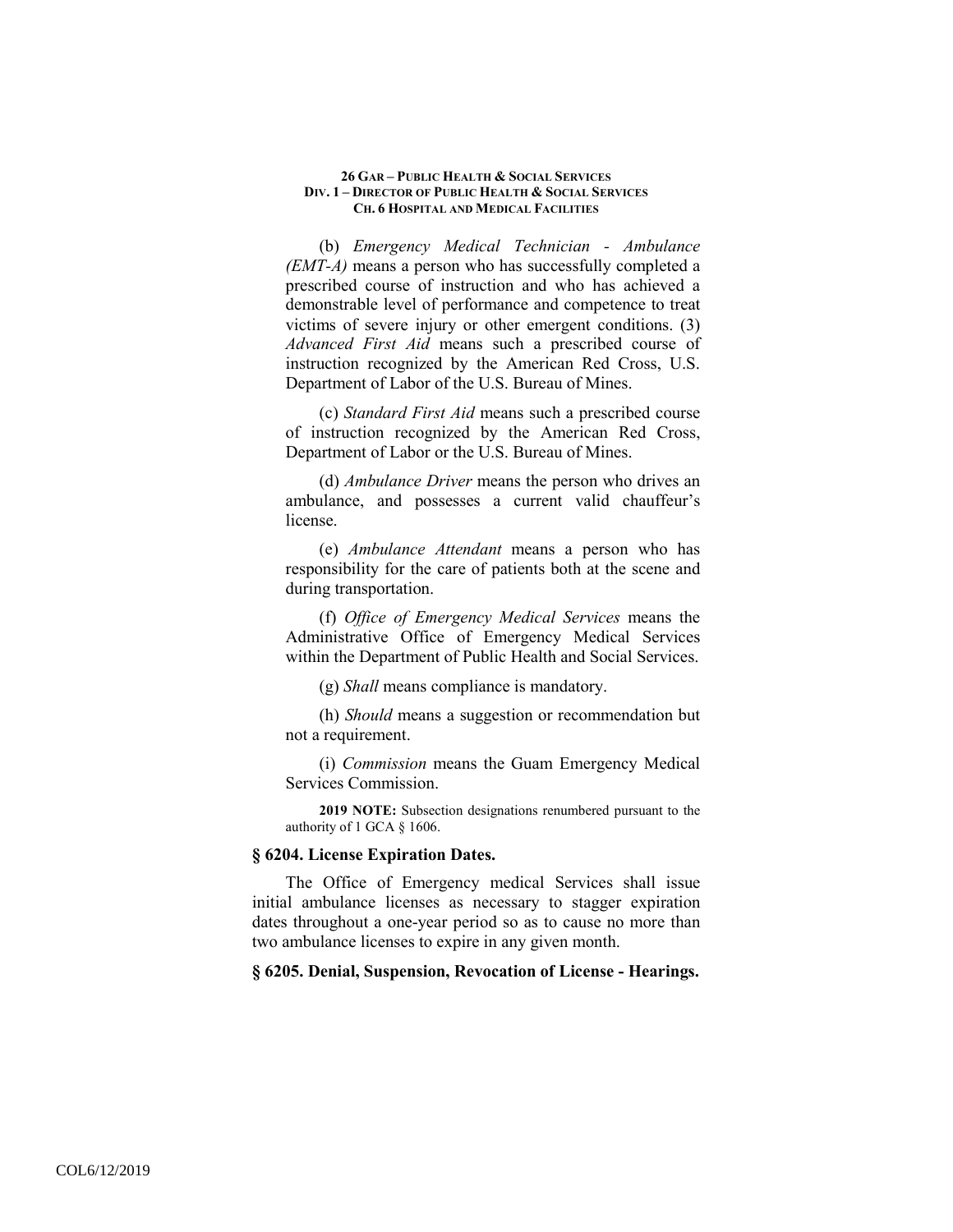(a) The Office of Emergency Medical Services after consideration of the recommendation of the Commission is authorized to deny, suspend, or revoke any license issued pursuant to this chapter in any case in which is finds that there has been a failure to comply with the requirements of Public Law 14-11 and with the rules, regulations and standards established pursuant to the law.

(b) The Administrator of the Office of Emergency Services is authorized to institute legal proceedings in accordance with Chapter Two of the Administrative Adjudication Law to revoke, suspend or deny any certificate issued pursuant to this chapter. Any such hearing shall be presided over by an attorney acting as hearing officer and heard by the Commission as a whole. The Commission shall recommend a decision to be written in legal form by the hearing officer to the Administrator who shall then approve, modify or reject it.

**2019 NOTE:** Subsection designations added pursuant to the authority of 1 GCA § 1606.

### **§ 6206. Ambulance Vehicle**.

(a) Identification: Ambulance vehicles' exteriors shall conform to Federal Government Specifications KKK-A-1822A as amended, COLOR, EMBLEMS, AND MARKINGS. The ambulance and the allied equipment furnished under this specification shall be the manufacturer's current commercial vehicle of the type and class specified. The ambulance shall be complete with the operating accessories as specified herein; furnished with such modifications and attachments as may be necessary and specified to enable the vehicle to function reliably and efficiently in sustained operation. The design of the vehicle and the specified equipment shall permit accessibility for servicing, replacement, and adjustment of component parts and accessories with minimum disturbance to other components and systems. The term "heavy-duty" as used to describe an item, shall mean in excess of the usual quantity, quality, or capacity that is normally supplied with the standard production vehicle, or component.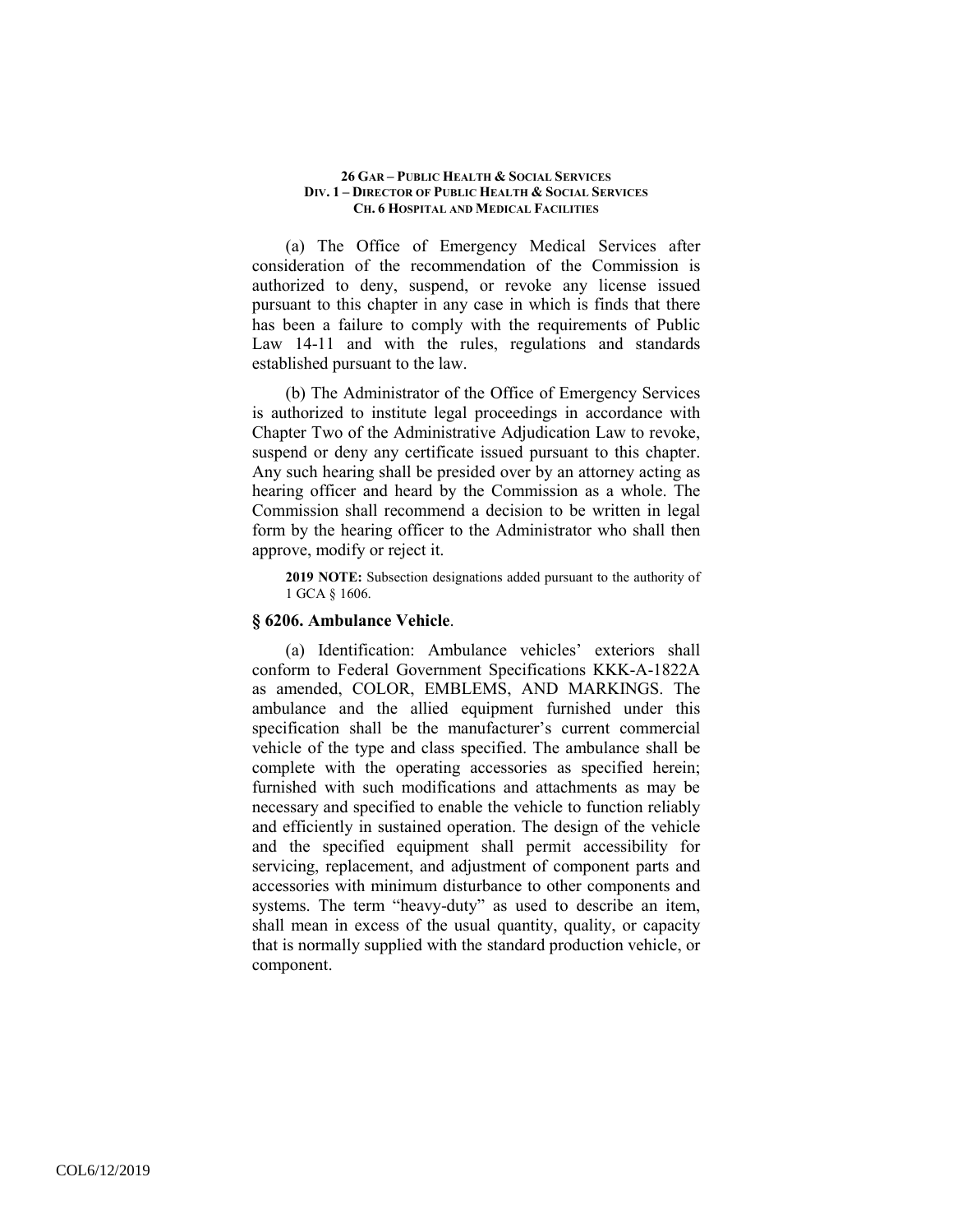(b) All ambulances purchased after January 1, 1985 shall be either of three types:

(1) Type I Ambulance. Type I vehicle, class 1 or 2 shall be a chassis furnished with a two door conventional cab. Chassis- cab shall be suitable (containerized), transferable equipped ambulance body conforming to or exceeding the Federal Specifications KKK-A-1822A as amended.

(2) Type II Ambulance. Type II vehicle, class 1 or 2 shall be (truck) manufacturer's standard commercial, long wheelbase, forward control (FC), integral compact van. This van (body) vehicle shall be suitable for subsequent conversion/modification, and equipped as an ambulance in compliance with the Federal Specifications as amended.

*(FC)* is defined as a vehicle having the steering device forward of the front axle and an engine compartment which is partially located between the driver and the attendant.

(3) Type III Ambulance. Type III, class 1, 2 or 3 shall be a specialty van forward control (FC) style, utilized cab and body. The chassis or front section cab-chassis shall be suitable for the subsequent fabrication, conversion or modification into an ambulance incorporating the Federal Specification KKK-A-1822A as amended.

(c) In addition, all ambulances shall have the following physical characteristics:

(1) Tires, spare tire and tire changing tools shall meet the following requirements:

(A) Unless otherwise specified in the Federal Specification, tires shall be regular highway tread, chassis manufacturer's standard tires furnished for the vehicle. All tires furnished shall be alike and comply to th e Federal Motor Vehicle Safety Service (FMVSS) 120. To provide a softer riding quality of the loaded ambulance, the tires shall be inflated only to the minimum cold inflation air pressure absolutely necessary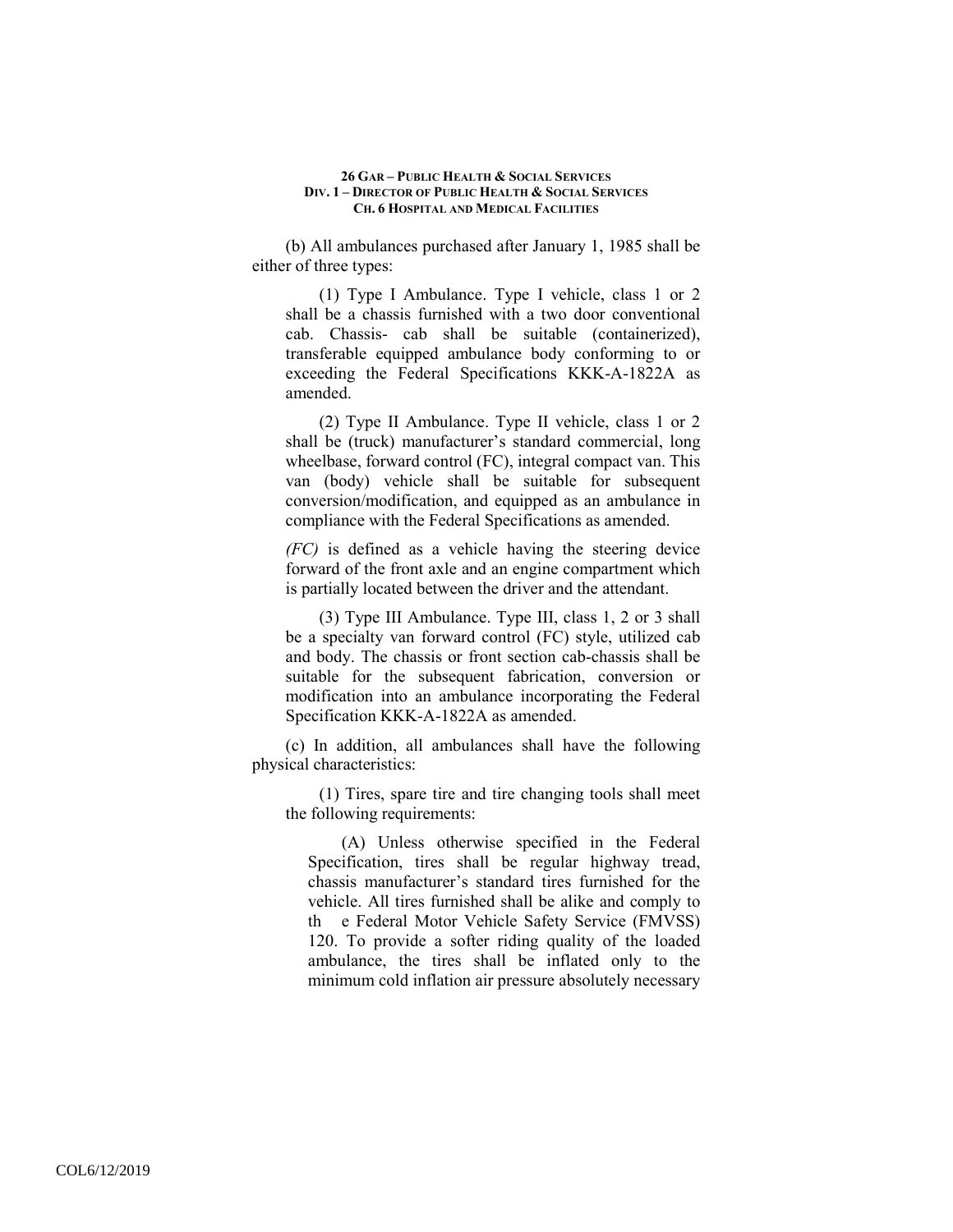to support the load on each tire measured at the ground (not necessarily the Government Vehicle Warranty Regulations) complying with Section 4.4.3. of the Federal Specification as amended. The manufacture shall provide instruction for the correct front and rear tires pressures required for the ambulance.

(B) One inflated spare wheel/tire assembly identical to those on the vehicle shall be furnished. The spare assembly shall be stored in an accessible weather protected compartment, or area. Minimum tools shall include a jack, jack handle, and wheel nut wrench. The jack shall be capable of raising any wheel of the loaded ambulance to an adequate height.

(2) Electrical systems shall be accepted automotive standards and designs workmanship and material.

There shall be reasonable access for checking and maintenance.

(A) Lighting, Ambulance Exterior and Interior. The basic exterior ambulance lighting shall comply with the Federal Specification KKK-A-1822A, and the requirements herein, and include: amber front and rear directional signals and hazard warning light (except on type II ambulance's rear signal lights if amber is not available from chassis manufacture), front and rear side marker lights that flash with the directional signals, backup light(s)/loading lights(s), clearance lamps when applicable, ambulance emergency lights, floodlights, and spotlights.

(B) Warning Indicators. The electrical system shall incorporate a warning light panel located in the driver's compartment. It shall provide indicator lights for showing: patient compartment door(s), (side and rear), are open and when applicable which battery(s) are selected by the selector switching system. The "door open" warning light shall be red, flash and have a raised lens approximately 1/2 inch in diameter, or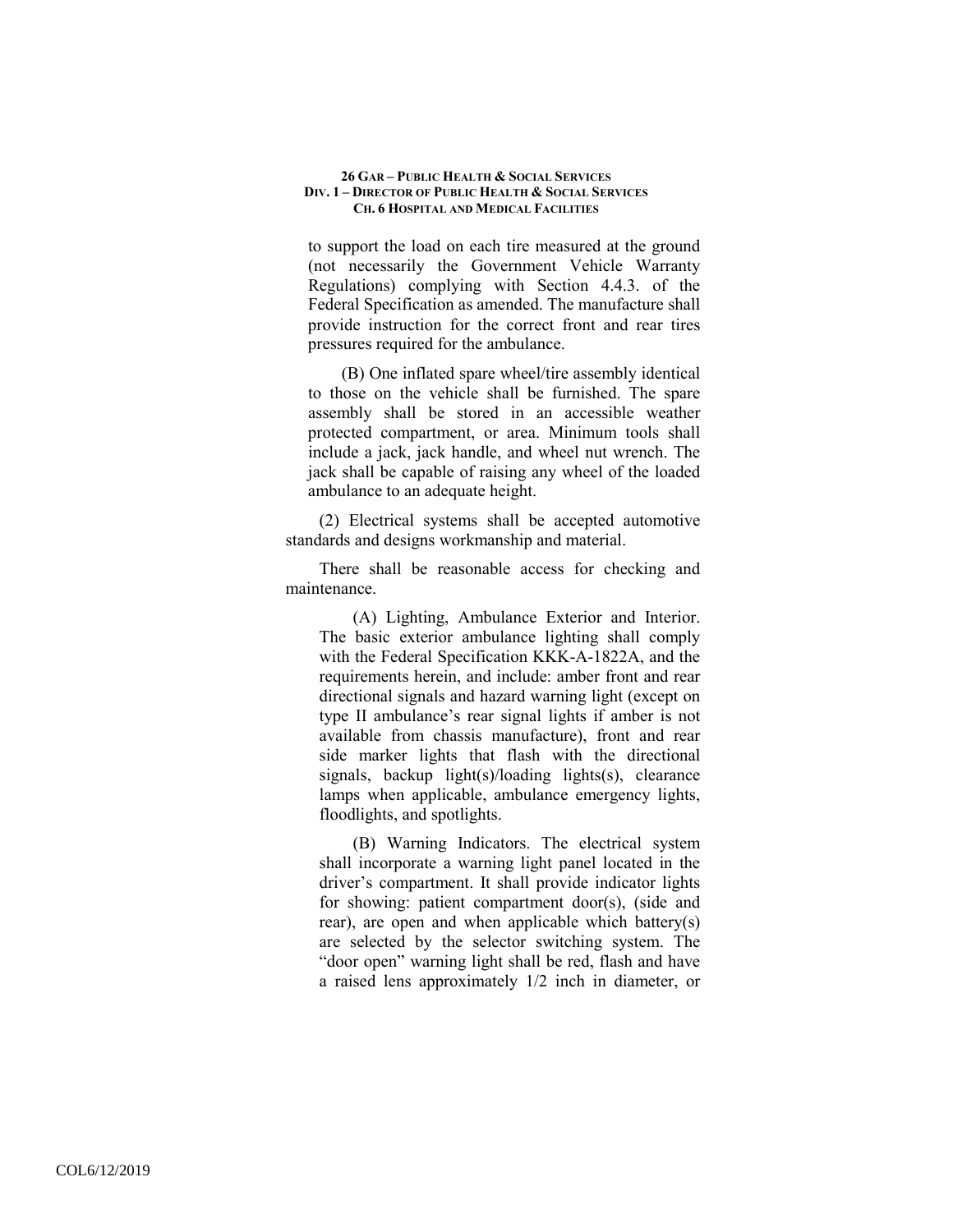equal area. The battery indicator lights shall be green with a raised lens approximately 1/2 inch in diameter, or equal area. Warning indicators shall be identified and marked.

(3) The exhaust systems shall be equipped in accordance with Federal Motor Carrier Safety Regulations. The Exhaust system shall be suspended using not less than three (3) hangers. The exhaust shall discharge at the side(s) of the ambulance away from fuel tank filler pipe(s) and door(s), to minimize fumes and contaminants from entering the interior.

(4) Windshield wipers and washers shall be dual, electric multi-speed and maintained in good condition.

(5) Battery System. A dual 12 volt battery system with a labeled "battery selector device", shall be furnished. Unless otherwise specified, the identical batteries shall be either the high cycle life - no maintenance, or the low maintenance type. Performance ratings for each battery shall not be less than 450 cold cranking amps of 0\_F with at least 125 minutes reverse capacity. If due to space restrictions, there is inadequate room for the 450 CCA batteries the next smaller CCA battery will be acceptable, but in no event shall batteries be furnished with less than 375 CCA, with 115 minutes reverse capacity.

(6) Seat belts shall comply with Federal Motor Vehicle Safety Standards. Restraints shall be provided in all seat positions in the vehicle, including the attendant station.

(7) Mirrors shall be provided on the left and right side of the vehicles. The location of the mounting must be such as to provide maximum rear vision from the driver's seated position. There may be an interior rear-view mirror to provide the driver with a view of occurrences in the patient compartment.

(8) One ABC 2-1/2 lbs. fire extinguisher shall be provided.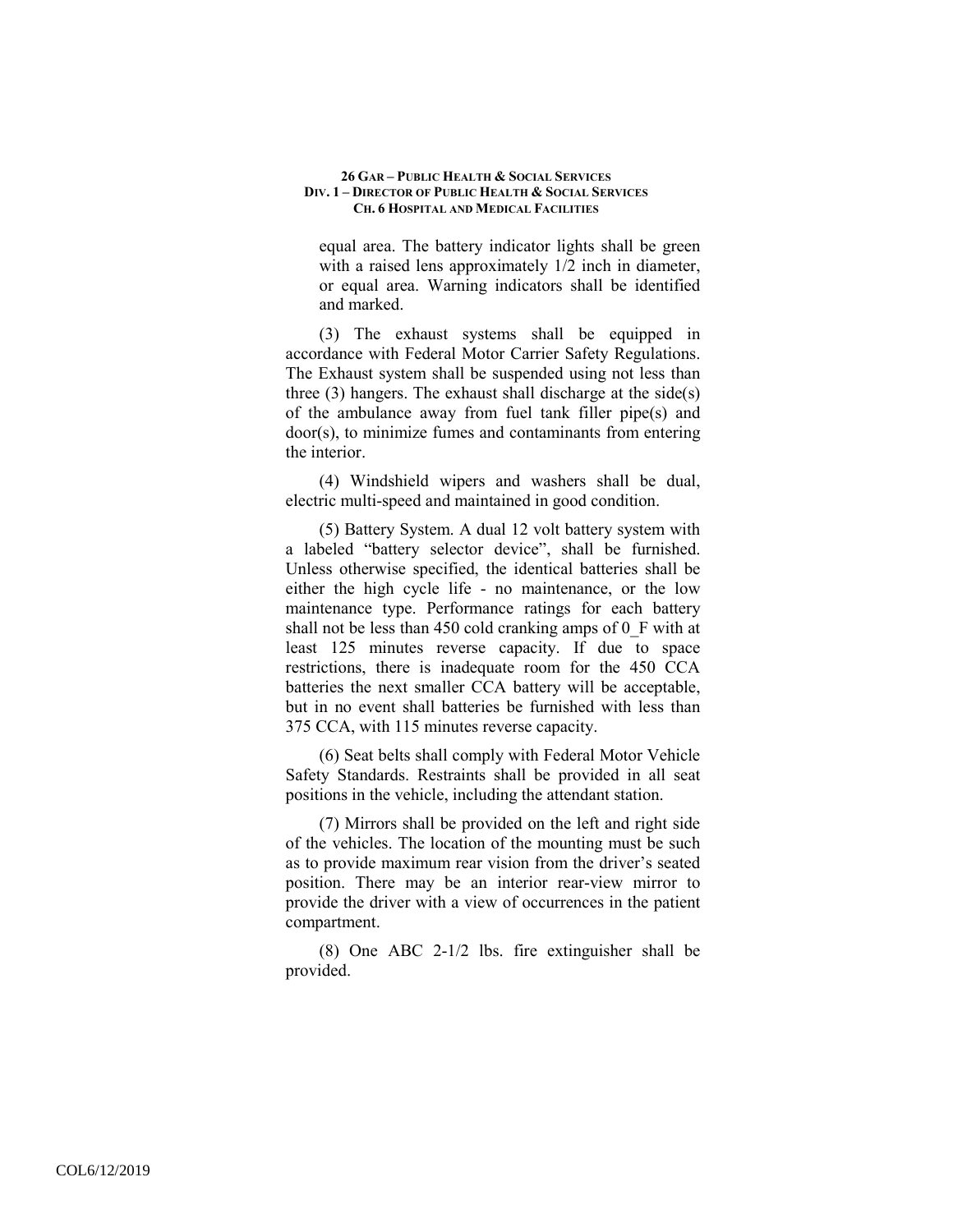(9) Ambulance Body and Patient Compartment. The body of the ambulance shall be in compliance with the Federal Specification KKK-A1822A Sections 3.10.5, through 3.10.17 as amended.

(A) The ambulance body proper and patient compartment shall be sufficient in size to transport occupants as specified in the Federal Specification KKK-A-1822A, and accommodate and store all the stretchers, cots, and litters through the range of dimensions as specified in KKK-A-1822A. There shall be space around the patients to permit the technician to administer life support treatment to at least one patient during transit.

(B) The patient's compartment shall provide, but not be limited to, a minimum of 300 cubic feet of space, less than 10 percent allowance for cabinets, while complying with the following:

(i) Length: Length measured from the partition to the inside edge of the rear loading doors at the floor shall be at least 25 inches and not more than 30 inches of unobstructed space at the face of the backrest of the EMT seat to the forward edge of the style 1 cot.

(ii) Width: The Width of the compartment after installation of the cabinets shall provide at least 12 inches and a maximum of 18 inches of clear aisle walkway between the secured primary cot and the squad bench or cot.

(iii) Height: Minimum 60 inches. The patient compartment shall provide at least 60 inches height over the primary patient area measured from floor to ceiling, exclusive of cabinets, equipment, symmetrical corners, and edges.

(10) Cab and Body Access Between Compartments, Type I. The ambulance cab body bulkheads shall have an aligned window opening of at least 150 square inches.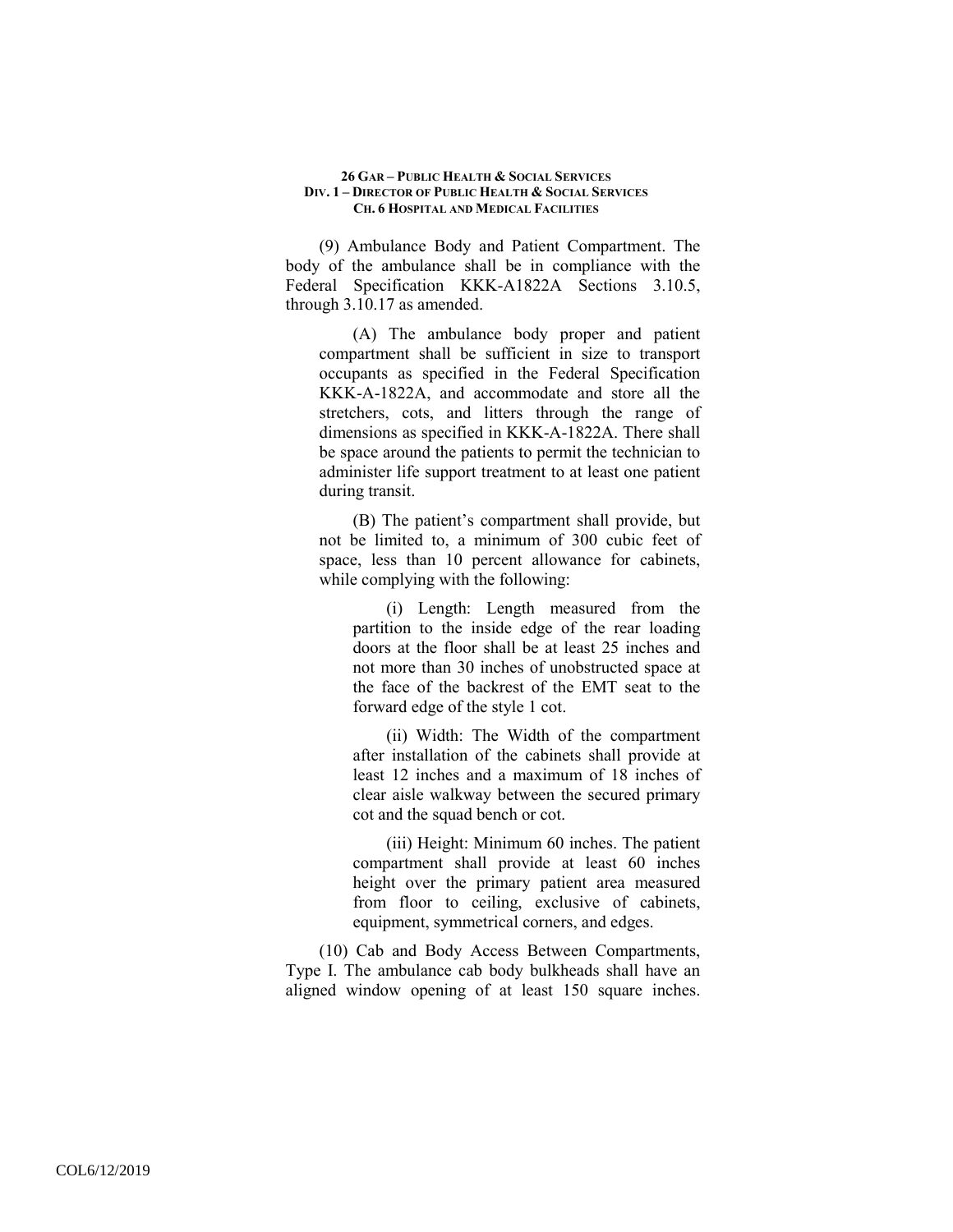Opening shall be provided with an adjustable shatterproof glass treated or located in the bulk-head(s) to prevent interfering with the driver's night vision.

**2019 NOTE:** Subsection designations altered pursuant to authority granted by 1 GCA § 1606.

#### **§ 6207. Medical Equipment.**

The following shall be considered the minimum required:

(a) Resuscitation equipment.

(1) An oxygen supply of at least 3,000 liter capacity shall be provided and be accessible for replacement, preferably from outside the patient compartment working space. The tanks must be securely mounted and restrained.

The oxygen cylinder(s) should be accessible from inside the vehicle, preferably from the technician's seat at the head of the patient, and also from the site where the cylinder change is accomplished.

(2) A portable oxygen unit of 300 liter capacity shall be carried. It shall be equipped with a yoke, pressure gauge, flow meter (not gravity dependent), delivering tube, nasal prongs or venturi flow through oxygen mask. The unit shall be capable of delivering an oxygen flow of at least ten liters/minute. An extra 300 liter capacity cylinder shall be available for reserve.

(3) Portable suction shall be provided.

(4) Suction shall be provided in the patient compartment which shall be powerful enough to provide an air flow of over 30 liters per minute at the end of the delivery tube and a vacuum of over 300 m.m... Hg to be reached within four seconds after tube is clamped. The suction force shall be controllable for use on children and intubated patients. Glass suction bottles shall not be used.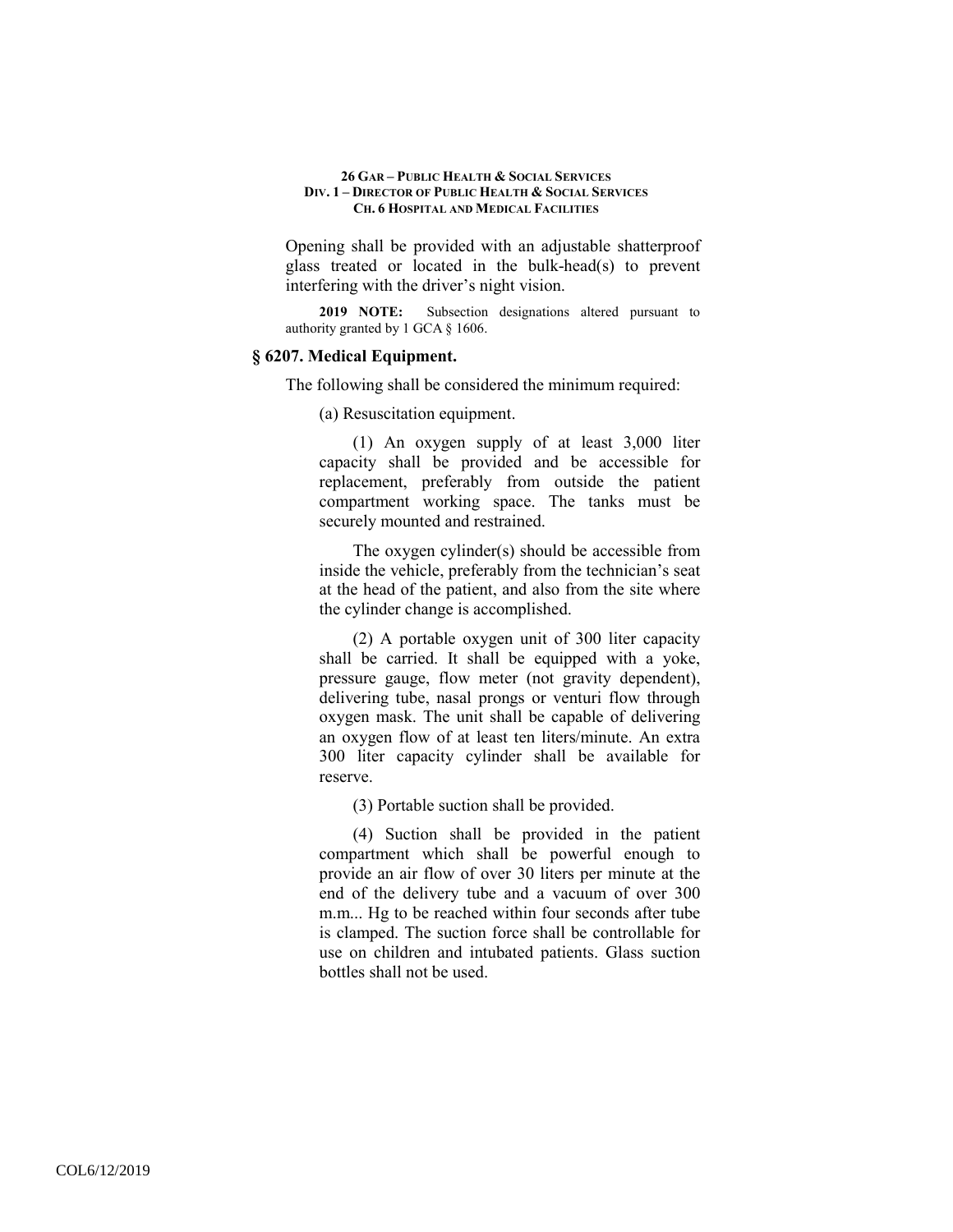(5) Space near the patient's head shall be provided for the following required equipment and supplies:

(A) Self-inflating bag-valve mask unit capable of delivering 50 percent concentration oxygen.

(B) Venturi or flow through oxygen mask unit capable of delivering 25-35 percent oxygen.

(C) Rigid pharyngeal suction tip.

(D) Suction rinsing water bottle.

(E) Oral pharyngeal tubes (airways) two each, infant, child, adult.

(F) Tongue blades.

(G) Pediatric mask for bag valve mask unit.

(H) Sterile suction tips and catheters for nasotracheal suctioning.

(I) Celar mouth-face ventilating masks.

(b) Basic equipment and supplies which shall be carried:

(1) Each ambulance shall be provided with one, made-up, adjustable wheeled litter. Space requirements in the patient compartment for the wheeled litter is based upon the size of the litter and access space necessary to patient care in transit.

(2) Folding collapsible litters of sufficient number to accommodate patient carrying capacity of the ambulance.

(3) Linen supplies in addition to made-up litter described in (a) above:

(A) Sheets

(B) Blankets

(C) Emesis basins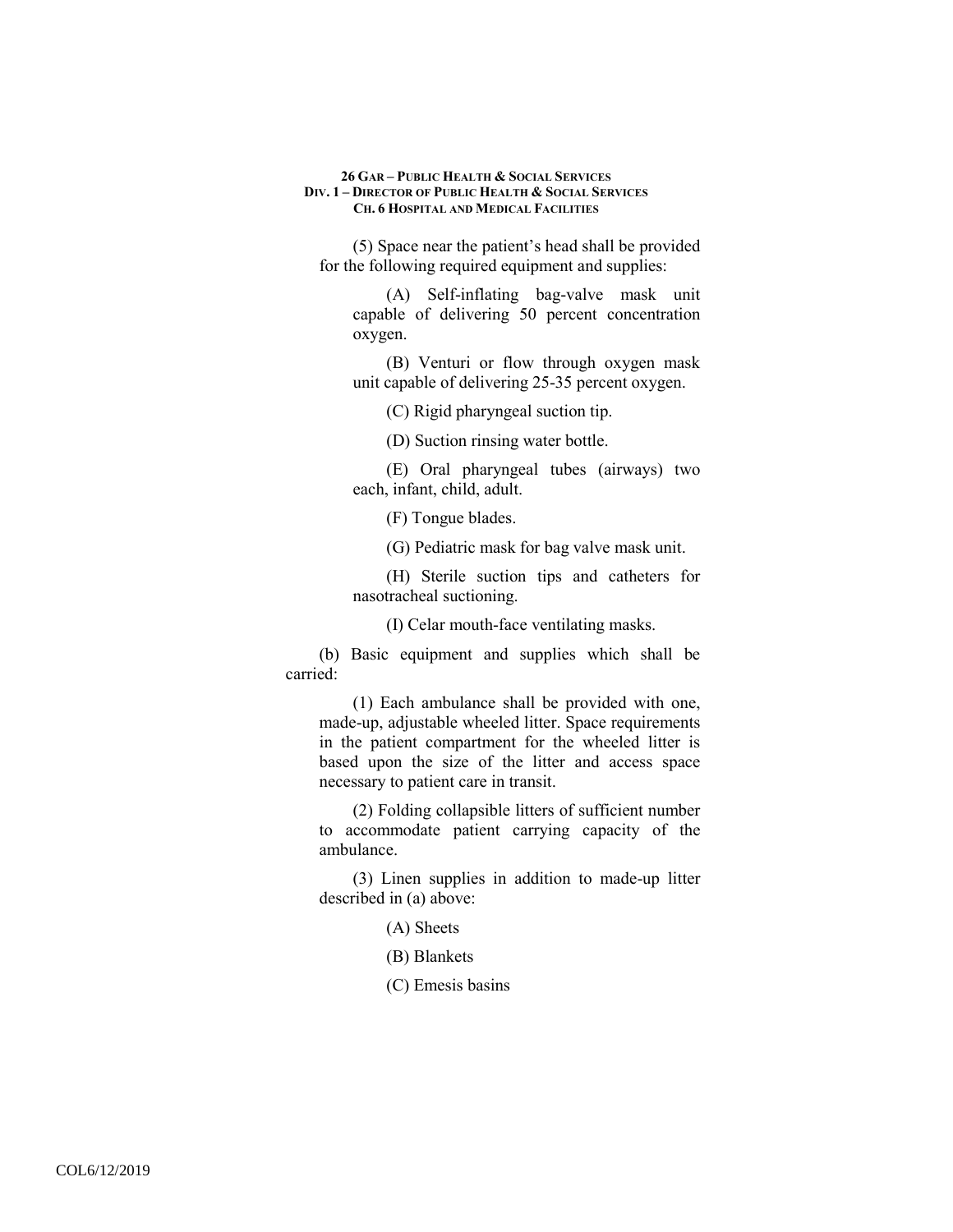(D) Bed pan

(E) Urinal

(F) Sandbags, minimum 4" x 6", filled, or comparable material.

(G) Aneriod blood pressure manometer.

(H) Stethoscope.

(c) For immobilization of fractures, the following shall be considered the minimum equipment and supplies requirement:

(1) One lower extremity traction splint.

(2) Boards, metal splints, or cardboard splint for upper and lower extremity fracture immobilization to include at least: two splints each for arm fractures, and two splints each for leg fractures. Inflatable upper and lower extremity splints may be provided but not substituted.

(3) Triangular bandages

(4) Long backboard with straps

(5) Scoop-type stretcher

(6) Cervical or extrication collars, small, medium and large.

(7) "Stair-Chair" litter or folding litter capable of being converted into a chair.

(8) Short backboard.

(d) Wound dressing - the following shall be provided:

(1) Sterile gauze pads 4x4

(2) Universal dressings 8" x 30"

(3) Soft roller, gauze

(4) Rolls 1" adhesive type

(5) Safety pins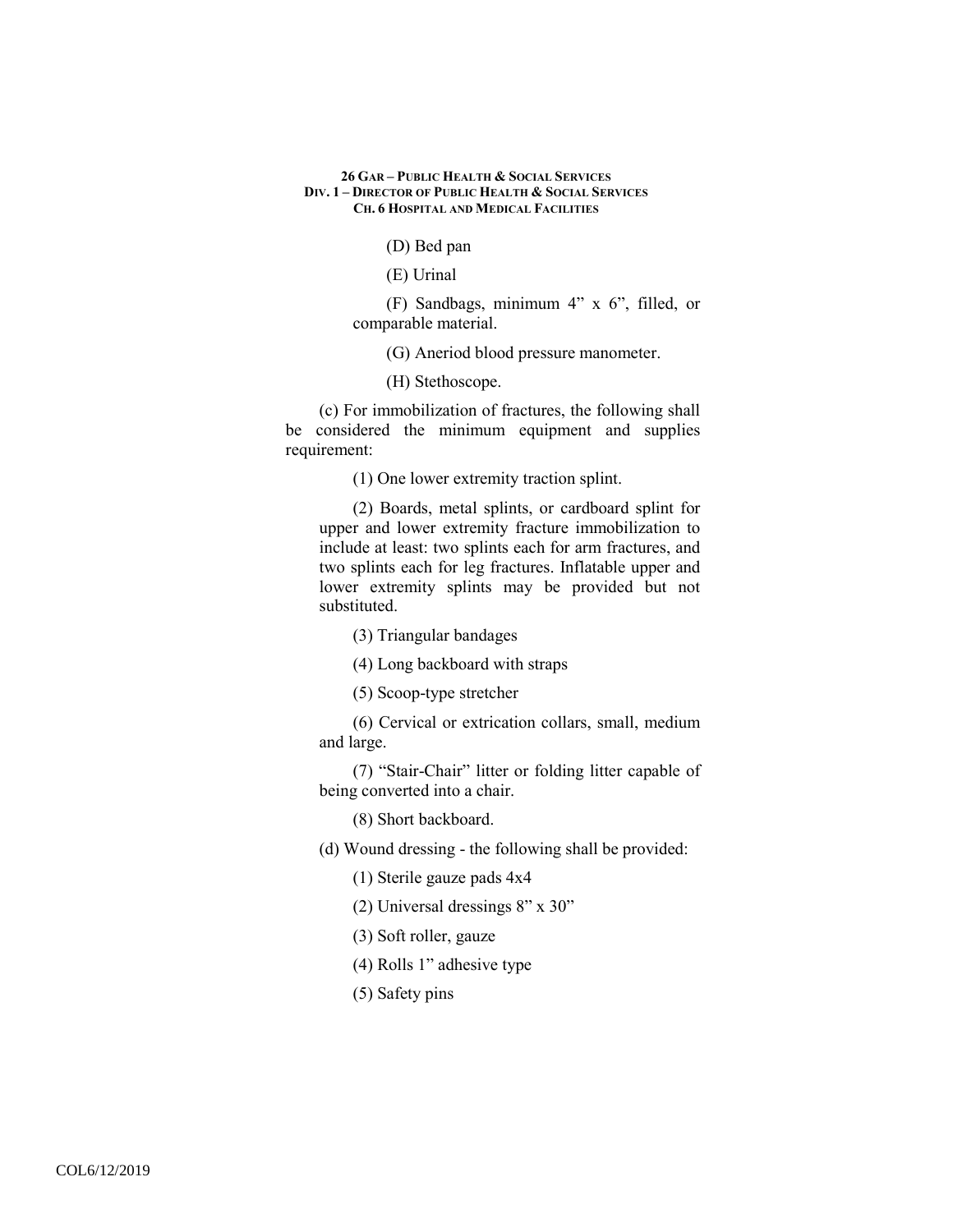(e) Emergency Child Birth - an obstetric kit shall be provided, sterile, packaged and in one unit. The following items may be substituted, if maintained in sterile condition:

- (1) Large bandage scissors
- (2) Umbilical cord clamps
- (3) 18 inch umbilical cord tape
- (4) 4x4 gauze sponges
- (5) Safety pins
- (6) "Peri" pads (sanitary napkins)
- (7) Towels
- (8) Syringe bulb
- (9) Sterile sheet
- (10) Sterile gloves

(f) Medical equipment shall be in good working order. The condition of medical equipment, which includes oxygen cylinders, resuscitators, suction units, splints, backboards, and other mandatory equipment shall be considered as basic, in the determination of mechanical adequacy.

(g) It shall be the responsibility of the ambulance driver and attendants to keep all equipment cleaned and disinfected.

**2019 NOTE:** Subsection designations renumbered pursuant to the authority of 1 GCA § 1606.

# **§ 6208. Extrication Equipment.**

Each ambulance shall carry equipment for extricating the injured from automobiles and other entrapping conditions. Extrication equipment shall include:

- (a) 12 inch wrench, with adjustable open end
- (b) screwdriver, 12 inches long, with regular blade
- (c) screwdriver, 12 inches long, with Phillips blade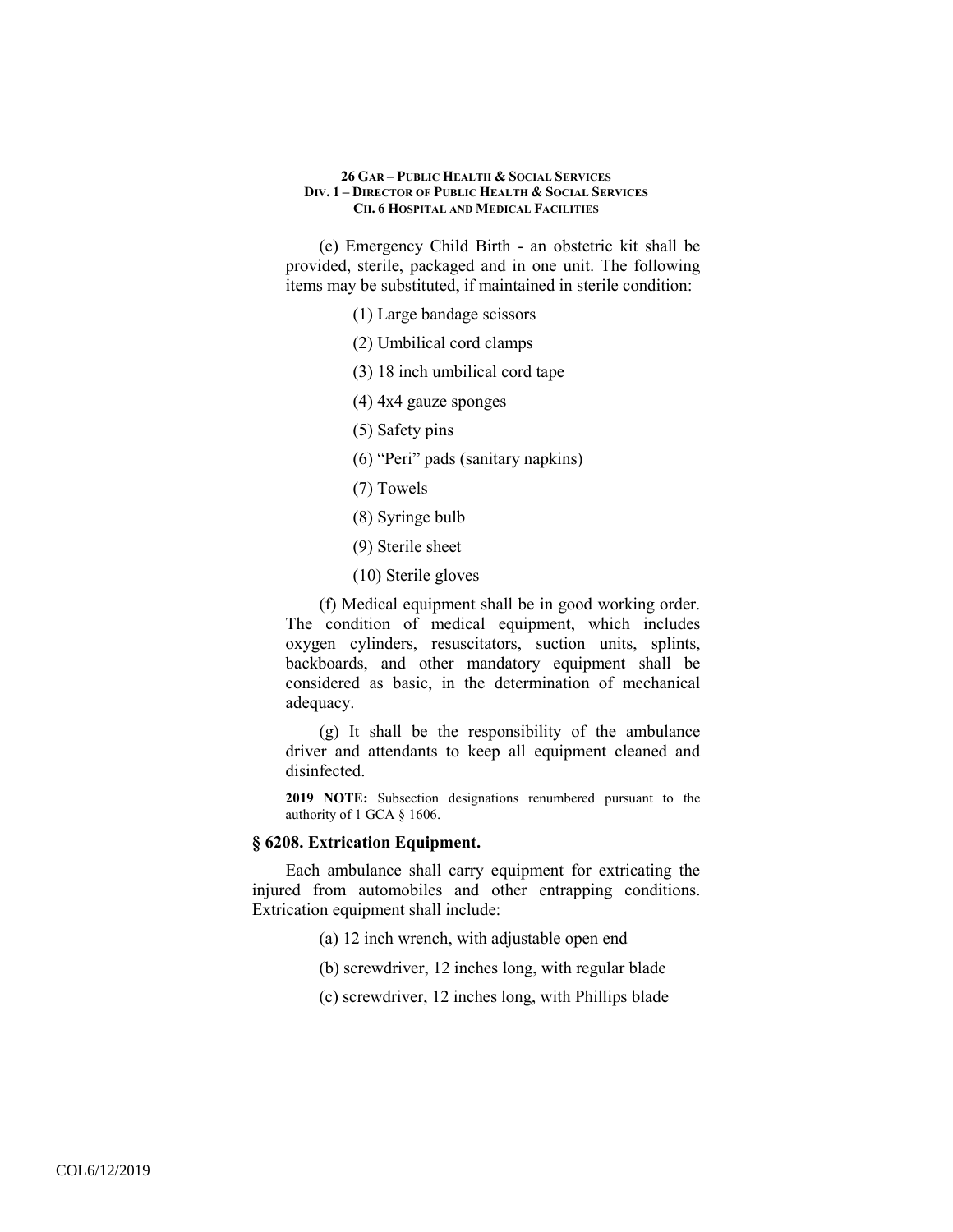(d) hacksaw with extra blades

(e) pliers, 10 inch, vise grip type

(f) five-pound hammer with 15 inch handle

(g) axe

(h) 24 inch wrecking bar

(i) crowbar, 51 inches, with pinch joint

(j) bolt cutter with 1-1/4 inch jaw operating

(k) shovel, pointed blade, collapsible

(l) double action tin ship, 8 inches minimum

(m) rope, 650 feet long, with breaking strength equal to 3/4 inch manila ropes

(n) one ABC 2-1/2 pound fire extinguisher

(o) One commercial extrication device (K-BAR-T tool or equivalent) may be substituted for items (h) and (i) above.

(p) 2 pairs of gloves (leather, gauntlet style)

(q) 2 pairs of goggles (clear, eye-protective)

(r) 2 hard hats

(s) 2 flashlights

# **§ 6209. Radio Communications Equipment.**

(a) Ambulance vehicles shall be equipped with mobile radio equipment which meet the following minimum requirements:

(1) The equipment shall provide direct two-way radio communication between the ambulance vehicle and the systems control point of the vehicle (dispatch).

(2) Equipment shall provide direct two- way radio communication with all hospitals.

(b) Equipment shall meet Federal Communications Commission (FCC) rules and regulations.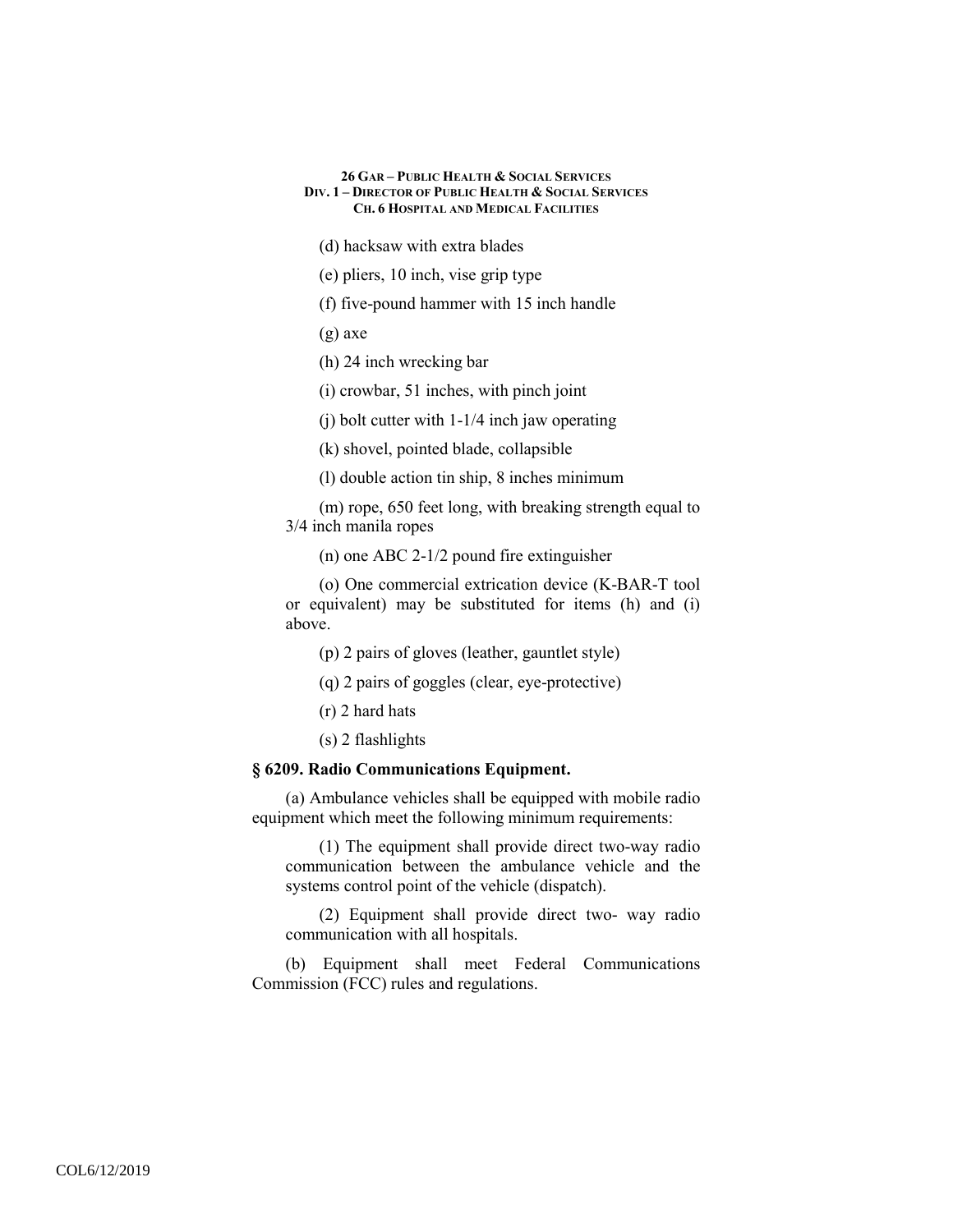(c) Mobile equipment shall be kept in good working order.

### **§ 6210. Inspection.**

The Office of Emergency Medical Services from time to time but no less than quarterly shall conduct inspections of ambulances in order to determine adequacy of all ambulances and equipment.

### **§ 6211. Objective of the EMT-A Course**.

(a) To teach students the overall roles and responsibilities of the EMT-A in performing both emergency care and operational aspects of his job.

(b) To develop student skill in diagnosis and all emergency treatment short of those rendered by physicians or by paramedical personnel under the direct supervision of a physician.

(c) To develop student skill in the use and care of all equipment required to accomplish his job.

# **§ 6212. Registration of Course.**

In order for an Emergency Medical Technician Course to be approved by the Office of Emergency Medical Services, the following conditions must be met:

(a) The office of EMS must receive written notification of intent to conduct a Basic EMT training course at least 30 days prior to the course.

(b) Each EMT course must follow the U.S. Department of Transportation's (DOT) most current Basic Training Program for EMT-A as outlined in the "Course Guide."

#### **§ 6213. Basic Course Requirements**.

Minimum requirements for the Basic EMT-A Course shall be:

(a) Course Hours. At least 71 hours of classroom training. In addition, a minimum of 10 hours of inhospital/clinical observation and training must be provided.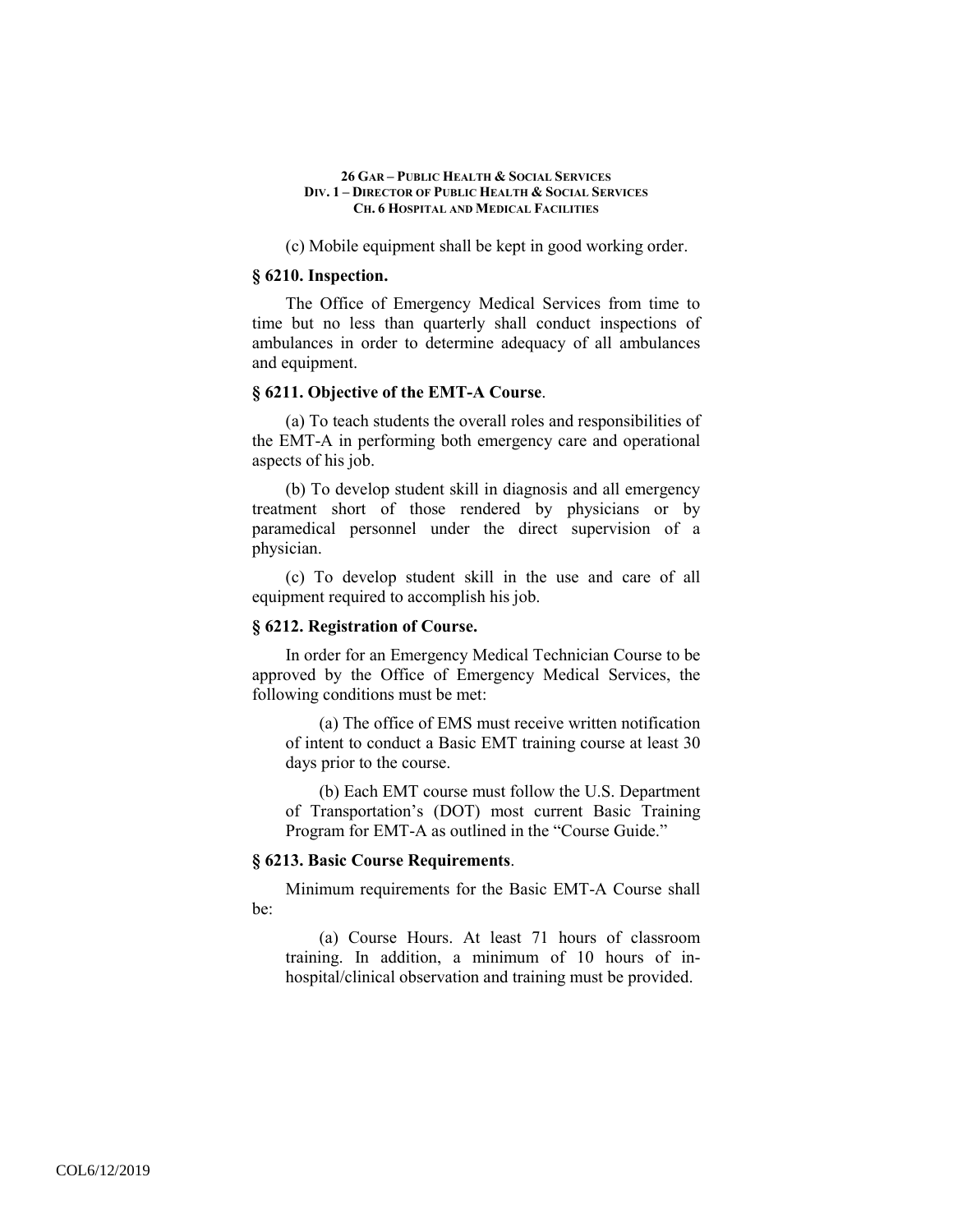(b) Course Instructor. Both the classroom and clinical experience shall be under the direct supervision of a current licensed physician or registered nurse or an EMT approved by the Commission.

(c) Instructor Lesson Plans. Acceptable Instructor Lesson Plans must at a minimum meet the requirements of the most recent DOT/NHTSA publication.

(d) Text Books. Two text references reflecting current established principles of emergency medical care have been recommended for use in conjunction with training programs for EMT-A's, these are:

(1) "EMERGENCY CARE AND TRANSPORTATION OF THE SICK AND INJURED" by the Committee on Allied Health, American Academy of Orthopedic Surgeons (most current edition).

(2) "EMERGENCY CARE" by Harvey Grant and Robert Murray, published by Robert J. Bradley Company, Bowie, Maryland 20715 (most current edition).

(e) Reference Materials.

(1) "THE WONDERFUL HUMAN MACHINE" from the American Medical Association.

(2) Supplement to Journal of American Medical Association (JAMA) "Standards for Cardiopulmonary Resuscitation (CPR)" and "Emergency Cardiac Care (ECC)."

(3) Other materials deemed appropriate by the physician coordinator or EMT instructor upon approval of the Commission.

(f) Visual Aid Materials. Any audiovisual presentation of physician lectures must be accompanied by live physician and/or instructor support.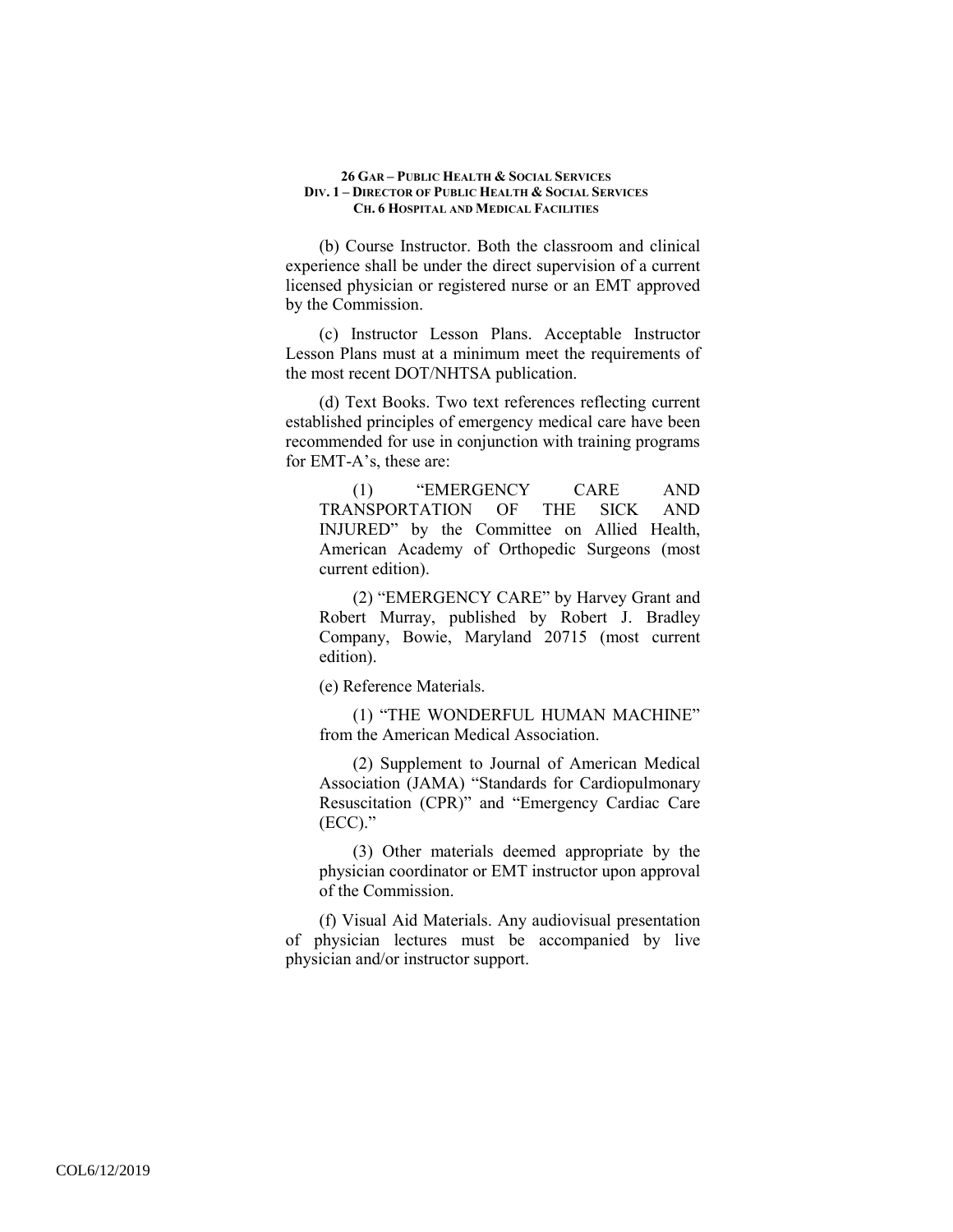(g) Attendance. Rules regarding attendance shall be at the option of the Course Instructor.

#### **§ 6214. Emergency Medical Technician Course Instructor.**

(a) Requirements.

(1) Current licensed physician or registered nurse or an EMT approved by the Commission.

(2) Current certification as a CPR instructor by American Heart Association or the American Red Cross or have a qualified CPR instructor available to instruct CPR.

(b) Duties.

(1) Responsible for the overall supervision of the course.

(2) Responsible for arranging lessons requiring a physician instructor.

(3) Assist in arranging at least 10 hour internship of the training course at a hospital emergency room facility.

(4) Responsible for counseling students as needed and for allowing only those students who have successfully completed all of the requirements of the course to be admitted to the final written and practical examination.

(5) Use as a basis for the course, the 81 hours U.S. DOT course.

(6) Conduct the final practical and written examination. The names of those students who have successfully completed the Basic EMT Course shall be submitted to the Office of EMS for certification.

(7) The Course Instructor may recommend rejection of certification of any student to the Office of EMS when in his/her judgment the student is unable to function as an Emergency Medical Technician irrespective of successful completion of the course.

**§ 6215. Instructor Aide**.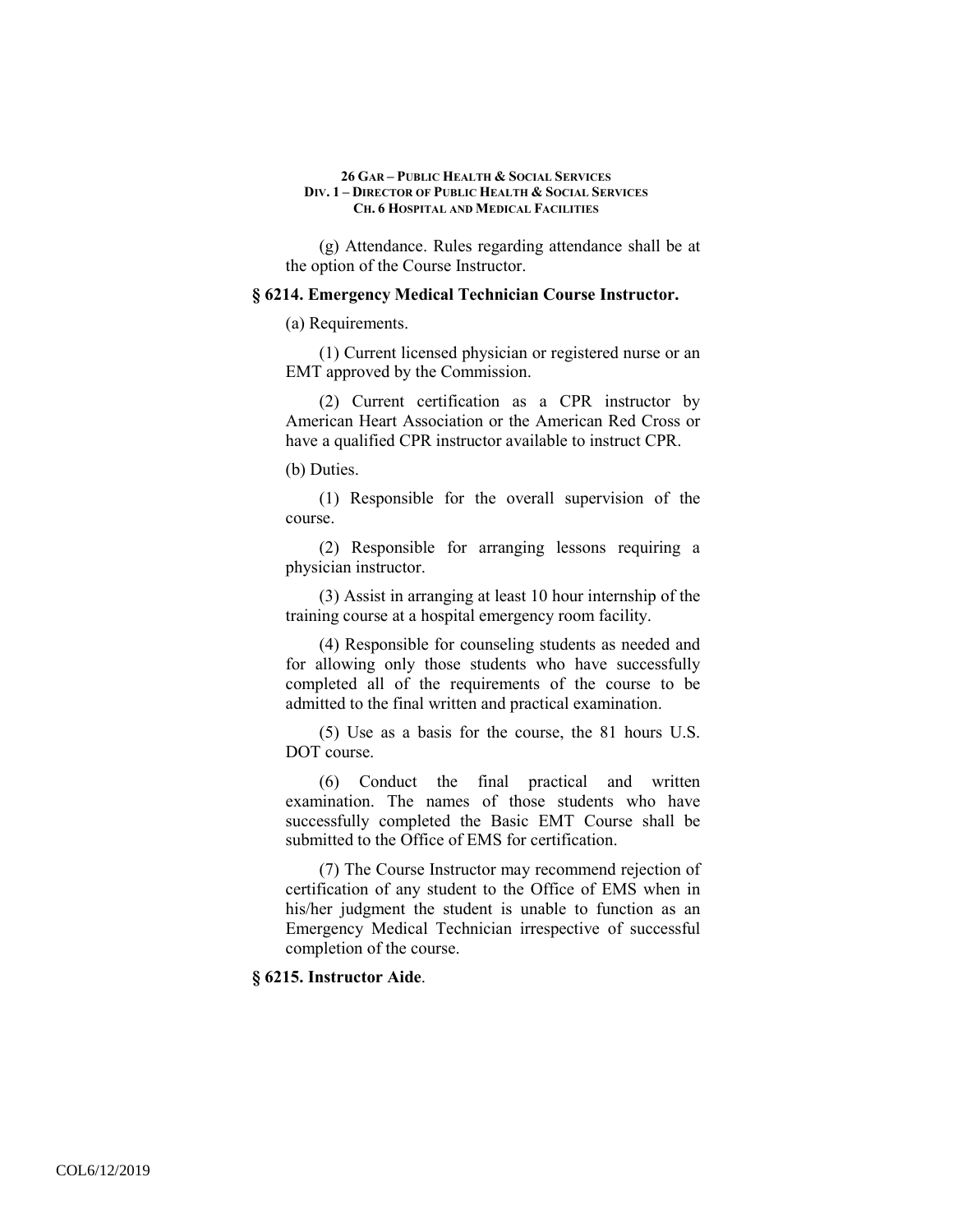(a) Requirements.

(1) Demonstrated skill and expertise in first aid and emergency medical procedures; and/or

(2) Previous experience in the teaching of first aid skills; and

(3) Certification as an Emergency Medical Technician.

(4) The nomination of a person for one of the Instructor Aide positions shall be made to the Course Instructor. The nomination with proof of qualifications shall be continuous except that any person who is inactive as an instructor aide for two years shall have his/her confirmation removed.

(5) Those persons selected for the work of Instructor Aides shall not assume any title other than the designation of Emergency Medical Technician (EMT).

(6) Exceptions to any of these requirements shall be approved by the Office of EMS after consultation with the Commission.

(b) Duties.

(1) Assist Course Instructor as needed.

(2) Be responsible for the conduct and scheduling of all non-physician instructors participating in an Emergency Medical Technician training program.

(3) Be responsible for the inventory, availability and maintenance of all materials required for the conduct of the course.

(4) Maintain all registration and other necessary forms for the enrolled students, including the record of attendance of students and instructors.

(5) Supervise the distribution of textbooks and other materials to the students.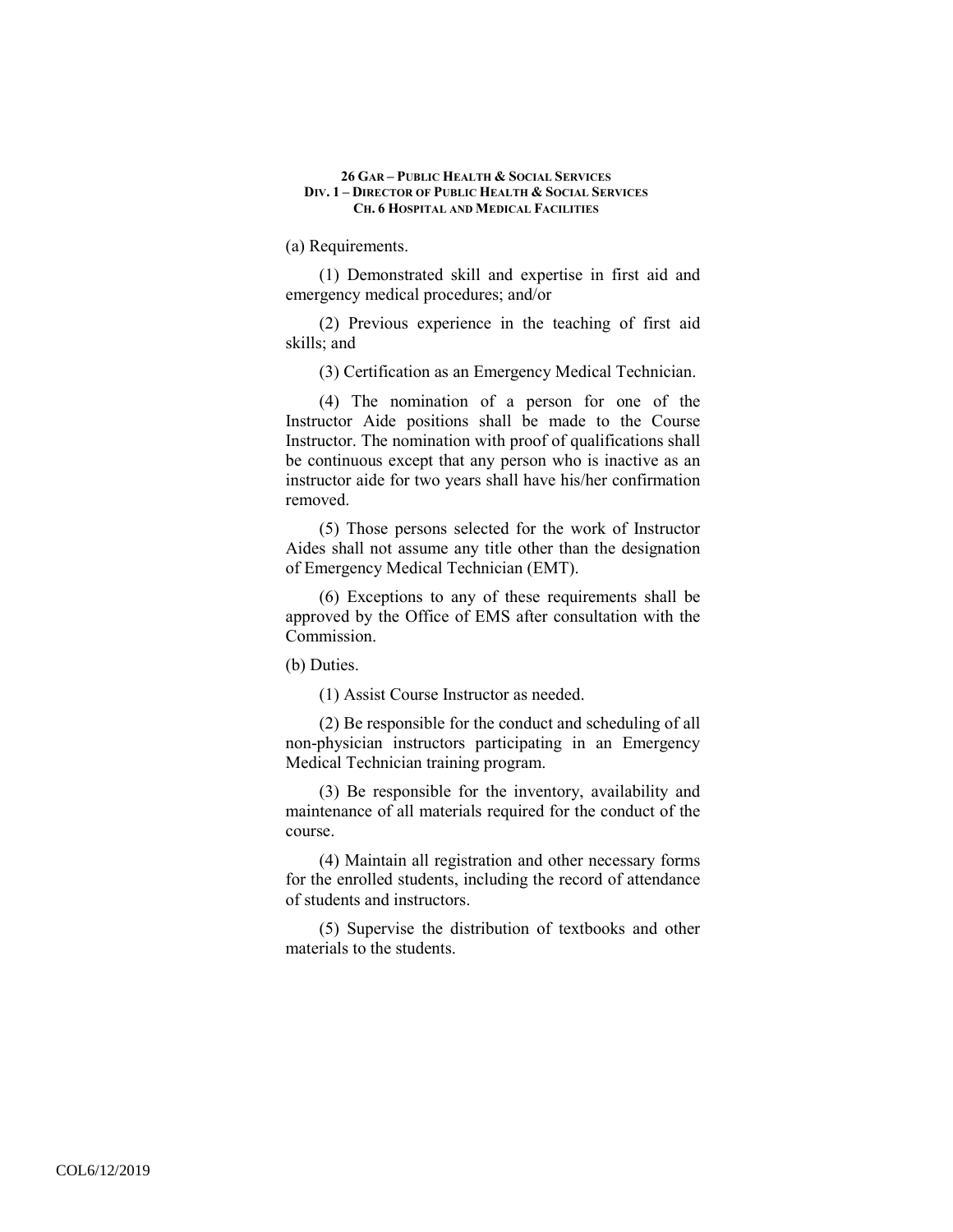(6) Assist the Course Instructor in scheduling students for the ten-hour internship portion of their training at a hospital emergency room facility.

(7) See that all written examinations are promptly corrected for the Course Instructor in the conduct of all practical examinations.

# **§ 6216. Minimum Requirements for Enrollment in The Basic EMT-A Course.**

(a) Be at least 18 years of age at the beginning of the course enrollment;

(b) Have a high school diploma or equivalency qualifications;

(c) Possess a valid and current certificate reflecting completion of the "Standard First Aid and Personal Safety" course by the American Red Cross or equivalent training;

(d) Be an active member of an emergency/ambulance or rescue squad either volunteer or full time or have need for training pending employment in such emergency/ambulance or rescue squad. Enrollment priority shall be given to these people.

Selected members of special interest groups who do not actively participate in emergency care on a continuous basis may seek enrollment in an Emergency Medical Technician Course to fill vacant student positions when that group can demonstrate the need for additional training in order to provide emergency or related services at accident sites or recreational areas because of seasonal high density usage or for other reasons.

(e) Possess a current driver's license;

(f) Have the physical stamina to carry, lift, extricate, and perform similar maneuvers in a manner not detrimental to the patients, fellow workers or self; and

(g) At the time of application the prospective student shall be interviewed by appropriate instructional personnel and/or a selection committee. Such interview/shall be documented and determine: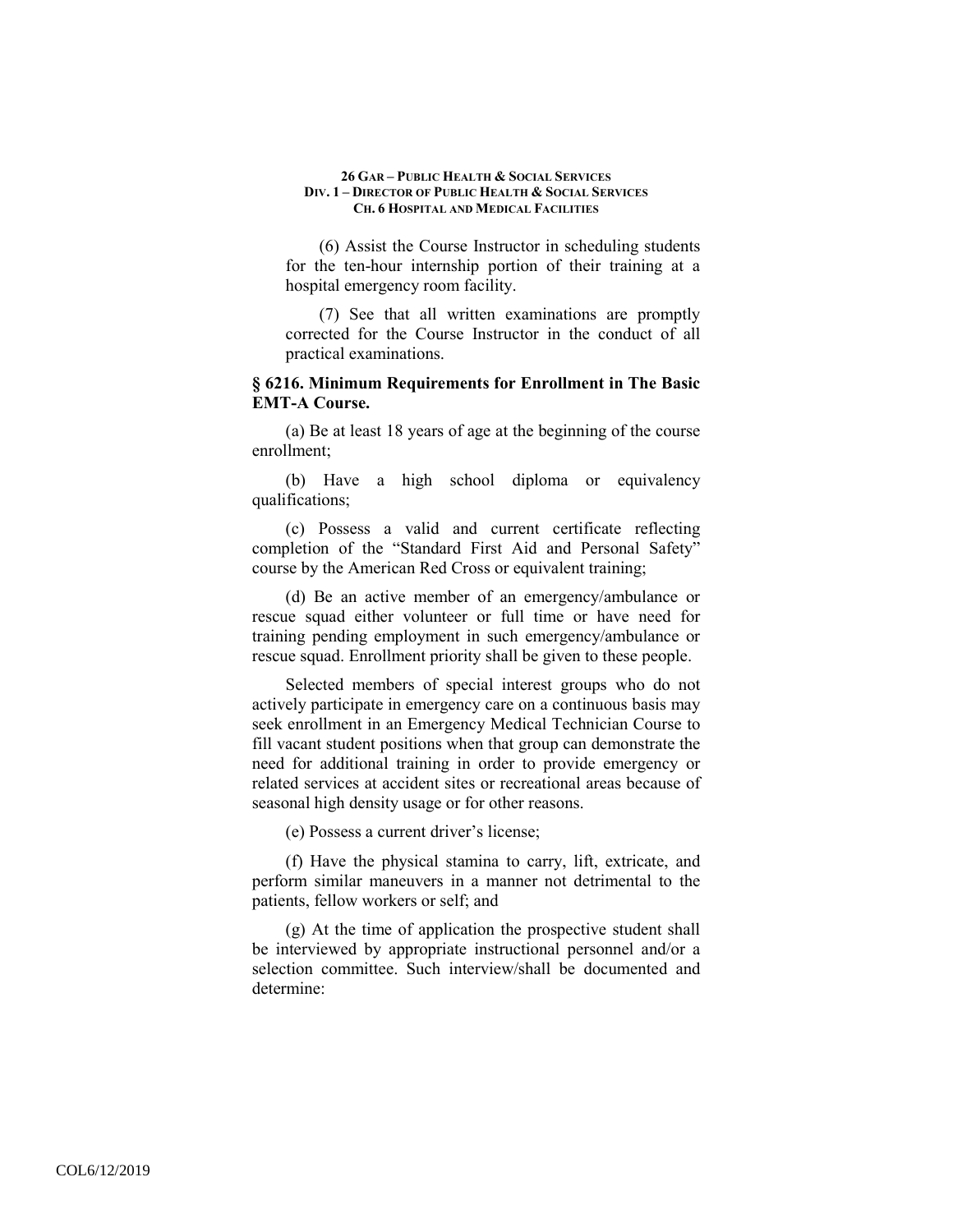(1) Aptitude for training;

(2) Ability to give and receive verbal and written directions and instructions;

(3) Leadership ability;

(4) Good judgment under stress;

(5) Emotional stability; and

(6) Ability to work with others.

If an interview was not done upon application, the student must be evaluated for these qualities during the course of his/her studies.

### **§ 6217. Waivers.**

Any waivers of pre-requisites for enrollment shall be granted only by the Office of Emergency Medical Services in writing. Such waivers shall be granted pursuant to the requirements of Section 10.0 of these regulations.

# **§ 6218. Examinations.**

(a) Examinations shall be constructed by the Course Instructor and approved by the Office of EMS. All copies of written examinations shall remain on file with the Office of EMS.

An overall average grade of 70 percent is required for certification. The Course Instructor, upon written approval by the Office of EMS, may adjust the score up to five percent for a student whose grade falls between 65-70 percent. This adjustment may be made for students who have performed exceptionally well in the practical examination. A letter of explanation in each case of score adjustment must be submitted to the Office of Emergency Medical Services.

(b) Practical Examination. This examination must meet minimum performance standards of the DOT/NHTSA Basic EMT-A Course and must be scored on an appropriate check list. Grading will be Pass or Fail. For exceptional performance, students may receive a High Pass grade.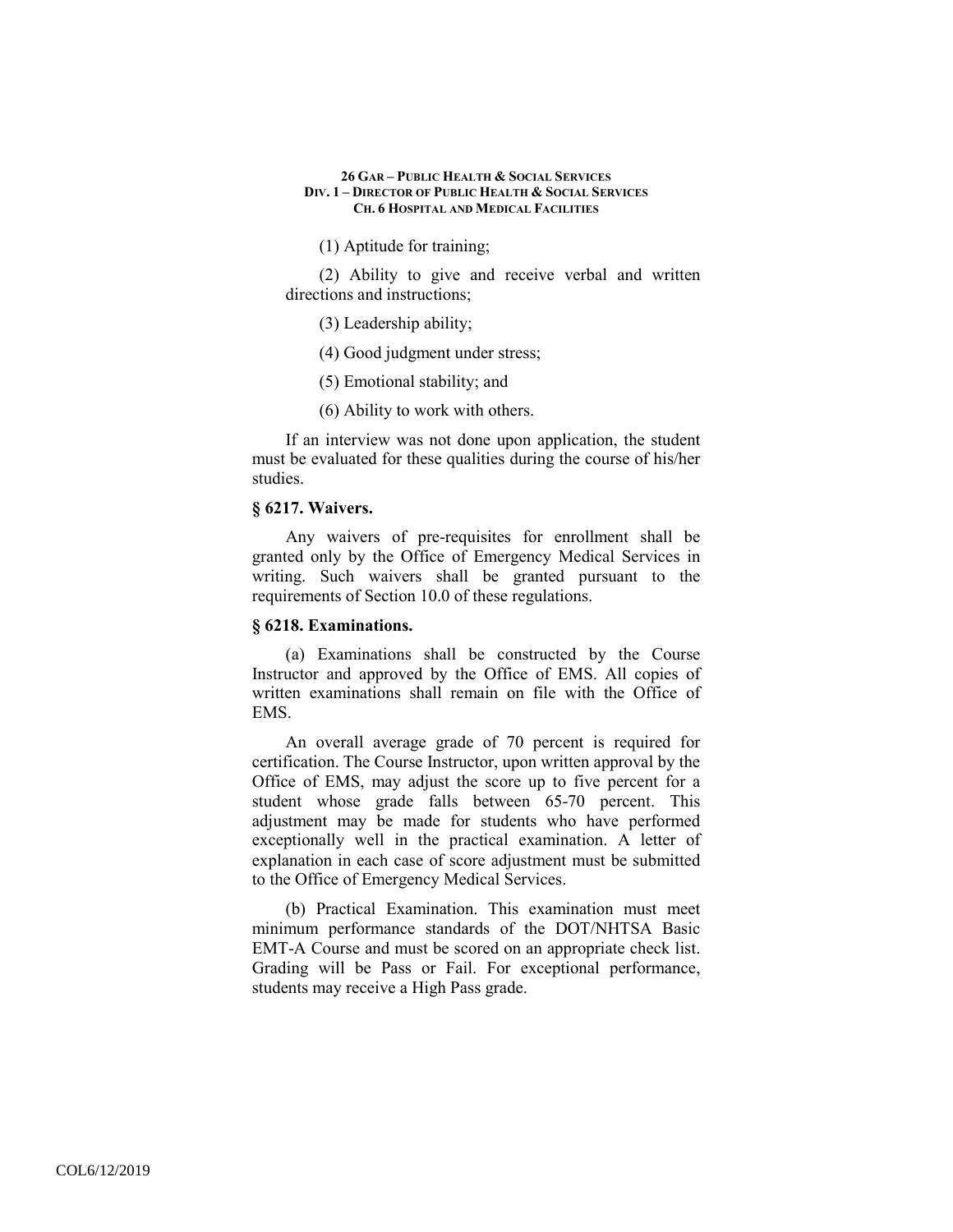### **§ 6219. Certification**.

(a) It is the responsibility of the Office of EMS to certify students who have successfully completed the course and passed both the written and practical examination.

(b) The data of certification is the same date as the date the course was completed.

(c) The Administrator of the Office of EMS signs the certificate of certification. In the absence of the Administrator, the Chairman of the EMS Commission will sign the certificate.

(d) The Office of EMS will maintain records on all persons certified under these regulations.

(e) Two classifications of registry numbers will be used one to designate students who are ambulance personnel and the other to designate special interest students.

Registry numbers will be assigned in sequence and will be permanently retained by the student unless there is a change in classification as referred to above.

### **§ 6220. Failures.**

Upon recommendation by the Course Instructor, any student receiving a grade below 70 percent on the written examination or failing the practical examination may be retested within two months after completion of the course. If the student fails the retest, he must retake the full 81 hours (minimum) of instruction.

### **§ 6221. Reciprocity**.

(a) Certification may be awarded to individuals who successfully complete an EMT Course in another state or territory provided that the training meets or exceeds the requirements of the Guam Office of EMS.

The procedures shall be:

(1) Submit a written application to the Office of EMS with a certified copy of the EMT certificate from the other state/territory.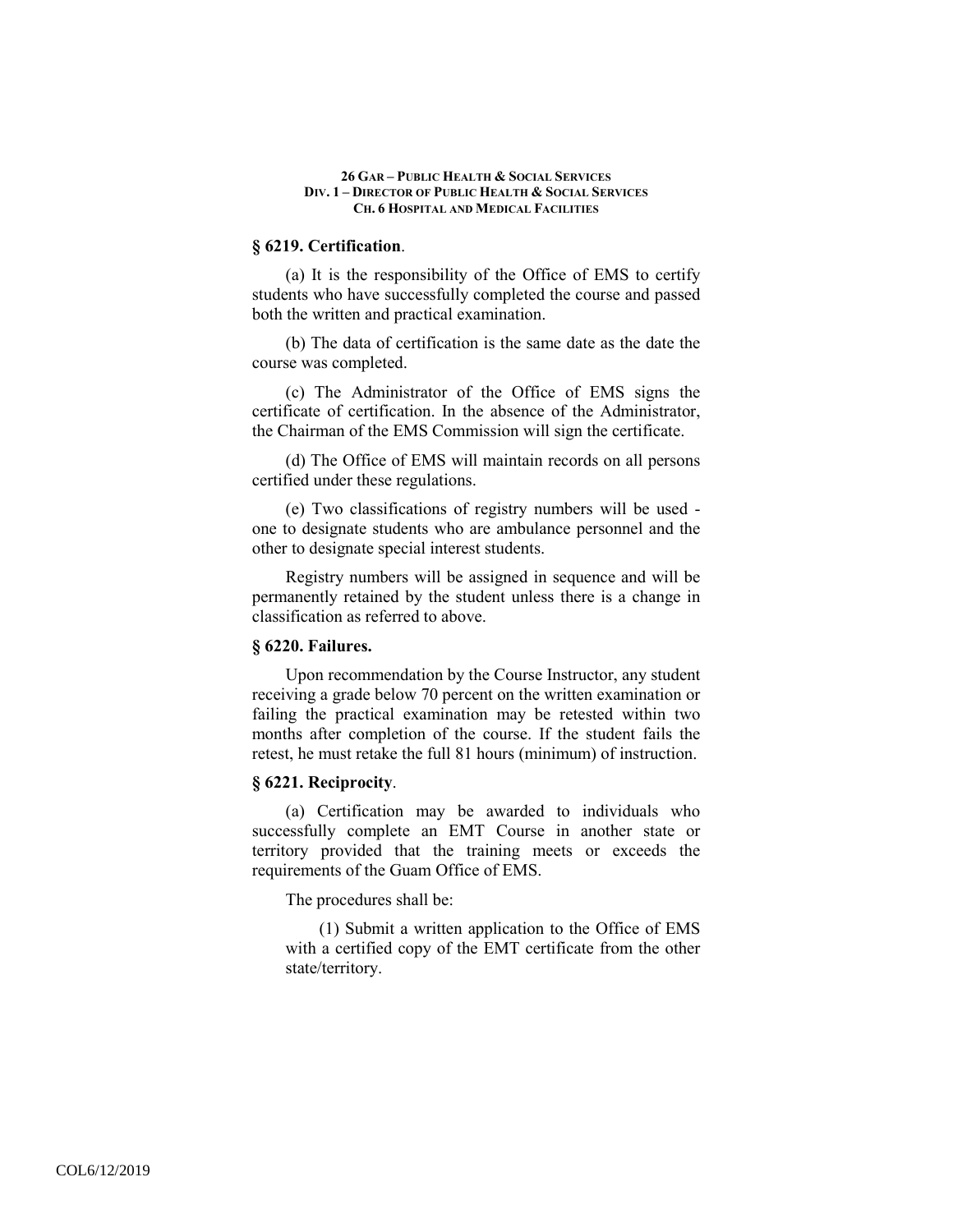(2) The Office of EMS will verify the applicant§ s certification.

(3) Upon determination of an acceptance in reciprocity a provisional reciprocity will be granted. The provisional certification is effective for six months from date of issue.

(4) Within the six month period, the applicant must satisfactorily pass the Guam EMT certification examinations.

(b) National Registry. Nationally Registered EMT's may receive Guam Certification only if they have completed an EMT-A Course equivalent to the Guam EMT-A course. Verification shall be as in item 10.0a above.

(c) Challenge Examinations. Training and education programs, other than those that meet or exceed the requirements of the DOT 81 hour Basic EMT-A course, will not be acceptable for entrance into the Guam Certification examination. Any applicant who receive his EMT-A certification in another state/territory will be conditionally certified. This type of applicant must take the Basic EMT-A Course prior to taking the Guam Certification examination.

### **§ 6222. Certification Requirements.**

In any event, after January 1, 1985, no person shall be allowed to be an ambulance attendant whether voluntary or fulltime unless he meets the minimum certification requirements established above.

### **§ 6223. Recertification.**

(a) A Guam Emergency Medical Technician- Ambulance (EMT-A) certificate shall be valid for two years, and may be renewed upon proof that the holder has attended a refresher course recognize by DOT/NHTSA or upon passing an examination such as given to new applicants.

(b) In addition, all Guam certified EMT-A's wishing to renew their certification must have completed within the two year period 48 hours of physician directed or nurse supervised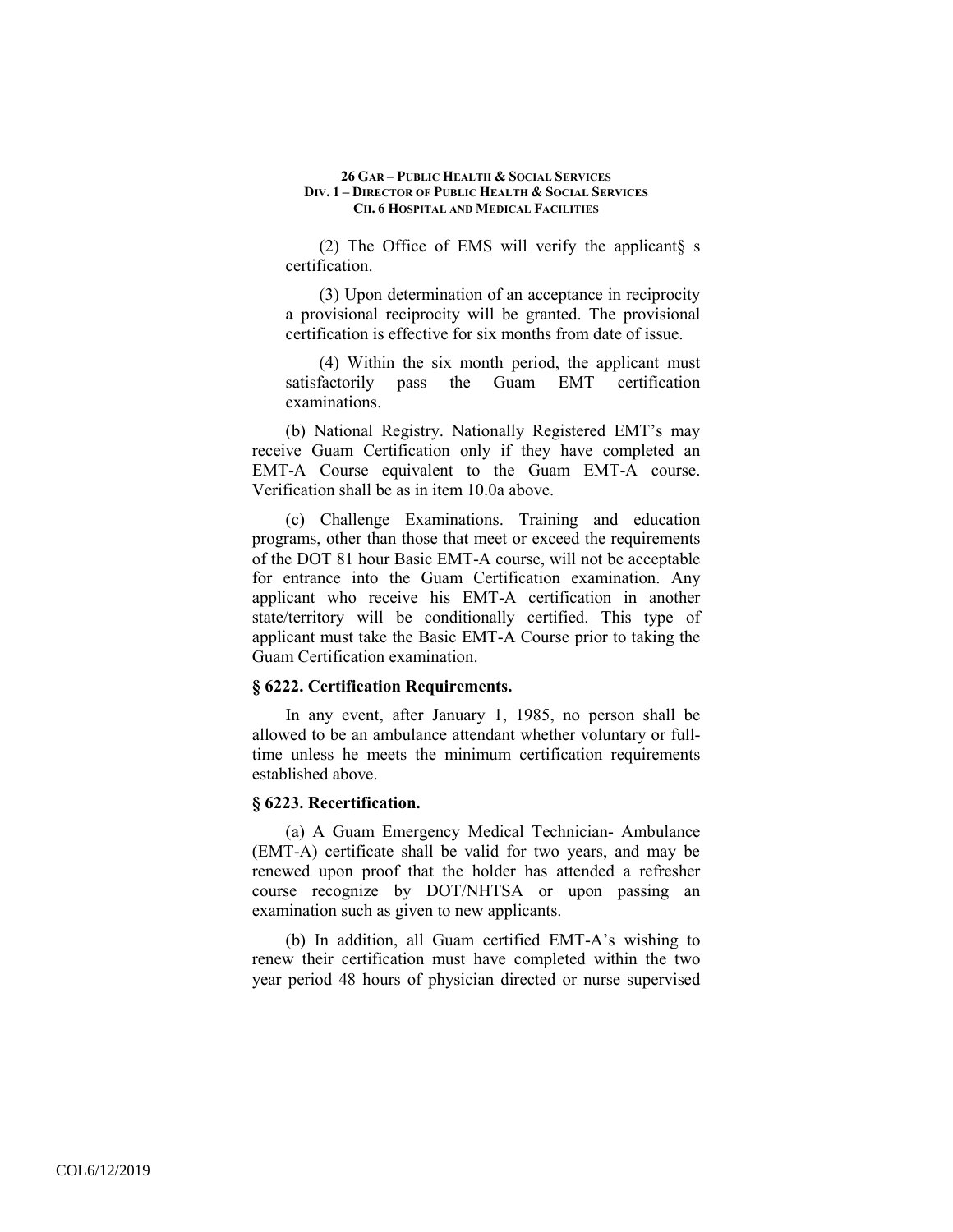training. This in-service training shall consist of at least two hours devoted to updating CPR skills, 12 hours of didactic information covering anatomy, physiology, patient examination, rationale of treatment, and other topics pertinent to emergency medical care as provided by EMT-A's. Training in hospital emergency departments, operating rooms, ICC-CCU, etc., will also be accepted for credit toward the 48 hour requirement. One hour of credit will be given for each two hours of hospital training. All training experiences must be certified in writing by those persons conducting the in-service training. All EMT's will keep their own record of training.

(c) EMT's must renew their CPR certification annually and must provide proof of such certification.

(d) Instructor Aides and other EMT's meeting the 48 hour requirements shall be permitted to take the final practical and written examinations of on-going Basic Emergency Medical Technician-Ambulance course to qualify for recertification. The written examination shall be the same final examination that is given to students in the 81 hour course.

### **§ 6224. Failure of Recertification**.

(a) Written - If an EMT-A receives a grade below 70 percent on the written examination, he may be retested within two months. If the student fails the retest, he must complete an additional 20 hours of refresher. If the EMT fails after taking 20 hours refresher training, he must take the full basic EMT course again.

(b) Practical - If one skill is failed, the EMT will be examined in two months. If the EMT fails the same skill on the retest, or fails more than one skill on the initial recertification examination, the EMT must complete an additional 20 hours of refresher training. If the EMT fails after taking the additional 20 hours of refresher training, he must take the full basic EMT-A course over again.

### **§ 6225. Extensions.**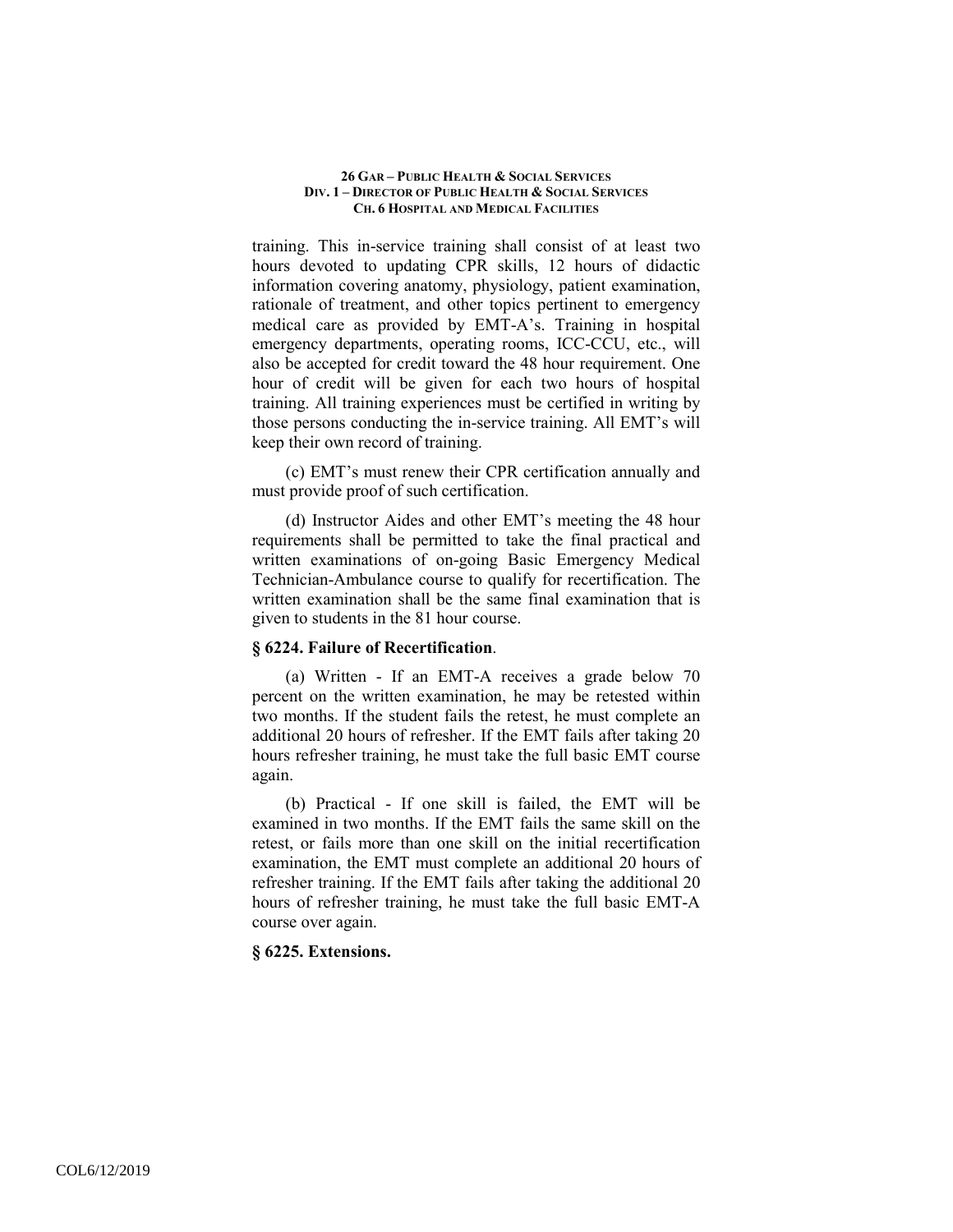Any EMT-A whose certification expires either prior to or during the recertification process shall have his Guam certification revoked until he/she passes the recertification examination. In extenuating circumstances whereby an individual who is an active EMT cannot obtain a recertification because of scheduling, an extension may be granted if, in the judgment of the Administrator, Office of EMS, it is determined that every effort has been made to obtain recertification. Such extension will be valid for the period of time within reason to obtain recertification. No renewals will be granted for this one time extension.

### **§ 6226. Revocation of Certification.**

An EMT's certificate may be revoked or suspended by the Office of EMS upon proof that such EMT-A:

(a) has been guilty of misrepresentation in obtaining the certification;

(b) has engaged or attempted to engage in or represented himself as entitled to perform any service not authorized by the certificate;

(c) has demonstrated incompetence or has shown himself otherwise unable to provide adequate service; or

(d) has violated any of the regulations stated herein.

### **§ 6227. Procedures for Revocation.**

The Administrator of the Office of Emergency Services is authorized to institute legal proceedings in accordance with Chapter Two of the Administrative Adjudication Law to revoke, suspend or deny any certificate issued pursuant to this chapter. Any such hearing shall be presided over by an attorney acting as hearing officer and heard by the Commission as a whole. The Commission shall recommend a decision to be written in legal form by the hearing officer to the Administrator who shall then approve, modify or reject it.

-------

COL6/12/2019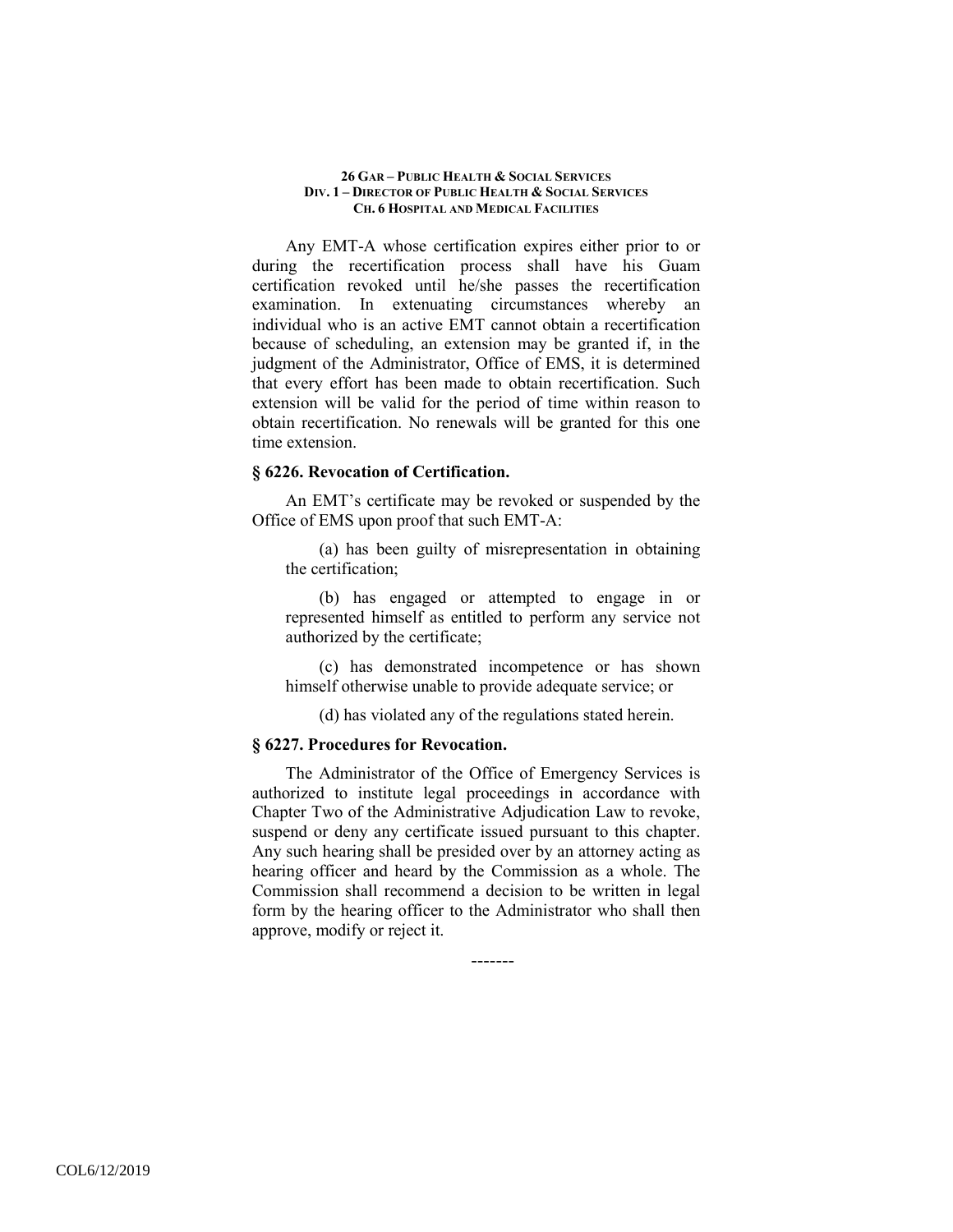#### **ARTICLE 3**

# **NURSING HOMES AND NURSING HOME FEES**

- § 6301. Purpose.
- § 6302. Authority.
- § 6303. Definitions.
- § 6304. Construction Permit.
- § 6305. Sanitary Permit.
- § 6306. Inspections.
- § 6307. [Reserved.]
- § 6308. General Staff Requirements.
- § 6309. General Operational Policy.
- § 6310. Admission Policies.
- § 6311. Transfer and Discharge of Residents.
- § 6312. Patients Rights and Responsibilities.
- § 6313. Responsibility of Patient to Care Facility.
- § 6314. Patient Care Standards.
- § 6315. Medication Storage and Administration.
- § 6316. Personal Care and Cleanliness.
- § 6317. Recreational Program.
- § 6318. Social Services.
- § 6319. Dental Services.
- § 6320. Physical Environment.
- § 6321. Construction Finishes of Floors and Ceilings.
- § 6322. Fire Prevention Protection.
- § 6323. Communication.
- § 6324. Ventilation.
- § 6325. Lighting.
- § 6326. Emergency Power.
- § 6327. Accommodations.
- § 6328. Bedroom Furnishings.
- § 6329. Linen.
- § 6330. Toilets and Bathing Facilities.
- § 6331. Sewage.
- § 6332. Plumbing.
- § 6333. Insect and Rodent Control.
- § 6334. Garbage and Refuse.
- § 6335. Premises.
- § 6336. Animals.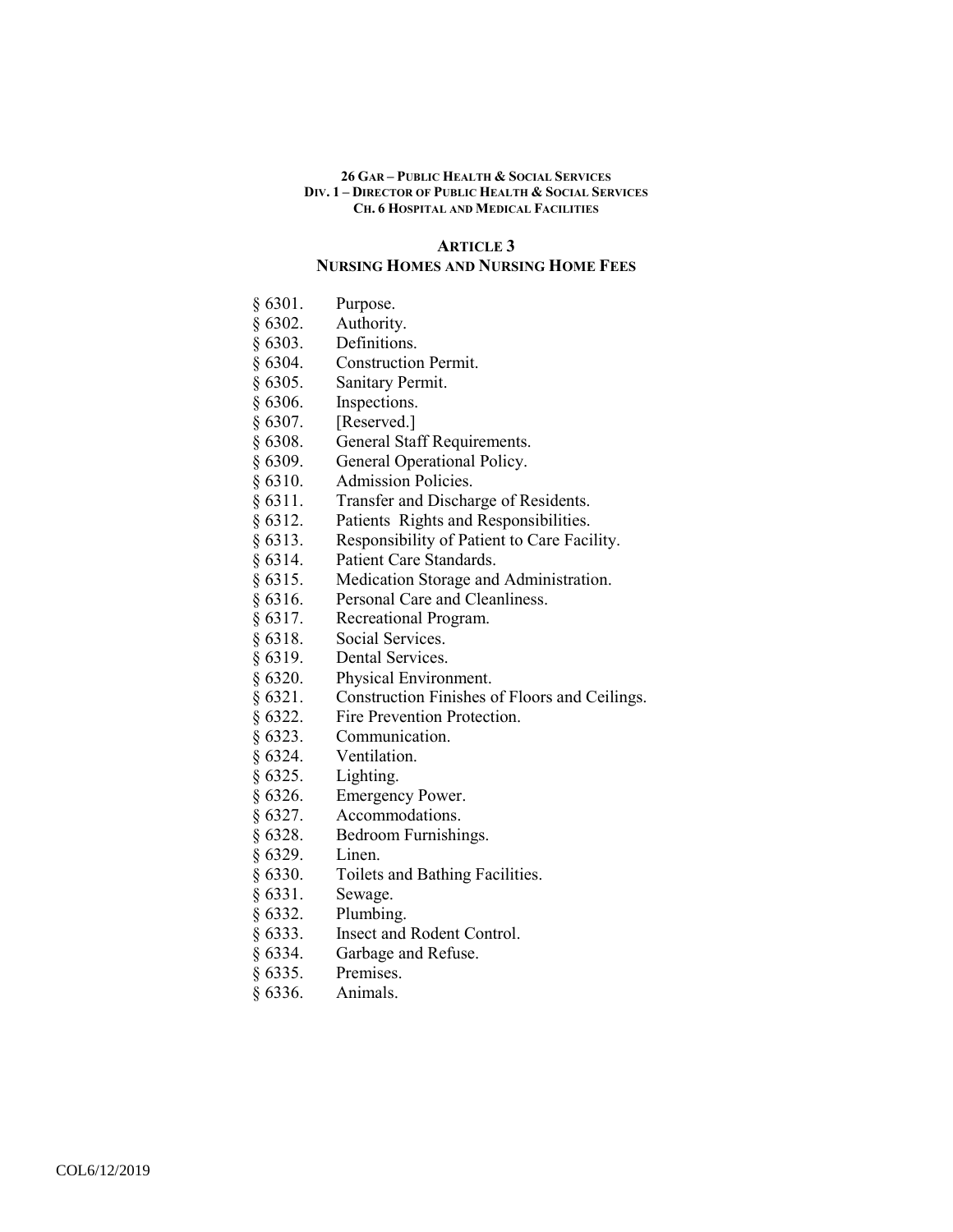- § 6337. Laundry Facilities.<br>§ 6338. Food Service.
- Food Service.
- § 6339. Severability.

**NOTE:** Rule-making authority cited for formulation of regulations for the Nursing Homes and Nursing Home Fees of the Department of Public Health and Social Services 10 GCA § 7107.

These Rules and Regulations were filed with the Legislature Secretary on June 1, 1987.

# INTERIM REGULATIONS GOVERNING NURSING HOMES.

### **§ 6301. Purpose.**

The purpose of these rules and regulations is to protect the public health of nursing home clients through the enforcement of minimum requirements contained herein. For the care of patients and residents in convalescent or long-term care facilities, these regulations may also serve as an educational tool providing guidelines for qualified patient and residential care.

### **§ 6302. Authority.**

Title 10 Guam Code Annotated, Guam Environmental Health Act, Chapter 20, § 20105 and Chapter 21, § 21102, authorizes the Department to establish rules and regulations governing "Nursing Homes" and to insure that all provisions of 10 GCA regarding permit issuance are carried out. These regulations are also established to meet the requirements of 10 GCA, Chapter 7, Section 7108 as related to Nursing Homes.

# **§ 6303. Definitions.**

(a) Administrator (See definition for "Nursing Home Administrator" below).

(b) Construction Permit means an official document issued by the Department giving permission to construct a new facility or alter, modify or convert an existing structure to be used as a nursing home.

(c) Department shall mean the Guam Department of Public Health and Social Services.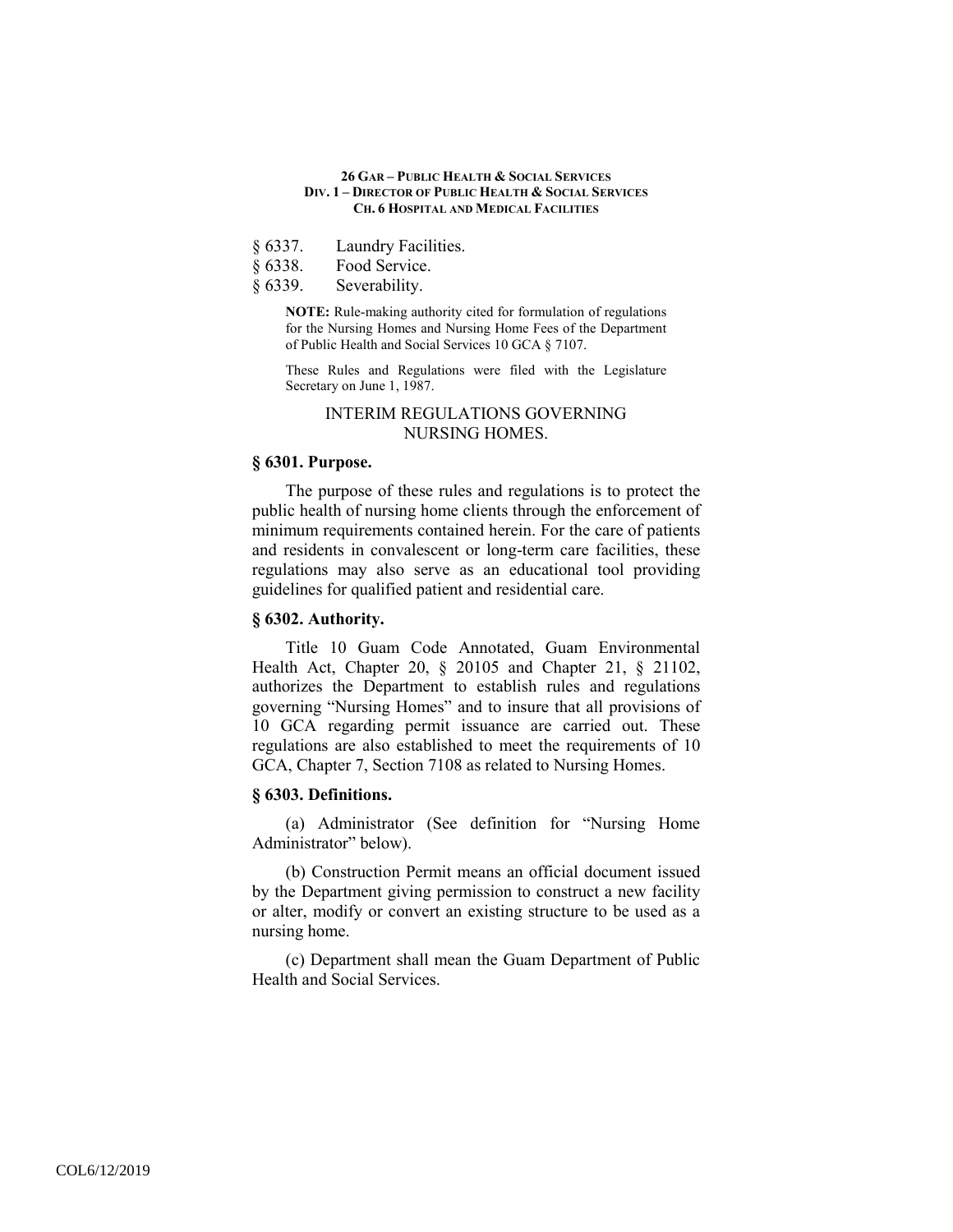(d) Director shall mean the Director of the Department, or his/her authorized representative.

(e) Employee shall mean all personnel who provide care to nursing home clients.

(f) Licensed Nurse shall mean a Registered Nurse or a Licensed Practical Nurse licensed to practice on Guam.

(g) Nursing Home shall mean a facility established for profit or nonprofit, which provides intermediate skilled nursing care and related medical services twenty-four (24) hours per day for two or more individuals because of illness, noncommunicable disease or mental infirmity of a nonviolent nature. It provides care for those persons not in need of hospital care but requiring nursing care or medical services, which medical services shall be prescribed by a professional nursing or physical therapist or an occupational therapist, depending upon the service required. if children are cared for, they shall be housed in a separate unit from the adults.

(h) Nursing Home Administrator shall mean a person who meets the definition of a nursing home administrator contained in 10 GCA, Chapter 15.

(i) Nurse Practitioner shall mean a person who meets the definition of a nurse practitioner contained in the "Guam Board of Nursing Examiner's Nurse Practice Act, Administrative Rules and Regulations."

(j) Occupational Therapist shall mean any occupational therapist currently registered with the American Occupational Therapy Association.

(k) Operator/Owner means the Licensee or designated responsible person approved by the Department who is responsible for the supervision of the nursing home and residents therein.

(l) Patient means any individual cared for in a nursing home.

(m) Physical Therapist shall mean any physical therapist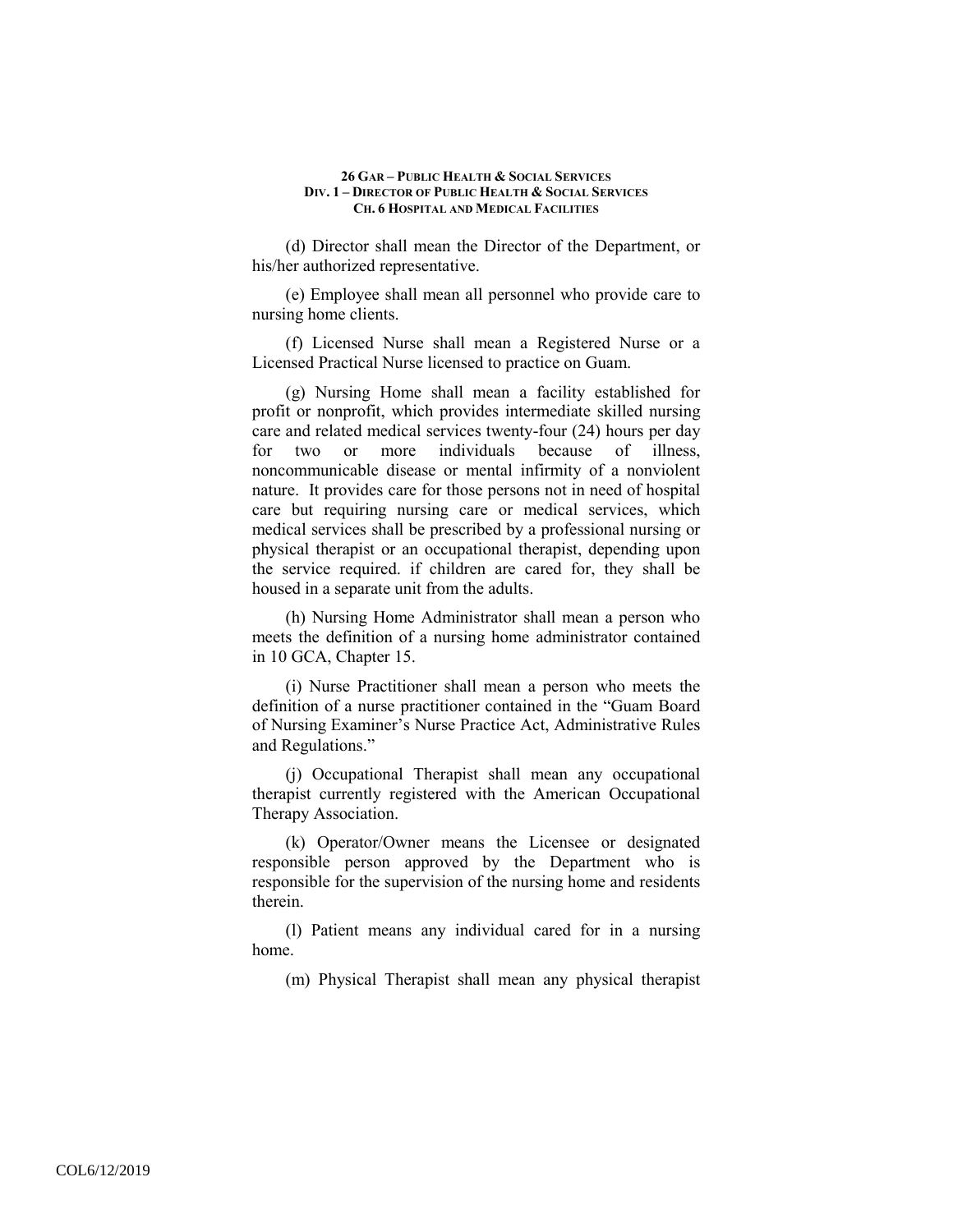currently registered with the Department.

(n) Qualified shall mean a person who has the necessary knowledge, skills and abilities to carry out their responsibilities within the nursing home, and who has met the licensure, certification, or registration requirements of Guam as required by law and/or regulation.

(o) Responsible Agency shall mean any public/private agency that has responsibility for the health, welfare, or financial support of the resident.

### **§ 6304. Construction Permit.**

(a) Any person, association, or corporation, before construction a new nursing home, or making major alteration, or converting an existing structure to be used as a nursing home shall first submit plans and specifications of such a facility to the Department.

(b) A construction permit shall not be issued until the detailed plans and specifications have been reviewed and approved by the Department.

(c) After issuance of the construction permit, job-site inspections shall be conducted so as to determine that all sanitary requirements and specifications as approved by the Director are carried out.

(d) The approval of the Department of the plans submitted does not relieve the operator/ owner of their responsibilities and obligations with other regulatory agencies such as the Department of Public Works, Guam Environmental Protection Agency, Public Utility Agency of Guam, the Guam Fire Department, or the Guam Health Planning and Development Agency.

### **§ 6305. Sanitary Permit.**

(a) No person, association, or corporation shall directly or indirectly in any manner, conduct, control, manage, maintain, or operate a nursing home facility unless a valid sanitary permit issued by the Department to operate such a facility has been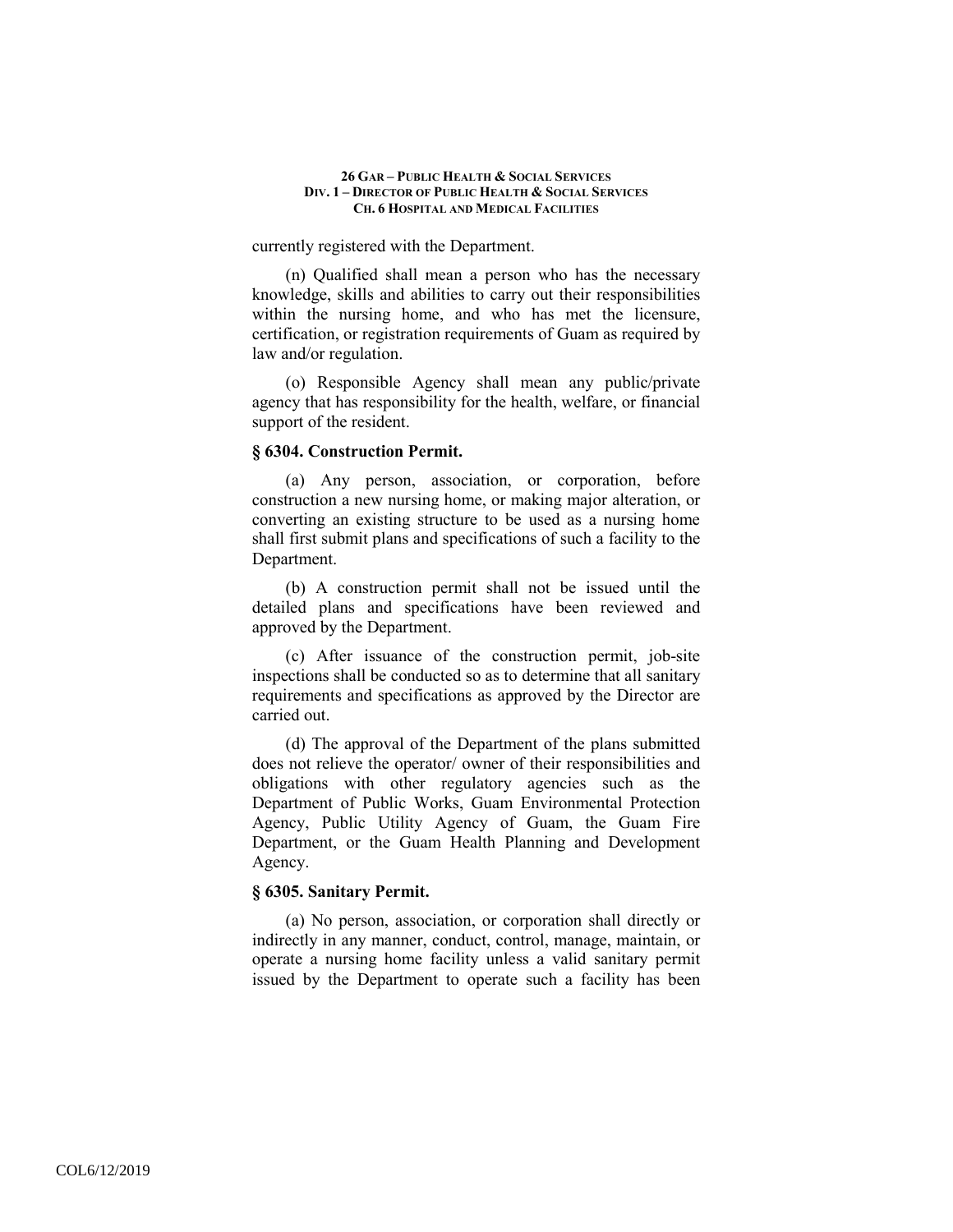obtained and posted.

(b) An application for a sanitary permit to operate a nursing home facility shall be made in writing on a form prescribed by the Department, signed by the applicant or his authorized agent, and shall contain such information that will determine that the facility and its operation are in compliance with the provisions of these regulations.

(c) Before the application for sanitary permit is approved, the Department shall verify that the facility meets all the minimum sanitary requirements and standards of these regulations which shall involve right of entry, inspection, and investigation.

(d) If upon inspection the Department is satisfied the nursing home facility meets all sanitary requirements and standards prescribed, a nontransferable sanitary permit designating the type of facility shall be issued. Said sanitary permit shall be posted in a conspicuous area designated by the Director. All new sanitary permits shall be valid until the first June 30 following their issuance. All renewed sanitary permits shall be valid for 12 months and shall be renewed on June 30 for each year.

(e) If the application or renewal indicates that the facility does not meet the minimum sanitary requirements and standards, the sanitary permit will be denied or terminated.

(f) An application for renewal of sanitary permit shall be filed 30 days prior to its expiration date, and upon approval by the Division of Environmental Health a new sanitary permit shall be issued.

#### **§ 6306. Inspections.**

(a) As often as may be deemed necessary for the enforcement of these regulations, but not less than once every three months, an inspection of the nursing home's facility shall be made by the Director.

(b) A representative of the Department shall, after proper presentation of credentials, have access to the nursing home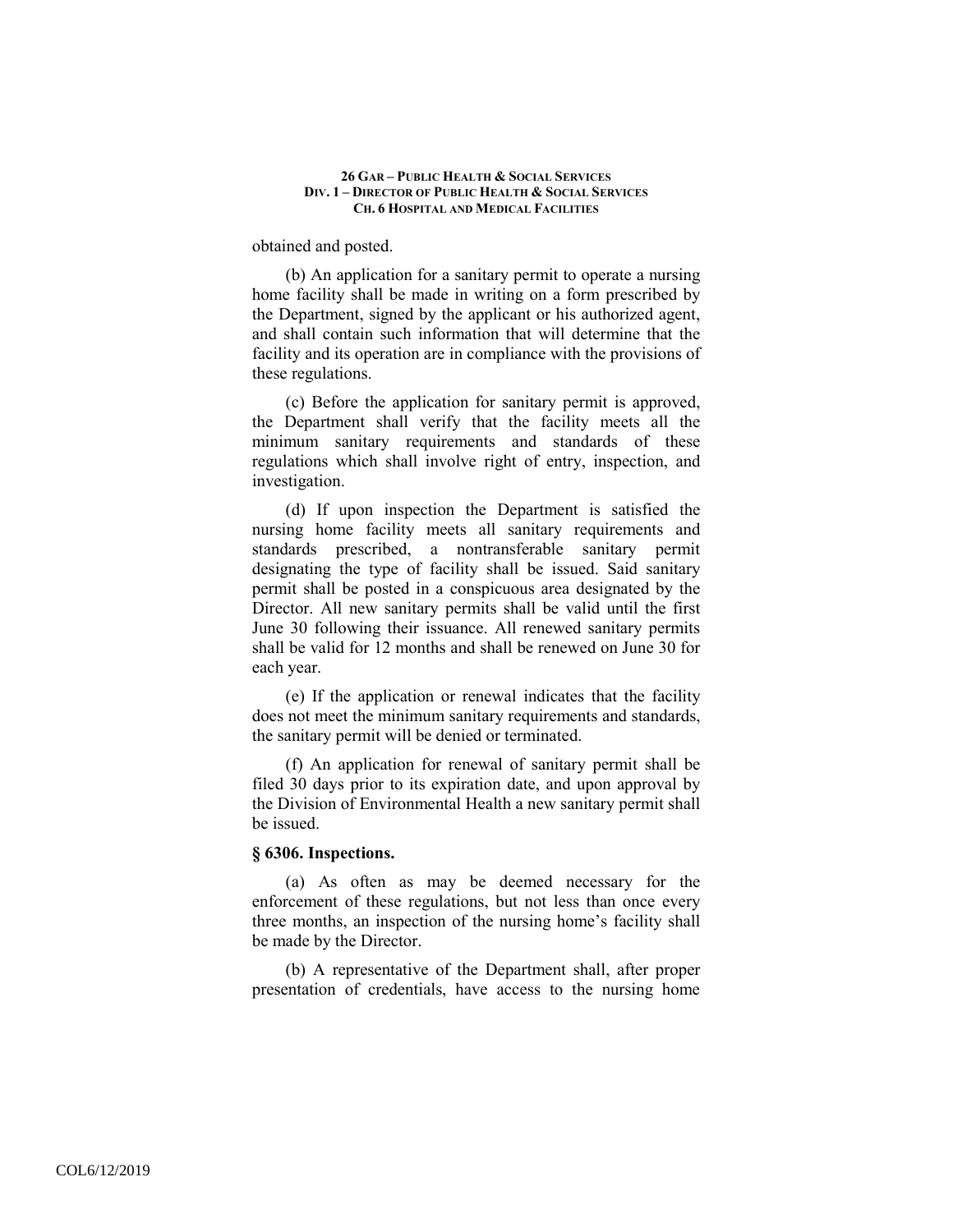establishment at any reasonable time for the purpose of making inspections to determine compliance with these regulations. Denial of access shall be cause for suspension of the sanitary permit until access is freely given by the operator or owner.

(c) Whenever an inspection is made, the findings shall be recorded on a report form authorized by the Director, stating therein the demerit value for each violation and the corrective action to be taken. One copy of the inspection report shall be given to the operator or owner after it has been read and signed by him/her and the inspecting officer and shall be posted in a conspicuous area designated by the Director.

### **§ 6307. [Reserved.]**

### **§ 6308. General Staff Requirements.**

(a) Employees and all other personnel providing care shall have a medical examination by a physician, (including chest xray or tuberculin skin test, and a stool examination) which indicates the person is free of any communicable disease before contact with patients and annually thereafter. In accordance with 10 GCA, Chapter 22, and Chapter 25, all such employees shall obtain a Health Certificate from the Department. At the time of application, a copy of the most recent physical examination which is not more than one month old shall be presented.

(b) Employees with evidence of communicable or infectious disease shall be removed from the premises until they recover.

(c) Duties and responsibilities of all employees shall be clearly defined in writing and each shall be thoroughly instructed and oriented in all duties assigned to them.

(d) All in-service training and educational experience for employees and operators shall be currently documented.

### **§ 6309. General Operational Policy.**

General policies shall be formulated in writing (typed or ink), and shall be least include the following admission requirements:

(a) types of services provided for the patient.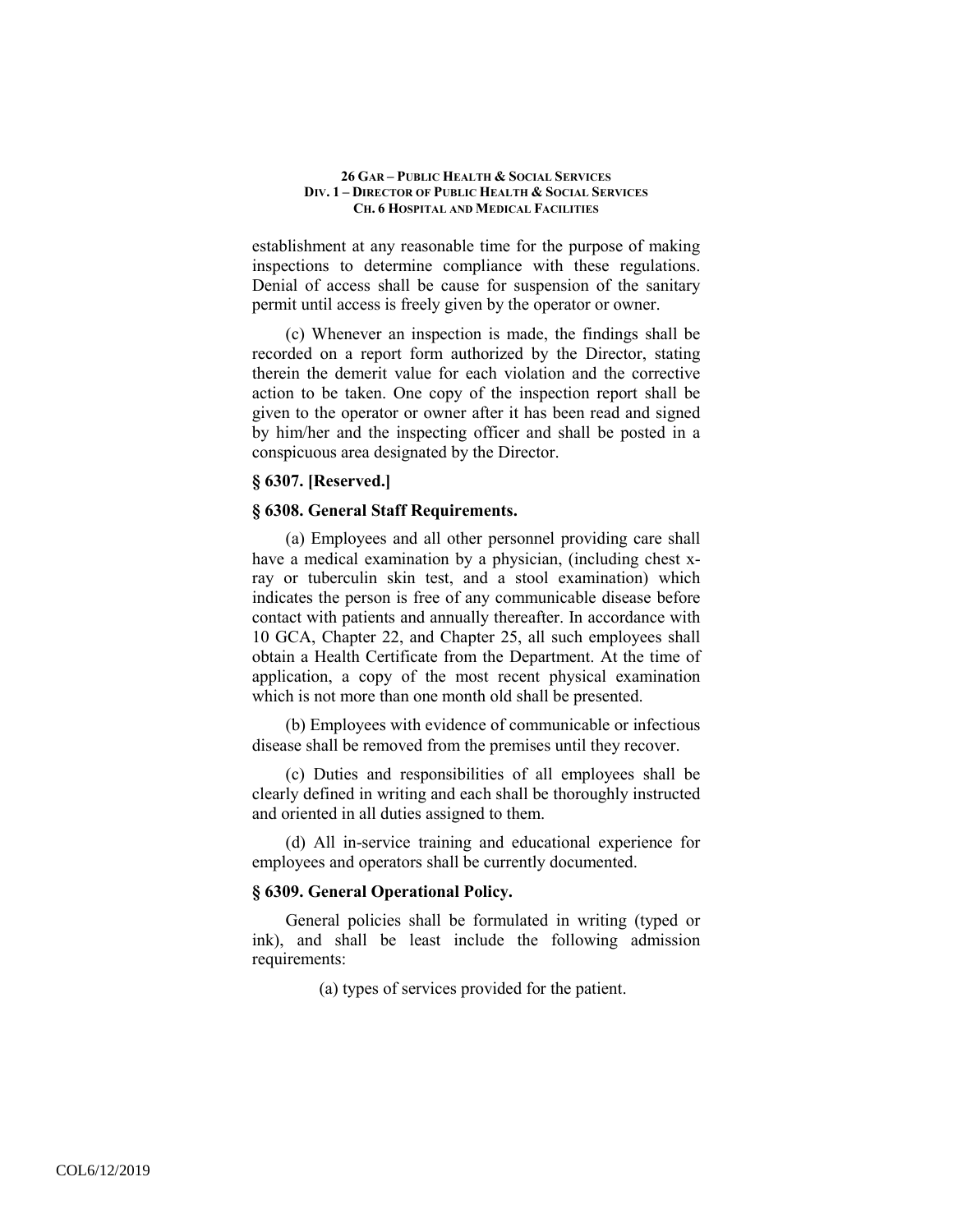(b) Responsibility of the facility to the patient and family, guardian or responsible agency.

(c) The rates and visiting hours.

(d) A written agreement at the time of admission between the facility and the patient, guardian or responsible agency setting forth responsibilities for payment for service rendered to patient.

**2019 NOTE:** Subsection designations altered pursuant to the authority of 1 GCA § 1606.

### **§ 6310. Admission Policies.**

(a) Admission to a nursing home shall be based on the nature and extent of the patient's needs for long term care, interim care, or supervised residential care.

(b) No nursing homes shall deny admission to any individual on account of race, color, religion, ancestry or national origin.

(c) The nursing home has the right to refuse a person for admission if the homes does not have the capability for providing appropriate care.

(d) The number of nursing home patients shall not exceed its licensed capacity.

# **§ 6311. Transfer and Discharge of Residents.**

(a) Except in emergencies, the patient, next of kin, attending physician, and the responsible agency shall be consulted before transferring or discharging the patient and adequate, available arrangements shall be made to meet the patient's needs.

(b) When physical or mental changes necessitate services or care which cannot be regularly provided, affected patients shall be transferred to appropriate facilities according to physician's orders and proper notification of responsible persons.

# **§ 6312. Patient's Rights And Responsibilities.**

(a) Patients shall be fully informed of the rights and responsibilities by signed acknowledgement, prior to or at the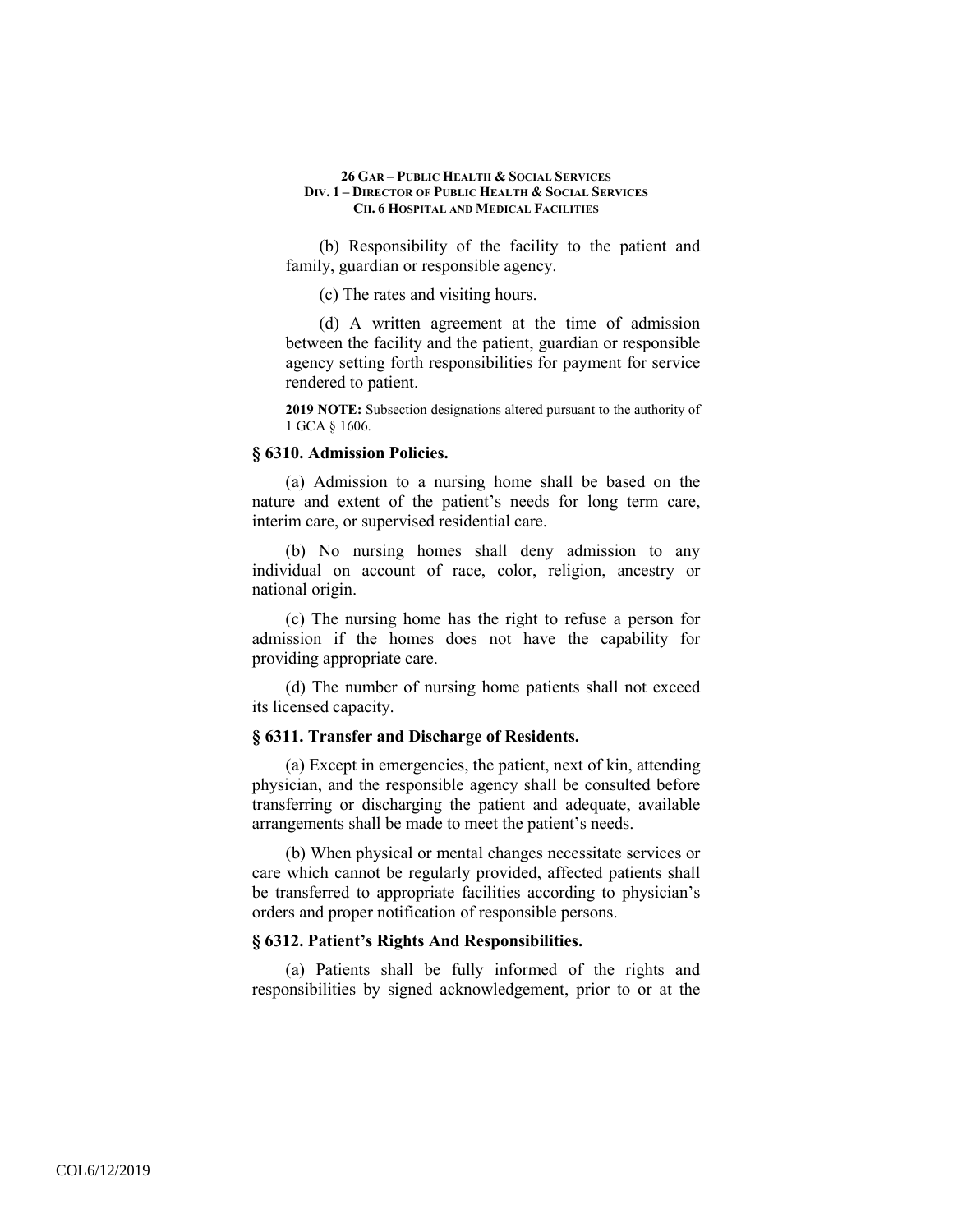time of admission and during stay, of these rights and of all Rules and Regulations governing patient conduct.

(b) Patients shall be fully informed, prior to or at the time of admission and during stay, of services available in or through the nursing home and of related charges including any charges for services not covered by the home.

(c) For the welfare of patients, and before a patient shall be transferred or discharged for medical reasons or for non-payment for their stay; patients shall be given reasonable advance notice to ensure orderly transfer or discharge; and such actions shall be documented in their health record.

(d) Patients shall be encouraged and assisted throughout their stay to exercise their rights as patients to voice grievances and shall be free from restraint, interference, coercion, discrimination or reprisal.

(e) Any home agreeing to manage the patient's personal financial affair must be bonded.

(f) Patients shall not be humiliated, harassed, or threatened and shall be free from chemical and physical restraints except in emergencies as authorized by a physician for a specified period of time. Phone orders shall be followed up in 24 hours by a written order from the physician ordering the emergency care.

(g) Patients shall have their personal and medical records kept confidential and subject to release only upon written consent of the patient, or if incompetent, the patient's guardian.

(h) Patients shall not be required to perform services for the care home that are not included for therapeutic purposes in their plan of care.

(i) Patients shall have the right to associate and communicate privately with persons of their choice, and to send and receive their personal mail unopened, unless medically contraindicated.

(j) Patients shall have the right to meet with and participate in activities of social, religious, and community groups at their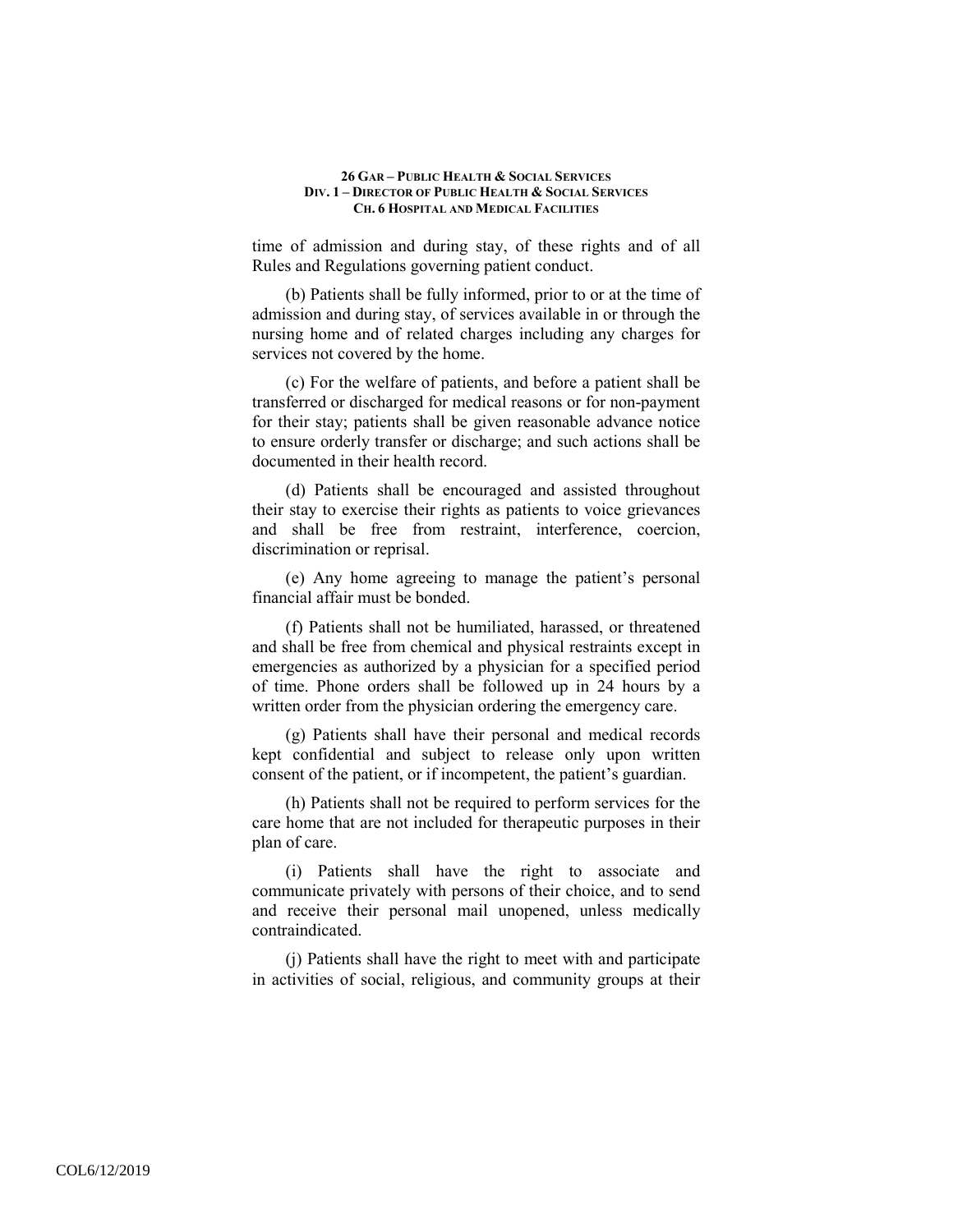choice and discretion.

(k) If married, patients shall be assured privacy for visits by their spouse, and if both are patients in the home, they shall be permitted to share a room, unless medically contraindicated.

(l) Patients shall have daily visiting hours established.

(m) As needed, and to the extent possible, the home shall make available the services of a translator for those patients whose native language prohibits clear communication between nursing home personnel and the patient.

# **§ 6313. Responsibility of Patient to Care Facility.**

(a) The care home has the right to discharge any patient with two (2) weeks notice to patient and family, guardian or responsible agency if the patient should fail to comply with the home policies (or if the facility cannot properly or adequately care of the patient).

(b) The patient or responsible agent shall sign an acknowledgment of understanding which clearly states the policies of the care facility with which to comply.

(c) The patient shall pay the care home promptly according to established rates.

(d) The patient shall cooperate with the care home staff in maintaining a healthful living, safety, rules of conduct and cooperative family living.

(e) The patient shall avoid repeated physical or vocal altercation with other patients and staff.

(f) The patient shall exercise promptness at prescribed care home meal hours and other planned group activities.

### **§ 6314. Patient Care Standards.**

(a) The operator shall provide care within the facility's capabilities to the patient as prescribed by a physician.

(b) The operator should be able to recognize and record certain changes in a patient's health status, such as convulsions, fever, shortness of breath and other changes in behavior be it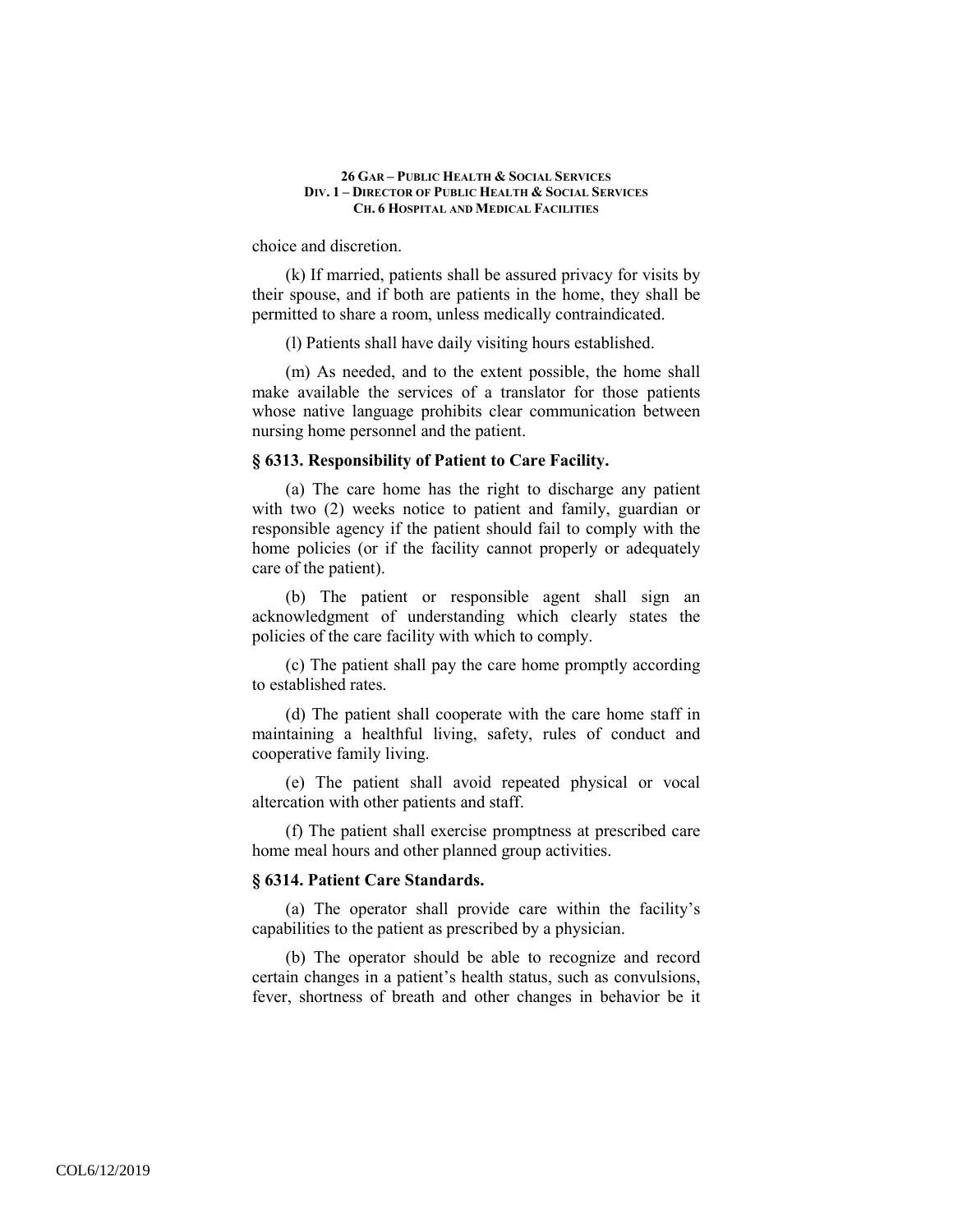physical or mental illness.

(c) The operator shall promptly report to the patient's physician of any changes in health status and to carry out properly the physician's orders.

(d) If the physician so orders, certain prescribed treatment and bedside care may be provided by care home operators and staff if they are qualified.

### § **6315. Medication Storage And Administration.**

(a) All medicine shall be properly and clearly labeled and stored in clean, well- lighted, designated to locked medicine cabinets, closets or store rooms, and shall be made accessible to authorized personnel only.

(b) Compartments shall be provided for each patient's medications and separated as to (a) external use only and (b) internal use only.

(c) All poisons shall be plainly labeled and stored separately in a locked cabinet.

(d) Drugs shall be stored under proper conditions of sanitation, temperature, light, moisture, ventilation, segregation, and security. Medications that are stored in a refrigerator shall be properly labeled and kept in a separate locked container, or the refrigerator itself shall be kept locked

(e) Medication shall not be used by any patient other than the one for whom the medication is prescribed.

(f) Appropriate liquid medicine measuring devices shall be available and used.

(g) All verbal orders for medication shall be recorded and signed by the qualified person receiving such orders. A written confirmation by the attending physician is to be obtained within 72 hours.

(h) Only appropriately trained staff and/or operators shall be allowed to make prescribed medication available to patients.

(i) All medications when taken by patients shall be recorded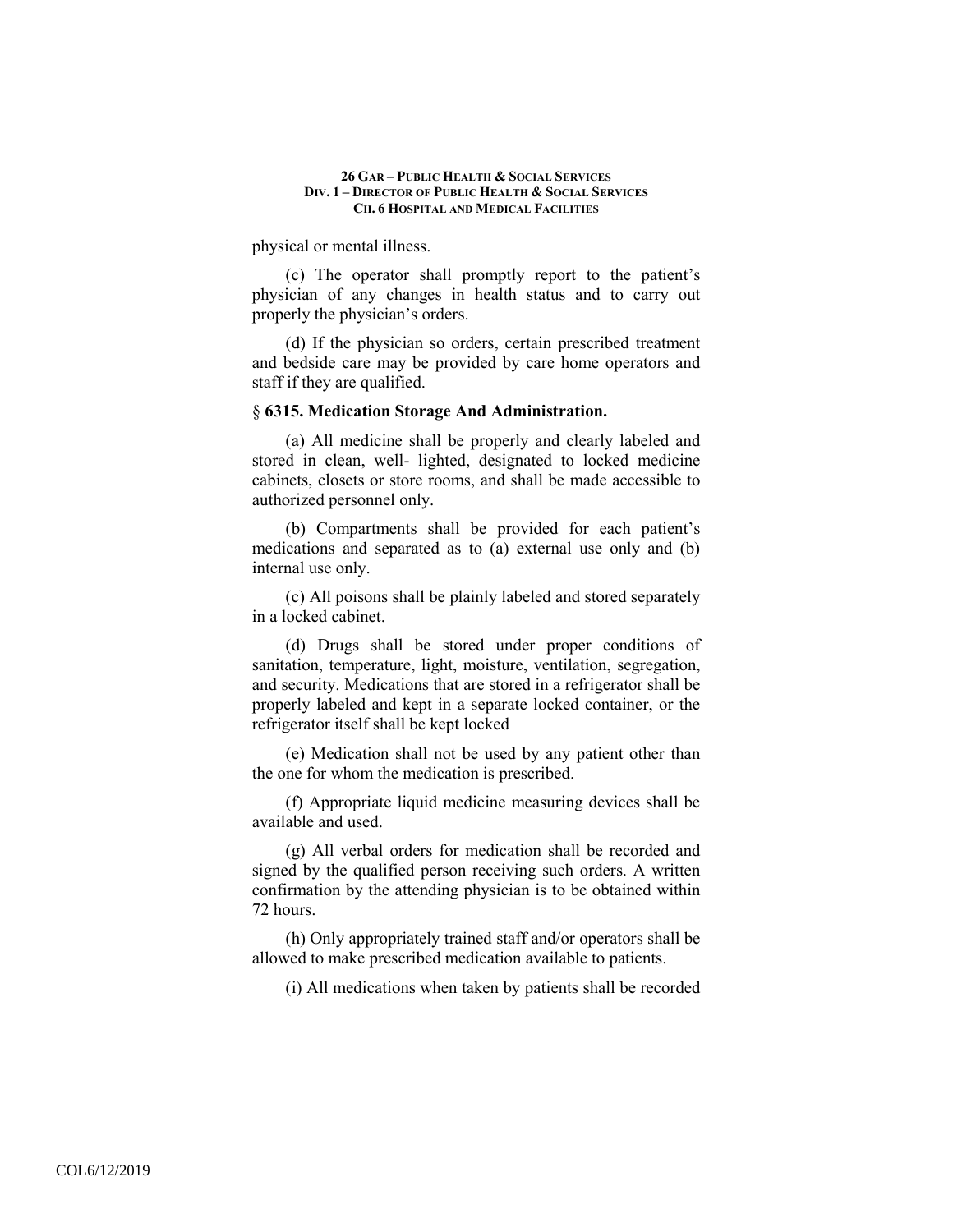on their medication record, with the date, time, and dosage initialed by the responsible person.

(j) Self-administered medications may be kept by mentally competent patients in their bedside stands unless the physician indicates that such accessibility is a hazard to the patient or others.

(k) Discontinued medications shall be returned to the physician or pharmacies or disposed of according to approved methods. All such actions shall be recorded.

(l) In addition to the above requirements, all medications shall be handled in accordance with Guam regulations relative to pharmacological practice.

### **§ 6316. Personal Care And Cleanliness.**

(a) Each patient shall be given proper daily personal attention and care including but not limited to skin, hair, nails, teeth and oral hygiene, in addition to special care ordered by physician.

(b) Patients shall be encouraged to perform health, hygiene and grooming practices, including but not limited to bathing, brushing teeth, shampooing, combing and brushing hair and others as independently as possible.

(c) Patients who are incontinent shall be bathed or cleaned immediately upon soiling and all soiled items shall be cleaned.

(d) Patients shall be dressed in clean, suitable, comfortable clothing at all times.

(e) Patients shall be encouraged to select appropriate clothing and dress themselves.

(f) Patients' clothing shall be appropriately labeled

### **§ 6317. Recreational Program.**

(a) Planned recreational programs suited to the patient's needs and interests shall be offered, unless contraindicated by a physician's order.

(b) Patients shall be encouraged but not required to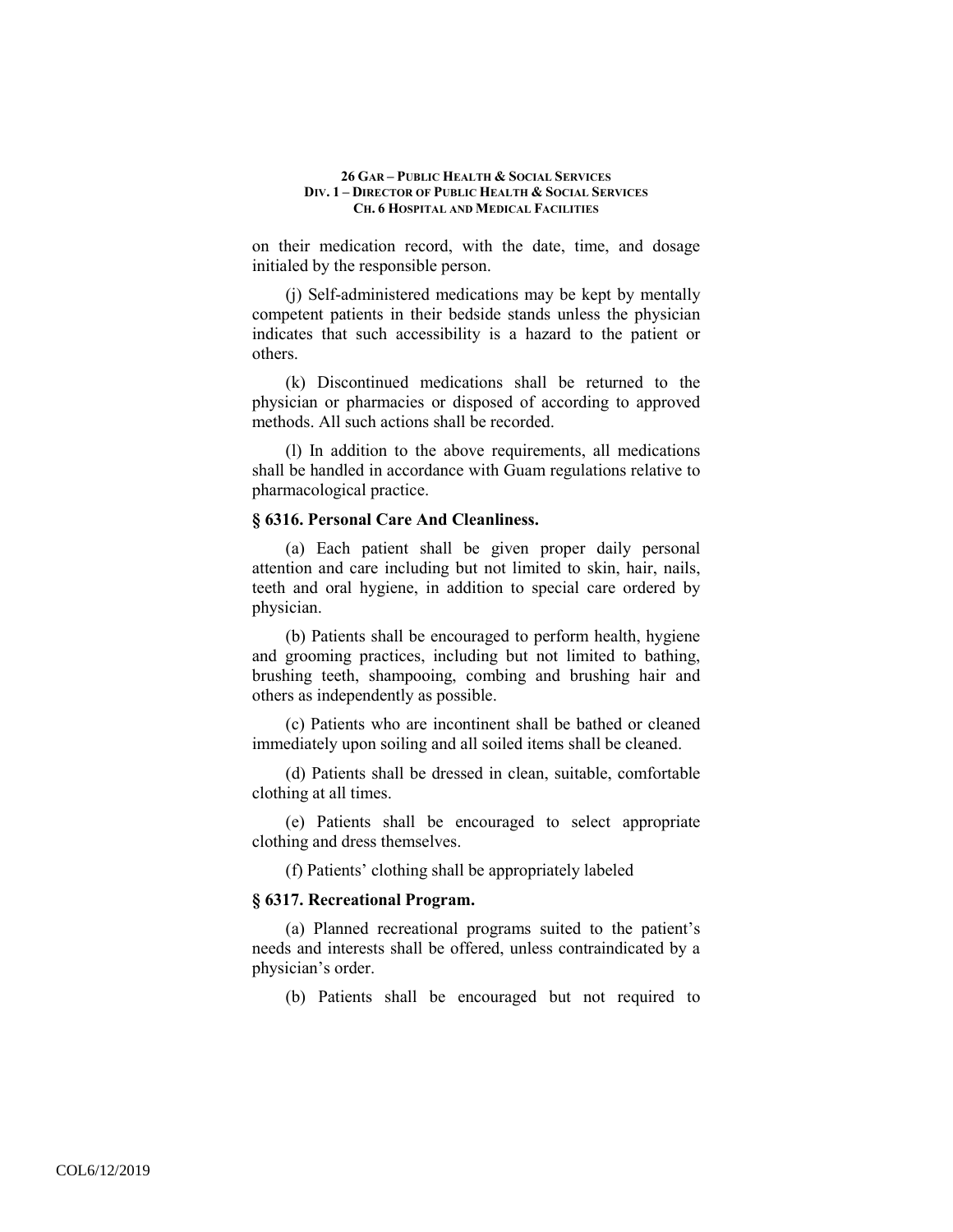participate in the activities.

### **§ 6318. Social Services.**

(a) The medically related social and emotional needs of the patient shall be identified and services shall be provided to meet them, either by the qualified social services staff of the facility or through written procedures for referral to appropriate social services agencies.

(b) There shall be arrangements with qualified workers or recognized social agencies for consultation and assistance on a regularly scheduled basis as needed.

### **§ 6319. Dental Services.**

(a) The facility shall have provisions to assist the patient in obtaining regular and emergency dental care.

(b) Daily oral hygiene shall be a part of patient's care.

### **§ 6320. Physical Environment.**

(a) The building site shall be free from excessive noise, dust, odors or traffic disturbance and shall have good drainage.

(b) The building shall e provided with adequate sewage, garbage and refuse disposal; an approved water supply, and adequate electrical service.

(c) The facility shall be accessible by good roads and preferably near a means of public transportation.

### **§ 6321. Construction Finishes of Floors, Walls And Ceilings.**

(a) Floors of all rooms shall be of such materials as to be easily cleanable, light in color.

(b) The floors shall be made from nonskid regular tile materials approved by the Department.

(c) Floors without carpeting shall be covered and sealed with a satisfactory floor sealer.

(d) Floors in toilet rooms shall be of impervious, easy to clean materials and graded to the floor drain.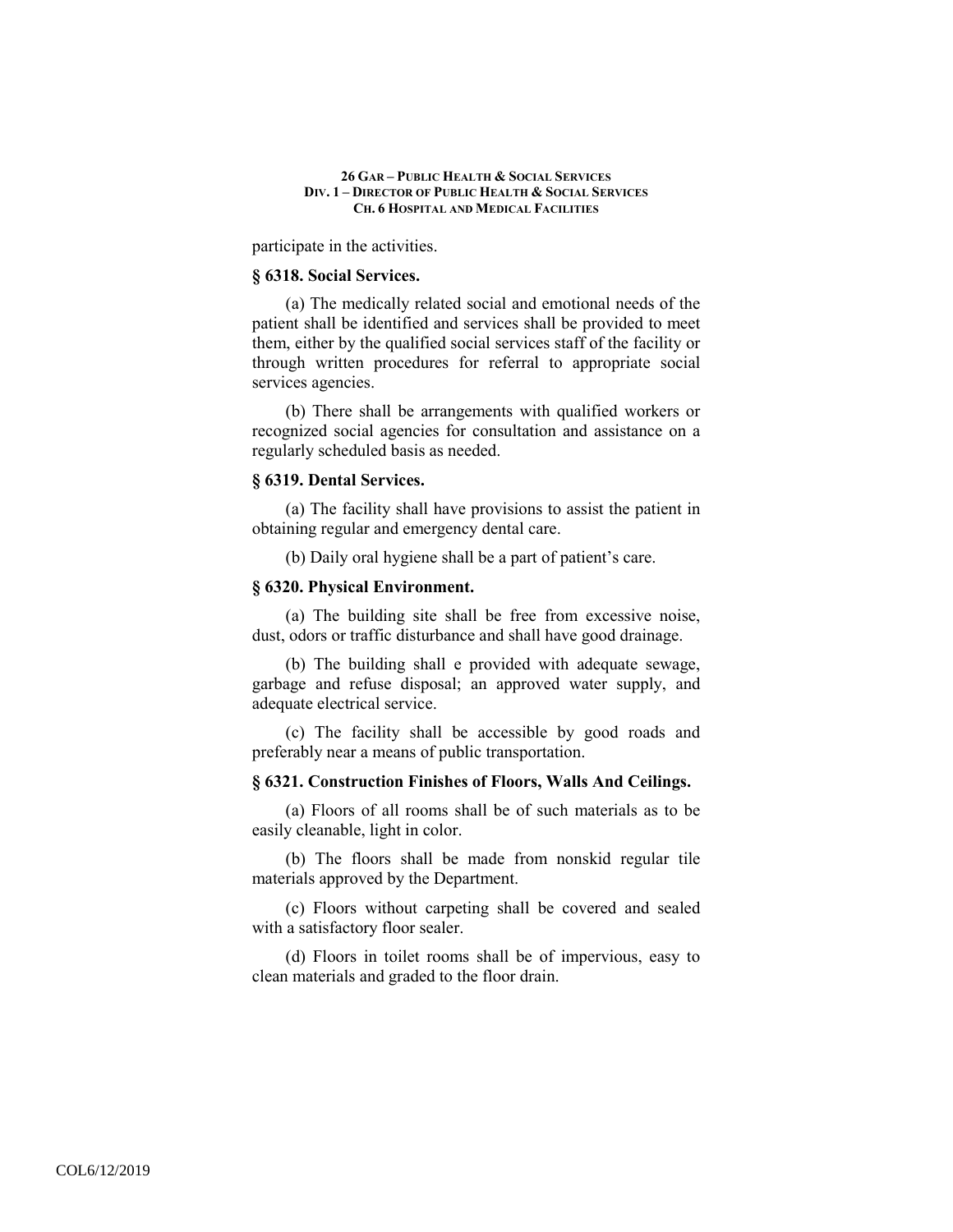(e) Walls and ceilings shall be kept clean and in good repair.

(f) Walls shall be finished with easily cleanable materials and light in color.

### **§ 6322. Fire Prevention Protection.**

(a) Safety/fire drills shall be held every month. Each shift shall hold a fire drill at least once every quarter. Nursing homes staff shall be trained in how to proceed in the event of a fire, i.e., who to call, how to alert residents, how to operate fire extinguishing equipment, and how to evacuate injured or bedridden residents. A record of each drill, including time, date, and participating personnel shall be kept and made available to the Director, or the fire inspector.

(b) The facility shall install fire extinguisher to meet all recommendations of the appropriate fire authority and fire codes.

(c) All care homes shall install approved automatic smoke detectors, fire alarm systems and an appropriate sprinkler system.

(d) All exits in care homes shall be lighted from sunset to sunrise. All homes shall provide night lighting in hallways and bathrooms.

(e) Fire escapes, stairways and other exit equipment shall be maintained, operations, in good repair and free of obstruction.

(f) A written plan and directional diagram shall be established for the safe care and evacuation of patients and shall be posted in conspicuous locations within the care home.

### **§ 6323. Communication.**

(a) There shall be an adequate system of communication to summon help in case of fire or other emergency. This shall at least include a telephone system and communication between floors within the care home.

(b) There shall be a patient call system which emits both sound and light in the hearing and direct visibility range of onduty personnel. This system shall be readily accessible in each area used by patients, such as at the bedside, in bathrooms, in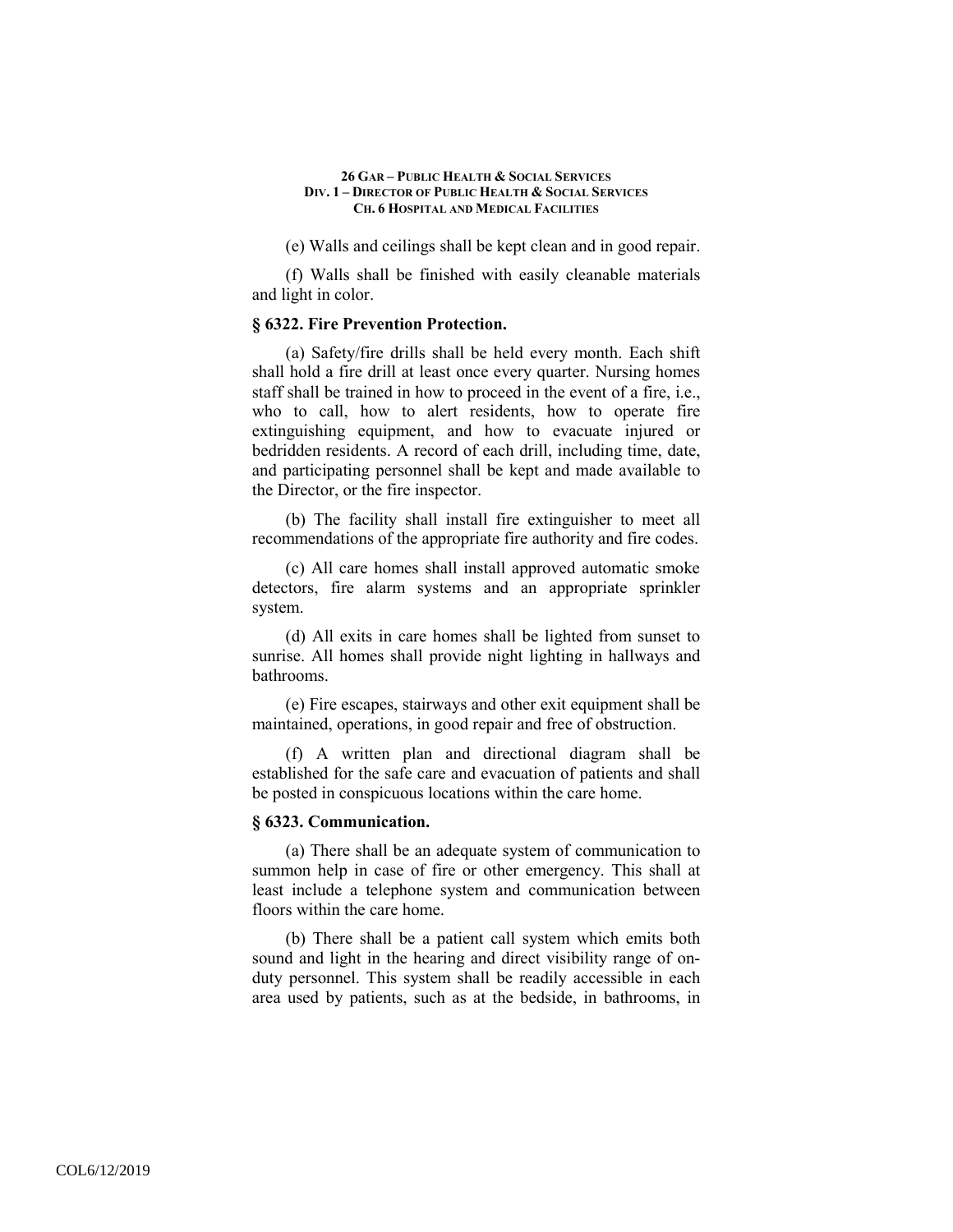toilet facilities and other areas where patients may be left alone.

### **§ 6324. Ventilation.**

(a) The facility shall have adequate ventilation by means of windows, air conditioning or other mechanical means which shall provide adequate ventilation horizontally and vertically.

(b) Kitchens, bathrooms and service rooms shall be located and so ventilated that offensive odors are prevented from entering rooms, day rooms, and hallways.

(c) All rooms shall have sufficient ventilation to keep them free of excessive heat and undesirable odors.

(d) Ventilation systems shall be installed and operated according to law, vented to the outside and shall not create a harmful or unlawful discharge.

(e) Intake and exhaust air ducts shall be maintained to prevent the entrance of dust, dirt, vermin and other contaminants.

(f) Smoking shall be permitted only in approved areas, where proper ventilation, equipment and supervision is provided.

### **§ 6325. Lighting.**

(a) Appropriate lighting fixtures, adequate in number, shall be provided for comfort and safety of patients and personnel.

(b) All furnished rooms, work centers such as medicine storage and dispensing or nurses' stations, and reading areas for patients shall have artificial lighting of at least 30 foot candles at three feet above the floor.

(c) All hallways, ramps, entrances or places of any change in floor level shall have adequate lighting.

(d) Emergency lighting facilities, whether standby or battery operated, shall be provided, maintained in good working condition and distributed so as to be readily available at all times to personnel on duty.

# **§ 6326. Emergency Power.**

A standby electrical power generating system shall be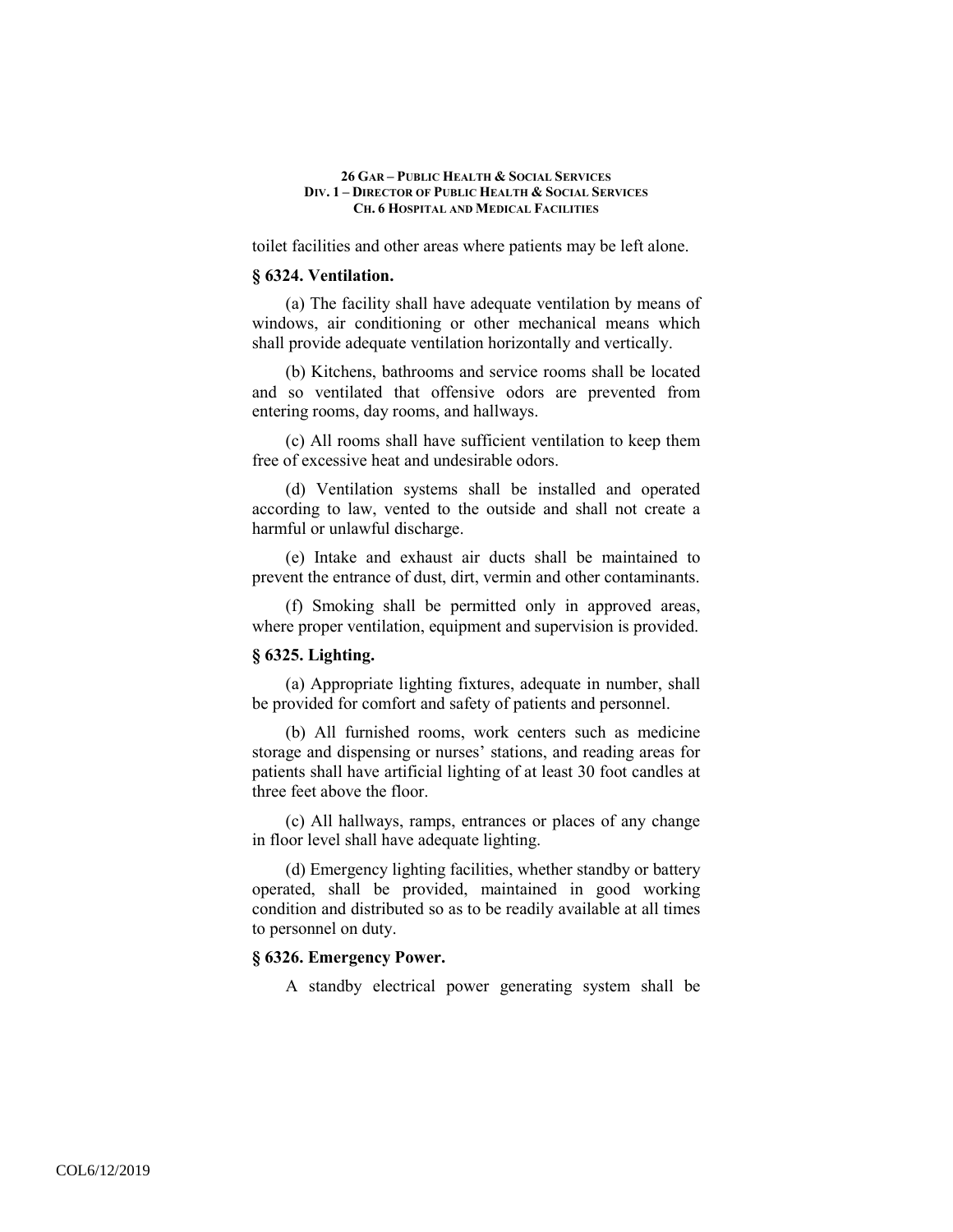provided and shall be in such condition as to be automatically activated within ten (10) seconds in case of failure of the normal power supply.

### **§ 6327. Accommodations.**

(a) Each patient shall be provided with a habitable sleeping room.

(b) Occupancy of sleeping rooms shall be arranged such that patients from other areas shall not be required to pass through another sleeping room to reach other areas of the home.

(c) All occupants of any sleeping room shall be of the same sex, except for designated semiprivate rooms which may be occupied by a married couple.

(d) Patients' sleeping rooms shall be adequate in size to allow:

(1) Free movement of persons in wheelchairs and walkers, and those using canes or crutches.

(2) Adequate space for nursing procedure.

(e) Minimum floor and bed space:

(1) The minimum floor space allowance shall be 70 square feet per bed in multiple sleeping rooms and 90 square feet per bed in a single sleeping room.

(2) Beds shall be placed at least three feet apart and three feet from walls at the side of a bed.

### **§ 6328. Bedroom Furnishings.**

(a) Each patient shall be provided for their individual use a clean bed including springs with mattress or other comfortable sleeping surface which shall be at least 36" wide, of proper length and height for the patient and which will permit an individual in a wheelchair to get in and out of the bed unassisted. Special types of surface for beds may be required if ordered by the patient's physician.

(b) Each bed shall be supplied with a comfortable mattress cover, a pillow, pliable plastic pillow protector, pillow case and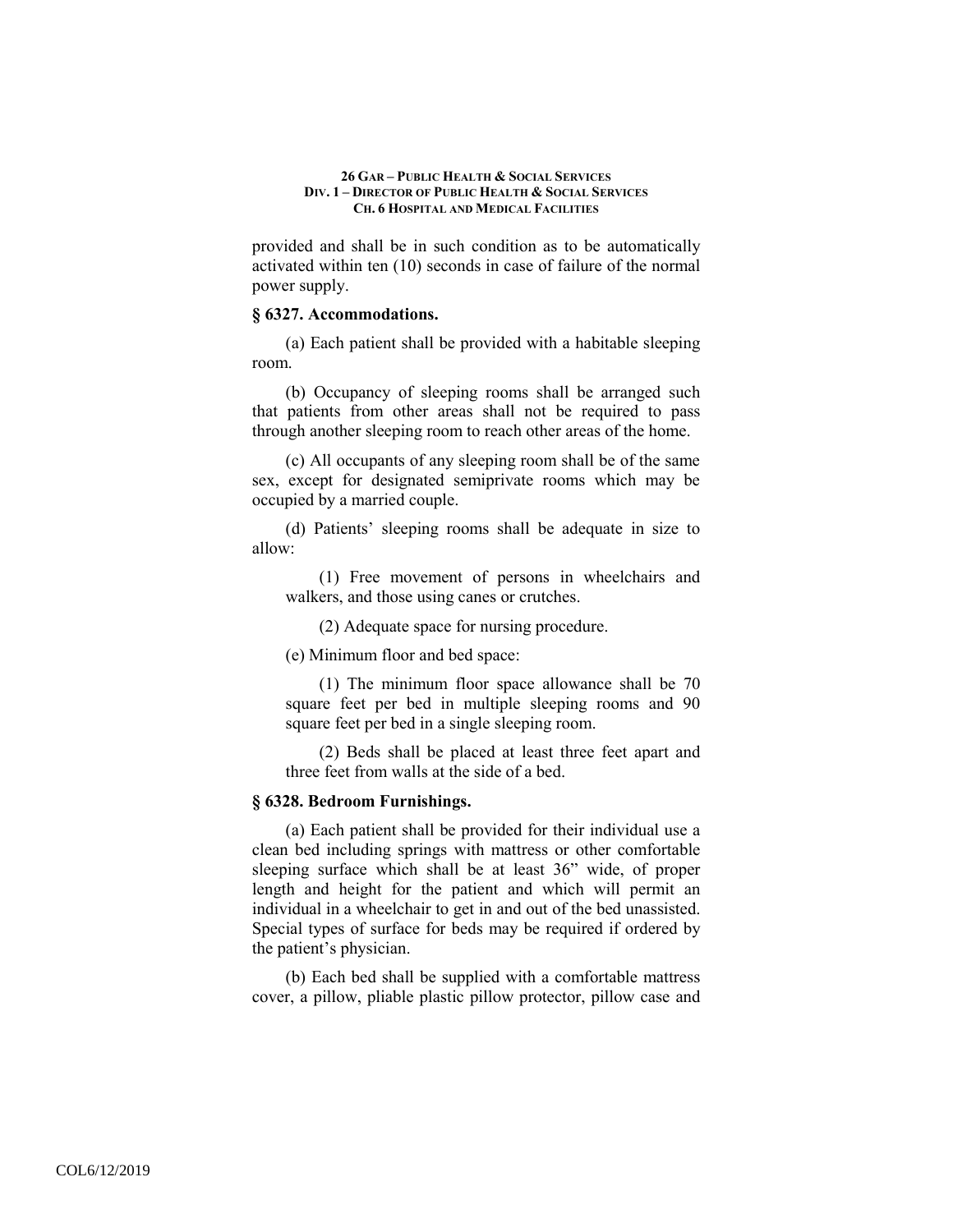an upper and lower sheet. A sheet blanket may be substituted for the top sheet when requested by the patient.

(c) A suitable bedspread shall be used on each patient bed.

(d) Conveniently located space for personal care items, and for equipment such as crutches and wheelchairs, shall be provided.

(e) There shall be a means of signaling attendants at bedside, in bathrooms, toilets, and in other areas where patients may be left alone.

(f) Each patient shall be provided clean drinking glasses or other suitable containers at their bedside.

### **§ 6329. Linen.**

(a) The facility shall have available at all times a quantity of linen, essential for the proper care and comfort of patients.

(b) Linen shall be handled, stored and processed so as to control the spread of infections and odors.

(c) Clean linen and clothing shall be stored in clean, dry, and dust free area.

(d) Soiled linen shall be stored in separate, well ventilated areas, and shall not be permitted to accumulate in the facility.

### **§ 6330. Toilets and Bathing Facilities.**

(a) Each nursing home shall provide at least one toilet, one lavatory, and bathtub or shower for each floor occupied by patients.

The minimum facilities shall be as follows:

(1) One toilet for every seven patients.

(2) One shower for every 14 patients.

(3) One lavatory for every 10 patients.

(b) Toilet rooms shall be completely enclosed, with tightfitting, self-closing solid doors.

(c) Toilet rooms shall have adequate ventilation and the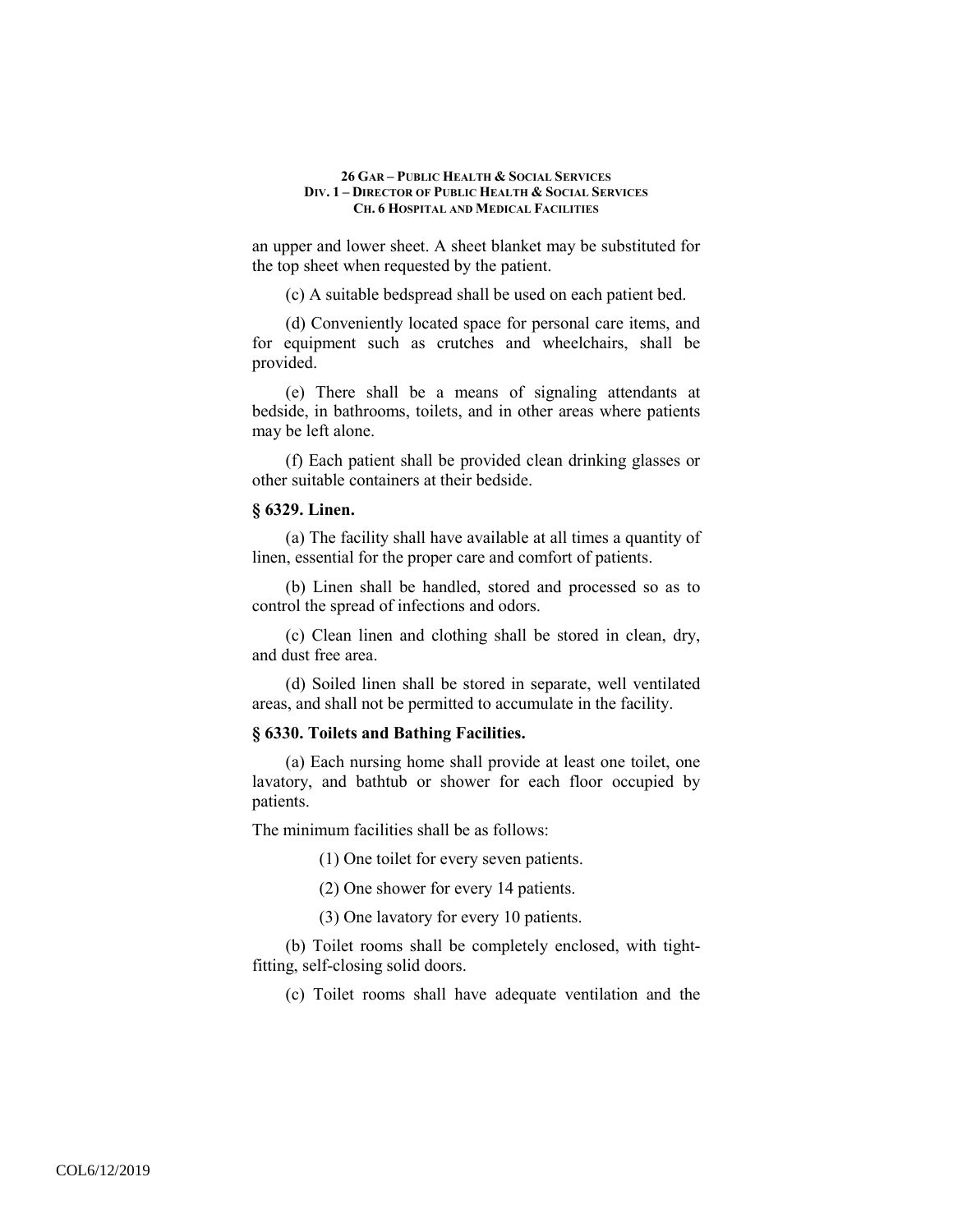odors shall be mechanically vented to the outside.

(d) Toilet fixtures shall be kept clean and in good repair. A supply of toilet tissue shall be provided at each toilet at all times.

(e) Access from each sleeping room to the bathroom or toilet shall be made without passing through another sleeping room.

(f) Lavatories, exclusively for use by those patients using wheelchairs, shall be set out on wall brackets eight inches from wall and shall provide 29 inches clearance form floor to lower edge of front.

(g) Showers shall have a minimum floor area of 16 square feet.

(h) Separate toilet and bathing facilities shall be provided for each sex, except when husband and wife occupy a private room.

(i) Sufficient hot water supply must be available within the facility.

# **§ 6331. Sewage.**

(a) All sewage, including liquid waste, shall be disposed of by a public sewage system or by a sewage disposal system constructed and operated according to law.

(b) Proper disposal is required to prevent contamination of ground surfaces and water supplies or creation of other unsanitary conditions that may attract insects and other vermin.

### **§ 6332. Plumbing.**

(a) Plumbing shall be sized, installed, and maintained according to law.

(b) There shall be no cross connection between the potable water supply and any non-potable or questionable water source nor any source of pollution through which the potable water supply might become contaminated.

(c) Devices shall be installed to protect against back-flow and back-siphonage on all fixtures and equipment where an air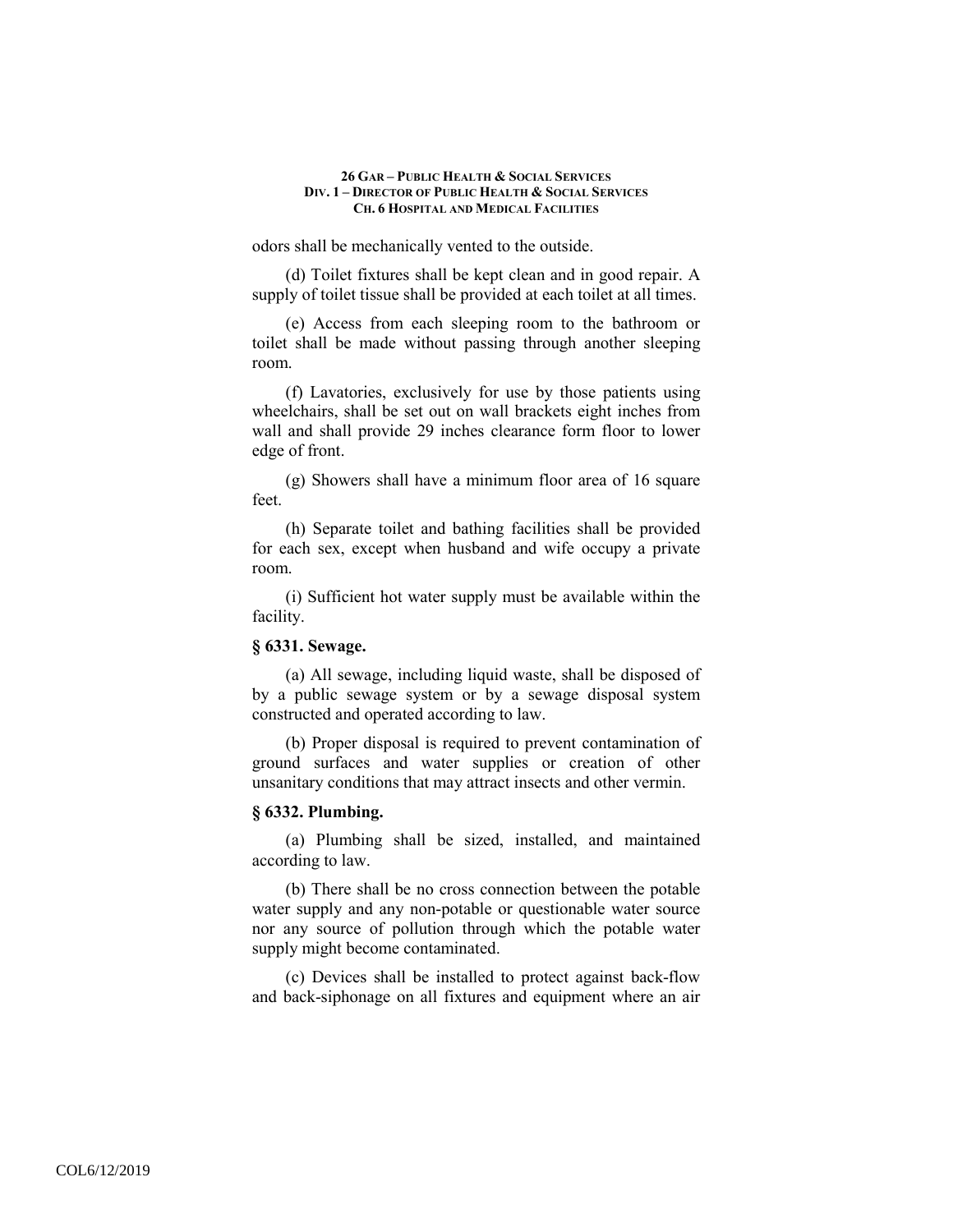gap at least twice the diameter of water supply inlet is not provided between the water supply inlet and fixture's flood rim.

### **§ 6333. Insect And Rodent Control.**

(a) Outside openings shall be protected against the entrance of insects and rodents by tight-fitting, self-closing doors, closed windows, screening, controlled air currents, or other approved means.

(b) Screen doors shall be self-closing and screen for windows and other openings to the outside shall be free of breaks. Screening material shall not be less than 16 mesh to the inch.

# **§ 6334. Garbage And Refuse.**

(a) Garbage and refuse shall be kept in durable, easily cleanable, insect proof and rodent proof containers that do not leak and do not absorb liquid. Plastic bags and wet-strength paper bags may be used to line these containers stored inside the home.

(b) Containers stored outside of the facility and dumpsters shall be provided with tight- fitting lids or covers and shall be kept covered when not in actual use.

(c) There shall be a sufficient number of containers to hold all the garbage and refuse that is generated.

(d) Garbage and refuse shall be disposed of often enough to prevent the development of odors and the attraction of insects and rodents.

### **§ 6335. Premises.**

(a) Nursing homes and all parts of property used in connection with their operations shall be kept free of litter.

(b) The walking and driving surfaces of all exterior areas of nursing homes shall be surfaced with concrete or asphalt or similar material that shall be effectively maintained and minimizes dust.

(c) Only articles necessary for the operation and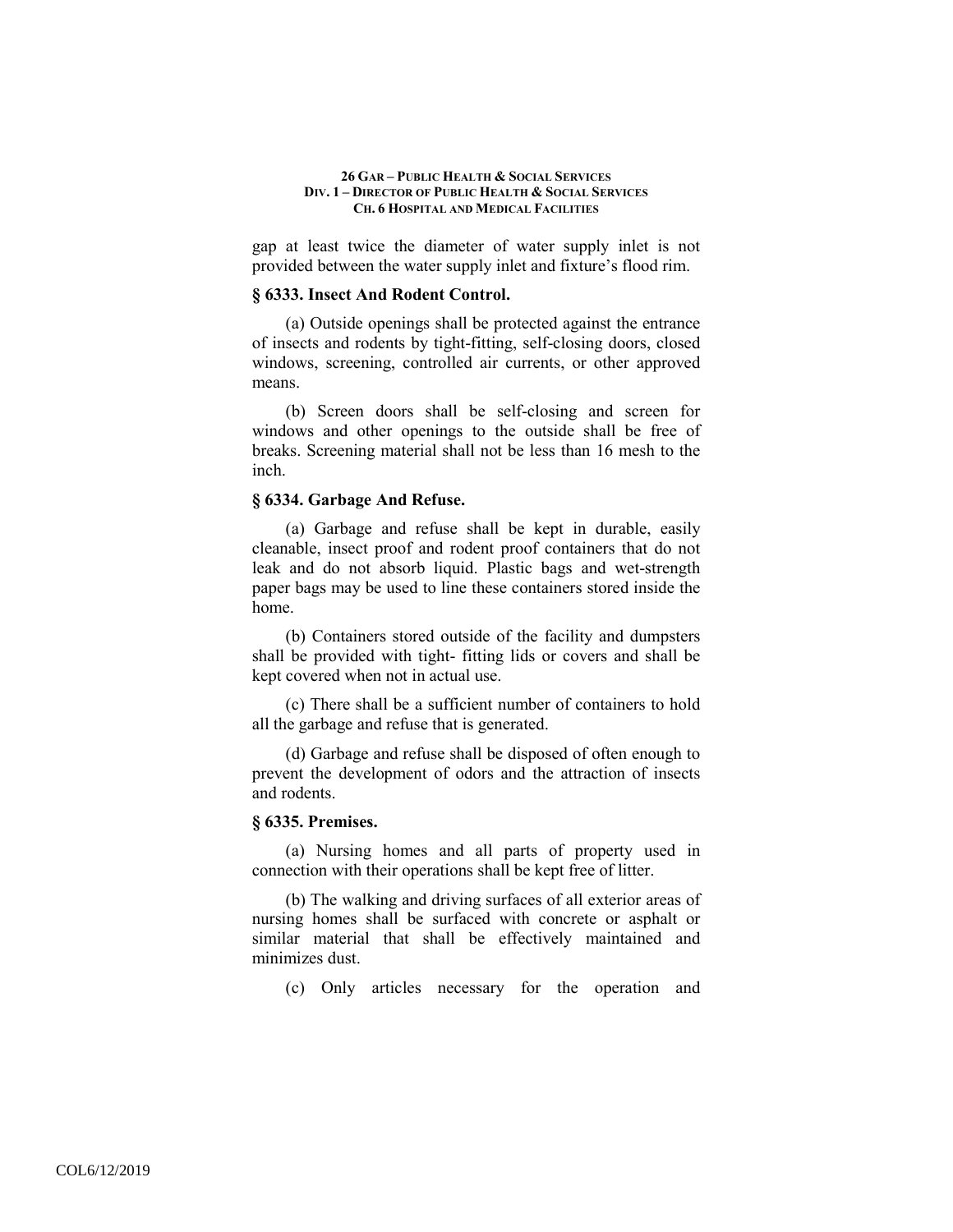maintenance of the facility shall be stored on the premises.

### **§ 6336. Animals.**

(a) Live animals, including birds and turtles, shall be excluded from within nursing homes and from adjacent areas under their control except as specifically authorized by the Department. This does not apply to fish, or shell fish in aquariums.

(b) Patrol dogs accompanying security or police officers, or guide dogs accompanying blind persons, shall be permitted in nursing homes.

### **§ 6337. Laundry Facilities.**

If a laundry is operated by the facility, it shall comply with the Rules and Regulations Governing Laundry and Dry Cleaning Establishments.

### **§ 6338. Food Service.**

If a restaurant or food service function is operated by the facility, it shall comply with the Rules and Regulations Governing Eating and Drinking Establishments.

# **§ 6339.**

Severability. Should any section of provision of these regulations be found unconstitutional or invalid, such decision shall not affect the validity of the remaining portions of these regulations.

INTERIM REGULATIONS RELATIVE TO LICENSURE FEES FOR LONG TERM CARE FACILITIES (NURSING HOMES) PART I. General.

Section 1. Authority. Title 10 Guam Code Annotated Chapter 7, Nursing Homes, §7121. Fees. (a)...requires any application for a nursing home to be accompanied by a fee; and which also requires such fee to be established by the Department of Public Health and Social Services.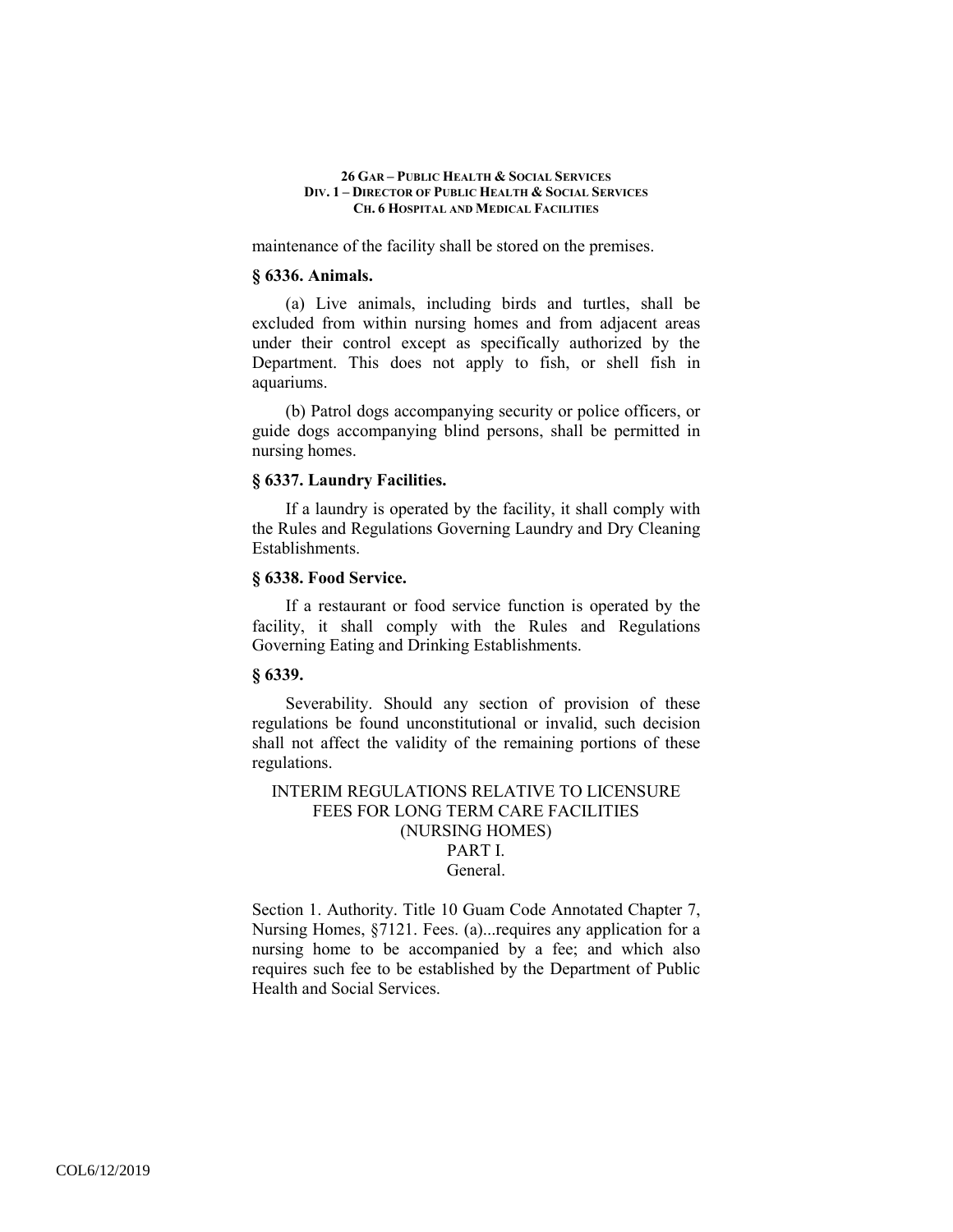Section 2. Purpose. These interim regulations are established to meet the requirements of 10 GCA, Section 7121 to allow the Department to issue operational licenses for Long Term Care Facilities until such time as comprehensive regulations are established which will include fee requirements.

### Section 3. Definitions.

(a) Full Term License shall mean a license issued by the Department of Public Health and Social Services to a long term care facility to operate for one year from the date of issuance.

(b) Resident Capacity shall mean the total allowable number of patient beds for which the facility is licensed.

Section 4. Severability. If any phrase, sentence, section, subsection, provision, or part of these regulations or its application to any person or circumstance for any reason to be held unconstitutional or invalid, the remaining portion of these regulations or application of them to other person or circumstance shall not be affected.

Section 5. Repealer. These regulations supersede any previously passed regulations relative to the application fees to operate a long term care facility.

### PART II.

#### FEES.

Section 1. License Categories. The following license fee categories shall be applied to fees accompanying any application to operate any long term care facility:

(a) Full Term - A full term license fee shall be submitted to the Department with the new or renewal application according to the following schedule:

(1) Filing Fee - A filing of \$40.00, plus

(2) Resident Capacity Fee - \$1.00 times the resident capacity.

(b) Provisional - A provisional license extension fee shall be submitted with a written application for extension of a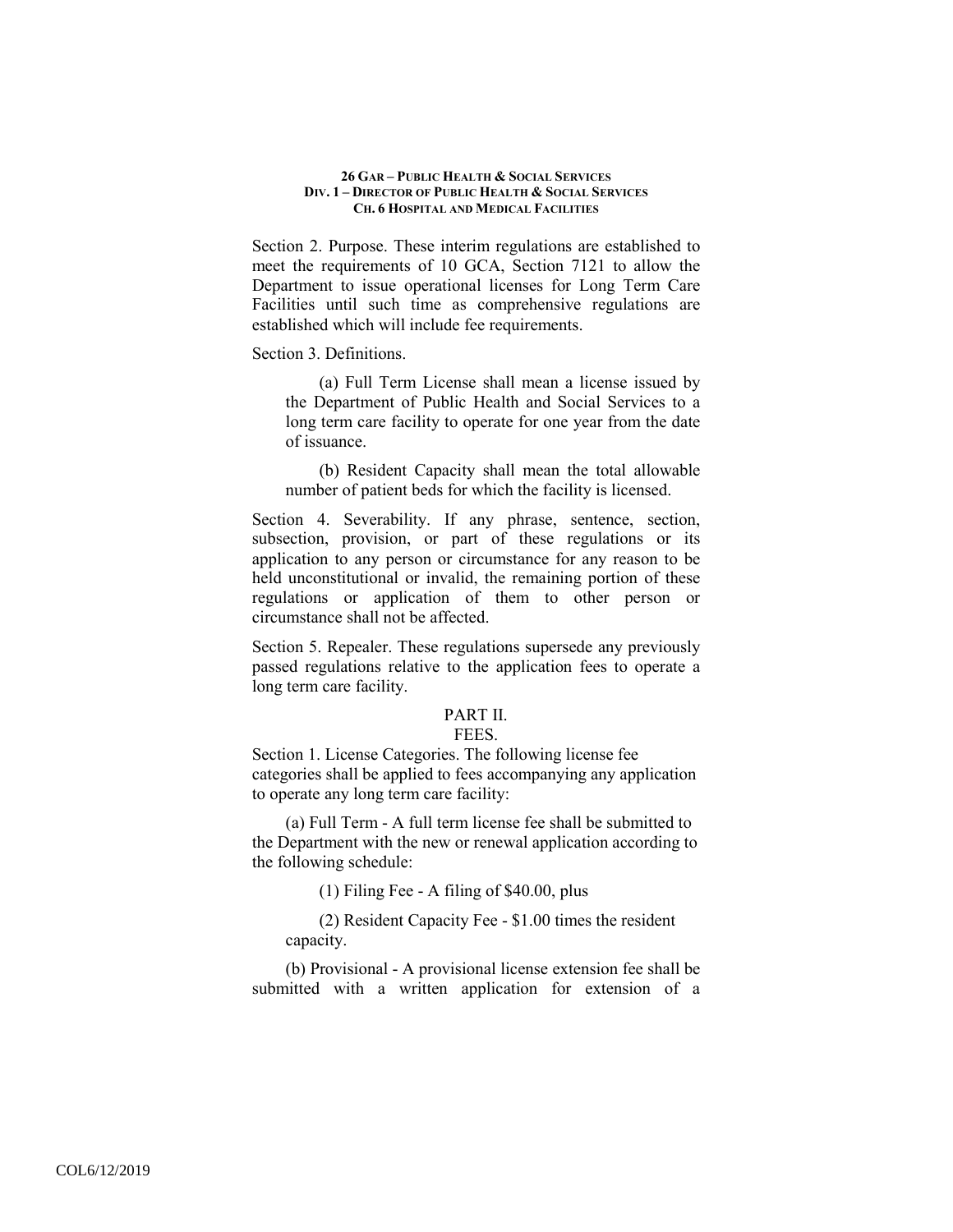provisional license when the Department determines the issuance of such a license to be appropriate within the meaning of 10 GCA, Section 7106,

(c) ...The schedule for such a provisional license extension fee shall be as follows:

If the terms of the provisional license are not met within the time specified in the provisional license, a \$5.00 per day charge shall be applied for each day the provisional license is extended beyond the original time, but in no case shall the time period of the provisional license exceed a total of ninety (90) days.

# ------- **ARTICLE 4**

# **U.S. PUBLIC HEALTH SERVICE ACT, AND HEALTH RESOURCES AND SERVICES ADMINISTRATION (HRSA) PROGRAM GUIDELINES, REQUIREMENTS AND REGULATIONS FOR FEDERALLY QUALIFIED COMMUNITY HEALTH CENTERS**

**SOURCE:** Entire chapter added by P.L. 32-231:4 (Dec. 30, 2014), and renumbered by the Compiler pursuant to the authority of 1 GCA § 1606.

**2019 NOTE:** When enacted by P.L. 32-231:4, these rules and regulations were attached as Exhibit A, which included annotations, including the following summary:

#### **Summary of Key Health Center Program Requirements**

Health centers are non-profit private or public entities that serve designated medically underserved populations/areas or special medically underserved populations comprised of migrant and seasonal farmworkers, the homeless or residents of public housing. A summary of the key health center program requirements is provided below. For additional information on these requirements, please review:

• Health Center Program Statute: Section 330 of the Public Health Service Act (42 U.S.C. §254b);

• Program Regulations (42 CFR Part 51c and 42 CFR Parts 56.201-56.604 for Community; and

• Migrant Health Centers Grants Regulations (45 CFR Part 74).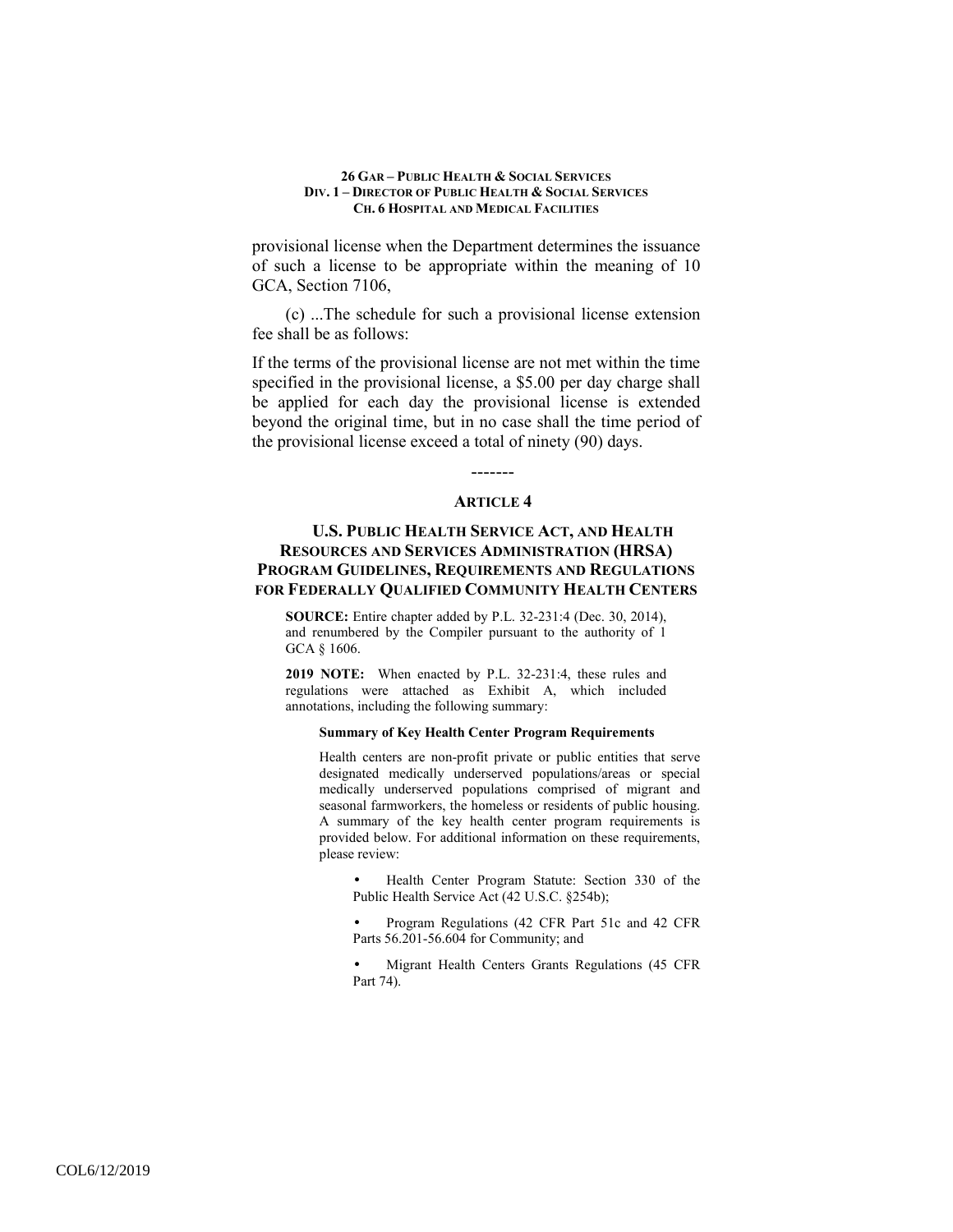Annotations from Exhibit A will be designated as "Exhibit A Note" in these rules and regulations, to avoid confusion with Compiler annotations.

- § 6101. Needs Assessment.
- § 6102. Required and Additional Services.
- § 6103. Staffing Requirement.
- § 6104. Accessible Hours of Operation/Locations.
- § 6105. After Hours Coverage.
- § 6106. Hospital Admitting Privileges and Continuum of Care.
- § 6107. Sliding Fee Discounts.
- § 6108. Quality Improvement/Assurance Plan.
- § 6109. Key Management Staff.
- § 6110. Contractual/Affiliation Agreements.
- § 6111. Collaborative Relationships.
- § 6112. Financial Management and Control Policies.
- § 6113. Billing and Collections.
- § 6114. Budget.
- § 6115. Program Data Reporting Systems.
- § 6116. Scope of Project.
- § 6117. Board Authority.
- § 6118. Board Composition.
- § 6119. Conflict of Interest Policy.

### **§ 6101. Needs Assessment.**

Health center demonstrates and documents the needs of its target population, updating its service area, when appropriate. (Section 330 $(k)(2)$  and Section 330 $(k)(3)(J)$  of the PHS Act).

### **§ 6102. Required and Additional Services.**

 Health center provides all required primary, preventive, enabling health services and additional health services as appropriate and necessary, either directly or through established written arrangements and referrals. (Section 330(a) of the PHS Act).

**Exhibit A Note:** Health centers requesting funding to serve homeless individuals and their families must provide substance abuse services among their required services (Section 330(h)(2) of the PHS Act).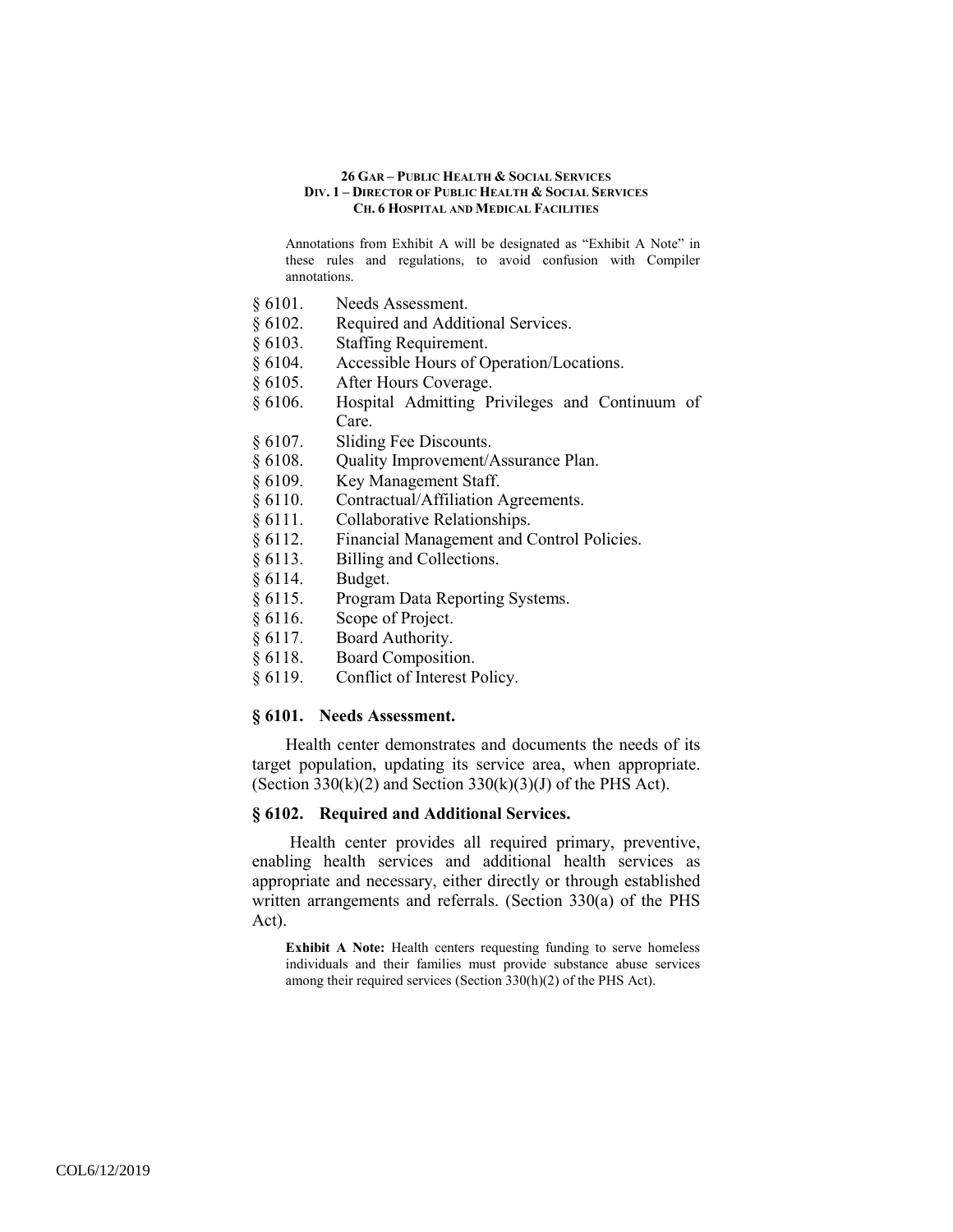### **§ 6103. Staffing Requirement.**

Health center maintains a core staff as necessary to carry out all required primary, preventive, enabling health services and additional health services as appropriate and necessary, either directly or through established arrangements and referrals. Staff must be appropriately licensed, credentialed and privileged. (Section 330(a)(1), (b)(1)-(2), (k)(3)(C), and (k)(3)(I) of the PHS Act).

### **§ 6104. Accessible Hours of Operation/Locations.**

Health center provides services at times and locations that assure accessibility and meet the needs of the population to be served. (Section  $330(k)(3)(A)$  of the PHS Act).

# **§ 6105. After Hours Coverage.**

Health center provides professional coverage for medical emergencies during hours when the center is closed. (Section 330(k)(3)(A) of the PHS Act and 42 CFR Part 51c.102(h)(4)).

# **§ 6106. Hospital Admitting Privileges and Continuum of Care.**

Health center physicians have admitting privileges at one or more referral hospitals, or other such arrangement to ensure continuity of care. In cases where hospital arrangements (including admitting privileges and membership) are not possible, health center must firmly establish arrangements for hospitalization, discharge planning, and patient tracking. (Section  $330(k)(3)(L)$  of the PHS Act).

# **§ 6107. Sliding Fee Discounts.**

Health center has a system in place to determine eligibility for patient discounts adjusted on the basis of the patient's ability to pay.

(a) This system must provide a full discount to individuals and families with annual incomes at or below 100% of the federal poverty guidelines (only nominal fees may be charged) and for those with incomes between 100% and 200% of poverty, fees must be charged in accordance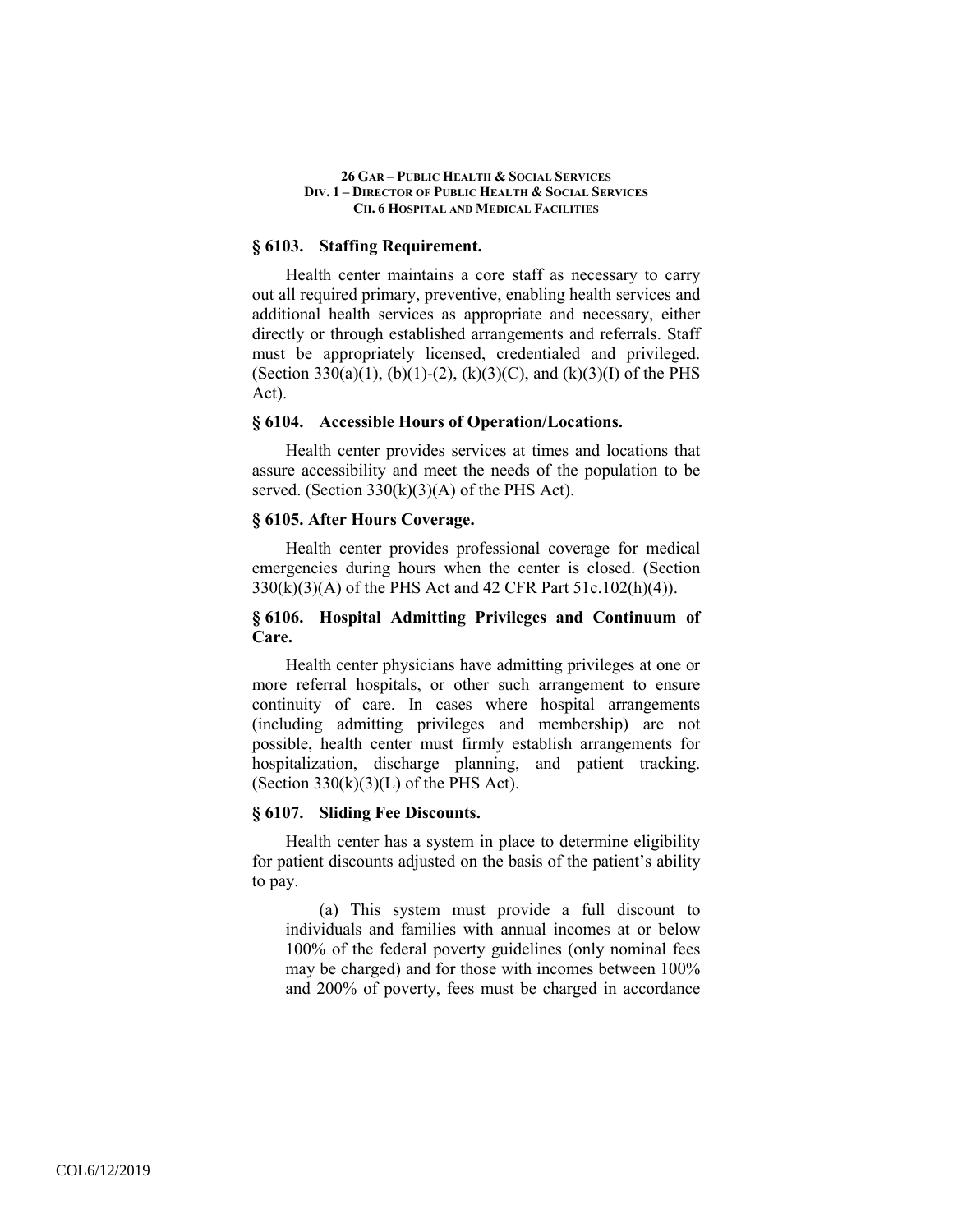with a sliding discount policy based on family size and income.\*

(b) No discounts may be provided to patients with incomes over 200% of the federal poverty guidelines.\*

(c) No patient will be denied health care services due to an individual's inability to pay for such services by the health center, assuring that any fees or payments required by the center for such services will be reduced or waived. (Section  $330(k)(3)(G)$  of the PHS Act, 42 CFR Part 51c.303(f)), and 42 CFR Part 51c.303(u)).

**Exhibit A Note:** Portions of program requirements notated by an asterisk "\*" indicate regulatory requirements that are recommended *but not required* for grantees that receive funds solely for Health Care for the Homeless (Section 330(h)) and/or the Public Housing Primary Care (Section 330(i)) Programs.

# **§ 6108. Quality Improvement/Assurance Plan.**

Health center has an ongoing Quality Improvement/Quality Assurance (QI/QA) program that includes clinical services and management, and that maintains the confidentiality of patient records. The QI/QA program must include:

(a) a clinical director whose focus of responsibility is to support the quality improvement/assurance program and the provision of high quality patient care;\*

(b) periodic assessment of the appropriateness of the utilization of services and the quality of services provided or proposed to be provided to individuals served by the health center; and such assessments shall:\*

(i) be conducted by physicians or by other licensed health professionals under the supervision of physicians;\*

(ii) be based on the systematic collection and evaluation of patient records;\* and

(iii) identify and document the necessity for change in the provision of services by the health center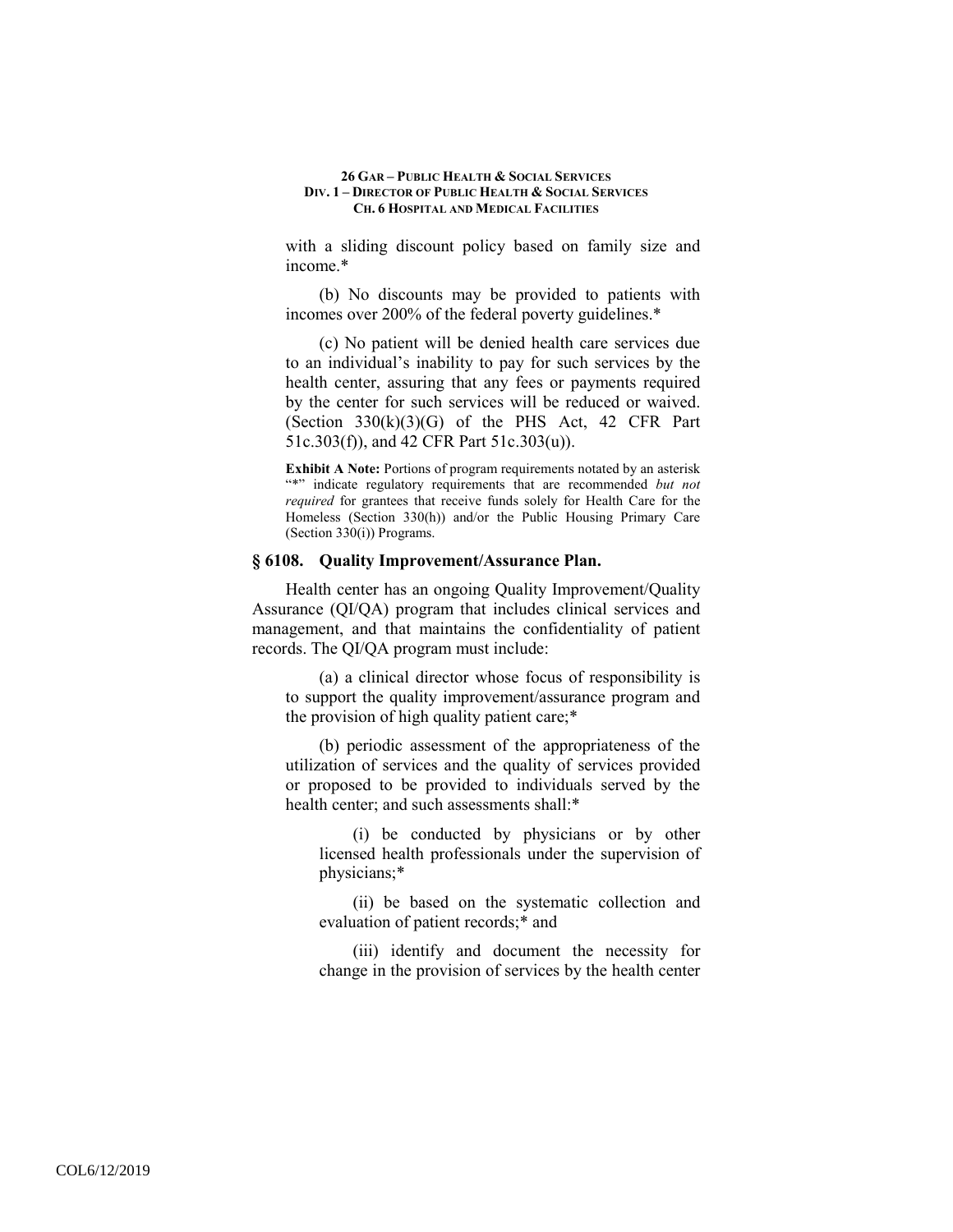and result in the institution of such change, where indicated.\*

(Section  $330(k)(3)(C)$  of the PHS Act, 45 CFR Part 74.25 (c)(2), (3) and 42 CFR Part 51c.303(c)(1-2))

**Exhibit A Note:** Portions of program requirements notated by an asterisk "\*" indicate regulatory requirements that are recommended *but not required* for grantees that receive funds solely for Health Care for the Homeless (Section 330(h)) and/or the Public Housing Primary Care (Section 330(i)) Programs.

#### **§ 6109. Key Management Staff.**

Health center maintains a fully staffed health center management team as appropriate for the size and needs of the center. Prior approval by HRSA of a change in the Project Director/Executive Director/CEO position is required. (Section 330(k)(3)(I) of the PHS Act, 42 CFR Part 51c.303(p) and 45 CFR Part 74.25(c)(2),(3)).

### **§ 6110. Contractual/Affiliation Agreements.**

Health center exercises appropriate oversight and authority over all contracted services, including assuring that any subrecipient(s) meets Health Center program requirements. (Section 330(k)(3)(I)(ii), 42 CFR Part 51c.303(n), (t)), Section 1861(aa)(4) and Section 1905(l)(2)(B) of the Social Security Act, and 45 CFR Part 74.1(a) (2)).

### **§ 6111. Collaborative Relationships.**

Health center makes effort to establish and maintain collaborative relationships with other health care providers, including other health centers, in the service area of the center. The health center secures letter(s) of support from existing health centers (Section 330 grantees and FQHC Look-Alikes) in the service area or provides an explanation for why such letter(s) of support cannot be obtained. (Section  $330(k)(3)(B)$  of the PHS Act and 42 CFR Part 51c.303(n)).

### **§ 6112. Financial Management and Control Policies.**

Health center maintains accounting and internal control systems appropriate to the size and complexity of the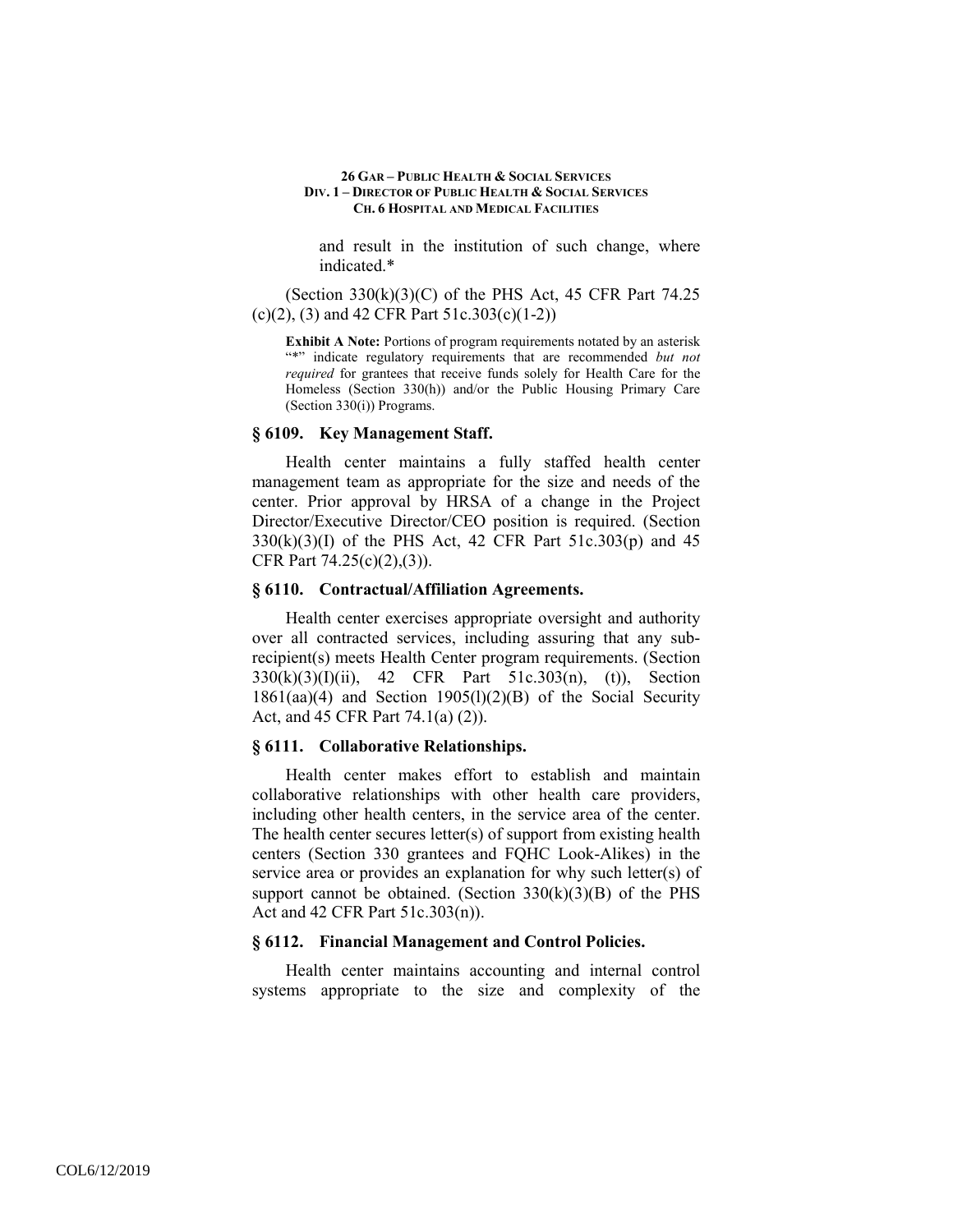organization reflecting Generally Accepted Accounting Principles (GAAP) and separates functions appropriate to organizational size to safeguard assets and maintain financial stability. Health center assures an annual independent financial audit is performed in accordance with federal audit requirements, including submission of a corrective action plan addressing all findings, questioned costs, reportable conditions, and material weaknesses cited in the Audit Report. (Section 330(k)(3)(D), Section 330(q) of the PHS Act and 45 CFR Parts 74.14, 74.21 and 74.26).

### **§ 6113. Billing and Collections.**

Health center has systems in place to maximize collections and reimbursement for its costs in providing health services, including written billing, credit and collection policies and procedures. (Section 330(k)(3)(F) and (G) of the PHS Act).

### **§ 6114. Budget.**

Health center has developed a budget that reflects the costs of operations, expenses, and revenues (including the federal grant) necessary to accomplish the service delivery plan, including the number of patients to be served. (Section 330(k)(3)(D), Section 330(k)(3)(I)(i), and 45 CFR Part 74.25).

# **§ 6115. Program Data Reporting Systems.**

Health center has systems which accurately collect and organize data for program reporting and which support management decision making. (Section  $330(k)(3)(I)(ii)$  of the PHS Act).

### **§ 6116. Scope of Project.**

Health center maintains its funded scope of project (sites, services, service area, target population and providers), including any increases based on recent grant awards. (45 CFR Part 74.25).

# **§ 6117. Board Authority.**

Health center governing board maintains appropriate authority to oversee the operations of the center, including:

(a) holding monthly meetings;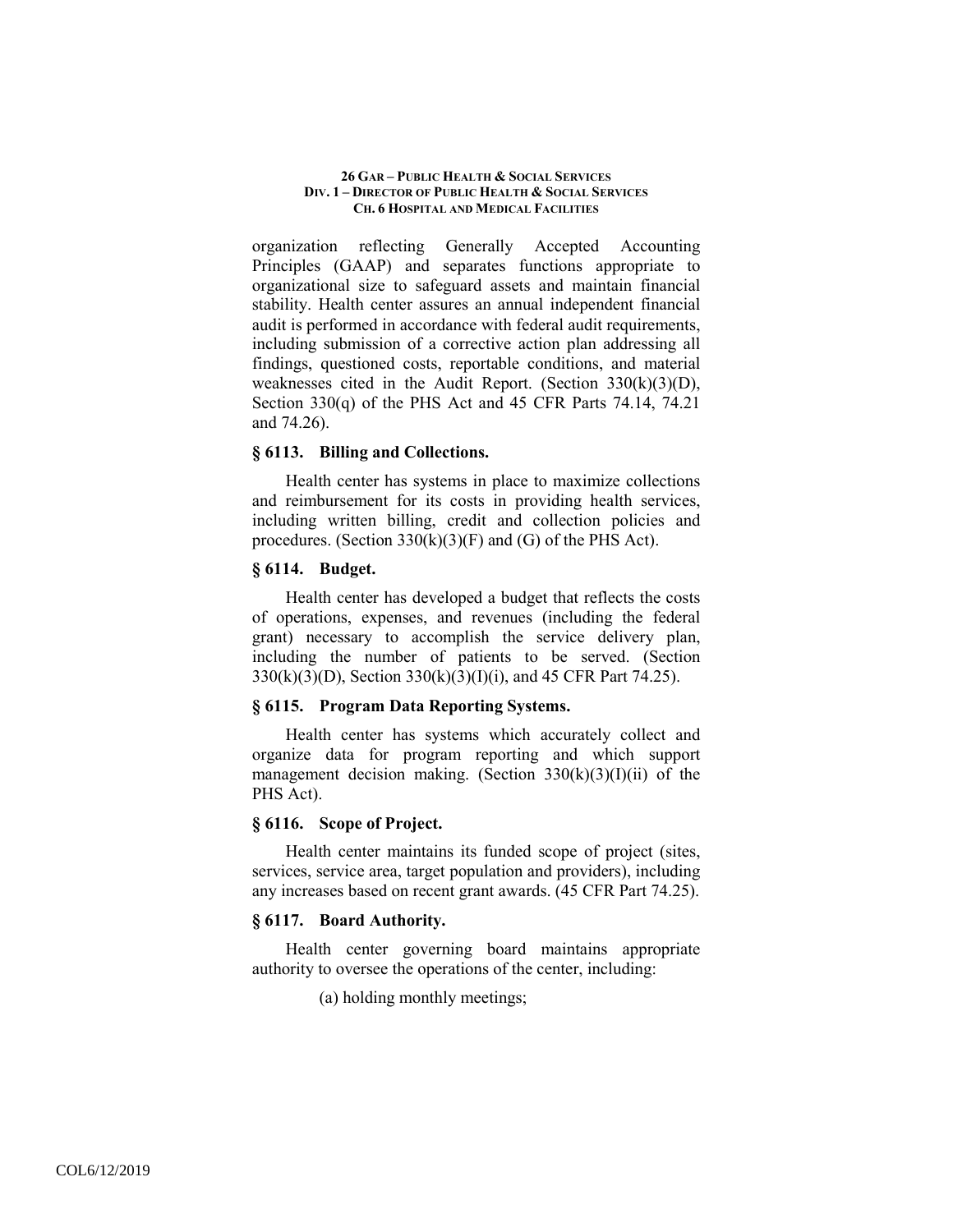(b) approval of the health center grant application and budget;

(c) selection/dismissal and performance evaluation of the health center CEO;

(d) selection of services to be provided and the health center hours of operations;

(e) measuring and evaluating the organization's progress in meeting its annual and long-term programmatic and financial goals and developing plans for the long-range viability of the organization by engaging in strategic planning, ongoing review of the organization's mission and bylaws, evaluating patient satisfaction, and monitoring organizational assets and performance;\* and

(f) establishment of general policies for the health center.

(Section  $330(k)(3)(H)$  of the PHS Act and 42 CFR Part  $51c.304$ ).

**Exhibit A Note:** Portions of program requirements notated by an asterisk "\*" indicate regulatory requirements that are recommended *but not required* for grantees that receive funds solely for Health Care for the Homeless (Section 330(h)) and/or the Public Housing Primary Care (Section 330(i)) Programs.

In the case of public centers (also referred to as public entities) with coapplicant governing boards, the public center is permitted to retain authority for establishing general policies (fiscal and personnel policies) for the health center (Section  $330(k)(3)(H)$  of the PHS Act and 42 CFR  $51c.304(d)(iii)$  and  $(iv)$ ).

Upon a showing of good cause the Secretary may waive, for the length of the project period, the monthly meeting requirement in the case of a health center that receives a grant pursuant to Subsection (g), (h), (i), or (p). (Section  $330(k)(3)(H)$  of the PHS Act).

### **§ 6118. Board Composition.**

The health center governing board is composed of individuals, a majority of whom are being served by the center and, this majority as a group, represent the individuals being served by the center in terms of demographic factors such as race, ethnicity, and sex. Specifically: